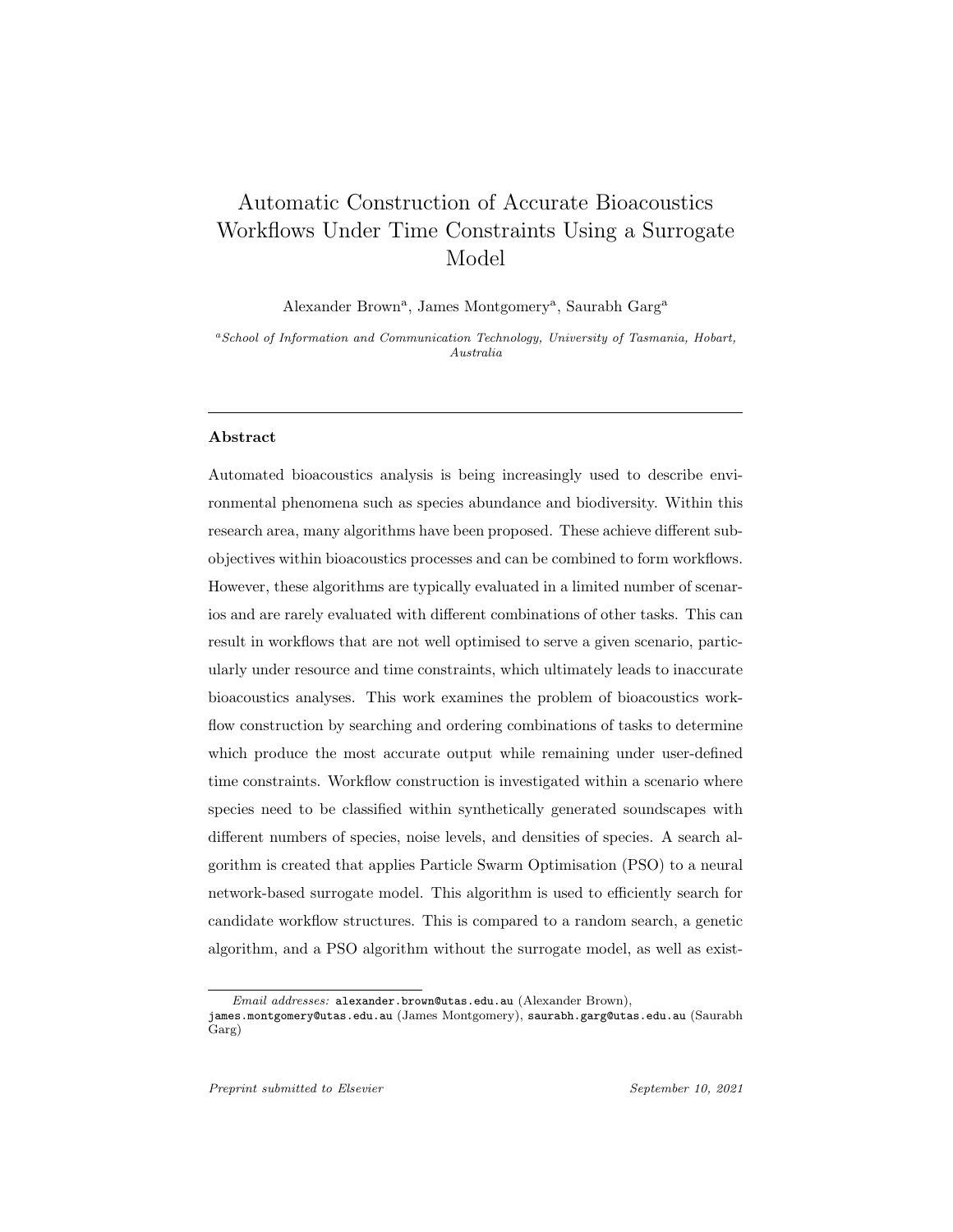ing workflows based on previous research. It is found that for all scenarios, the surrogate model-based search method can quickly find effective workflows in a low number of searches. Furthermore, it is found that workflow effectiveness varies depending on the scenarios and recordings used.

Keywords: bioacoustics, surrogate model, scientific workflow, particle swarm optimisation, combinatorial optimisation

# 1. Introduction

Bioacoustics analysis provides a cost-effective, unobtrusive way to monitor the environment [17]. In typical analyses, sensors are placed within an environment of interest to record audio. When animals, such as birds, make calls, these sensors can be used to establish their presence and abundance within an area of interest. A key challenge for performing this form of analysis is to determine the sources of sounds within recordings [5]. An obvious approach is to have experts manually listen to and annotate recordings, but the time and cost required to do this become unsustainable at larger scales [17]. As such, computational based approaches have arisen to perform bioacoustics analysis automatically [52]. These typically aim to perform automatic annotation, such as to identify sounds of interest and match these to species [54], or to quantify biodiversity across a region of interest [18].

There is a clear workflow structure for performing automated bioacoustics classification, made up of many tasks which achieve different sub-objectives. However, there are a huge number of ways within this structure from which bioacoustics analysis can be carried out using any combination of different tasks to achieve processing goals. The best approach for carrying out any given processing task is scenario-specific. To best suit researchers' specific needs, a more general method is needed.

Researchers are constrained by time and cost when it comes to analysing their data, and these constraints are variable depending on the research in question. Selecting workflows that are ill-suited to any given scenario can result in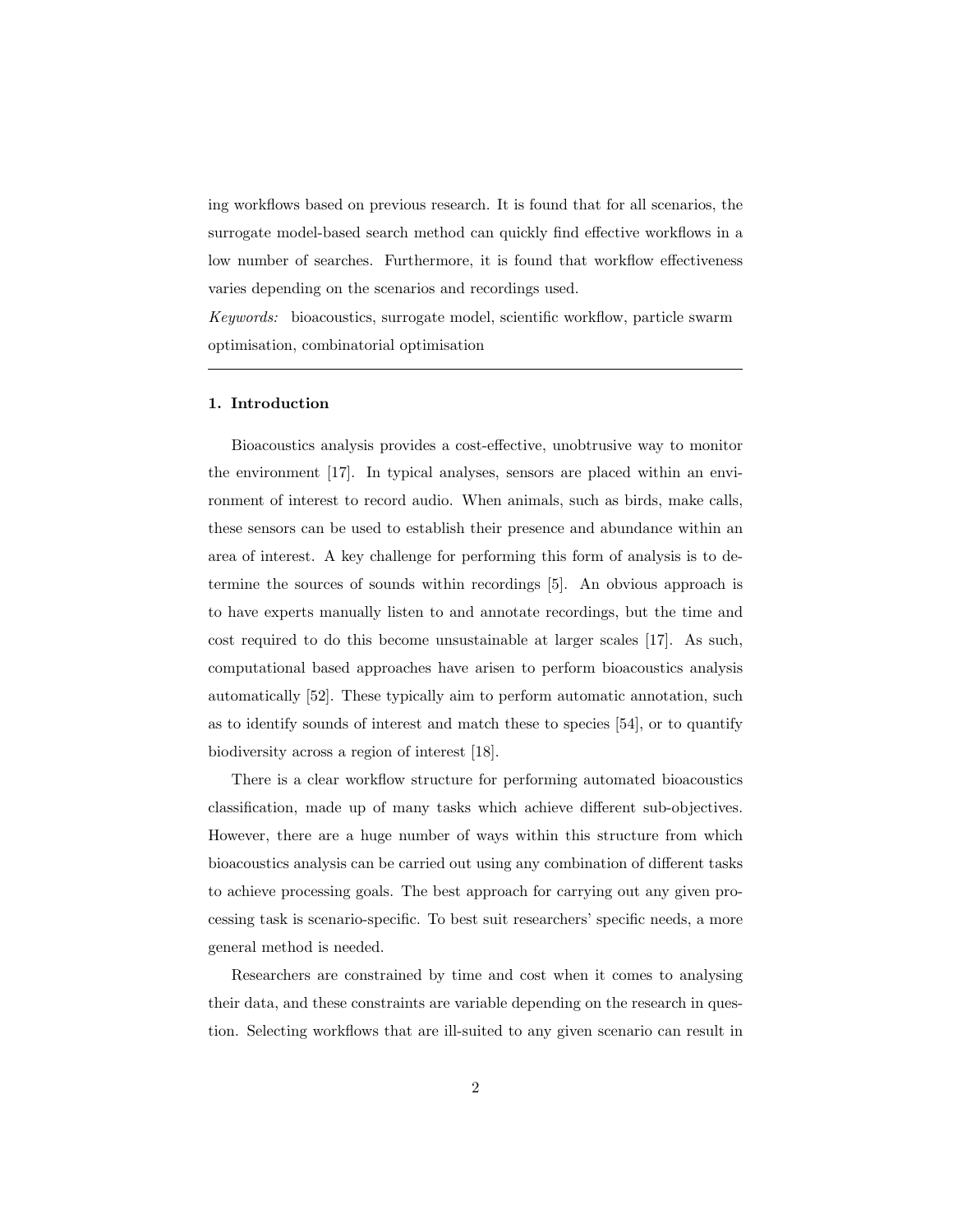wasted computational resources and time. Such losses in computational efficiency and accuracy are particularly significant, given that some analyses can use several months' worth of recordings and large amounts of computation and time resources to complete [17]. This also means that spending significant computation time trying to find the best workflow is potentially worth the benefit of improved efficiency in the long term.

Currently, research into automatic bioacoustics processes typically examines individual components of a workflow, often studying a task that contributes only partially to an analysis process, and targets one specific scenario. This means that methods are potentially limited to evaluated scenarios without any understanding of their effect on other workflow components. There is currently no research, to the best of our knowledge, that has looked at how to construct accurate and time-efficient bioacoustics workflows to target a wide range of specific processing scenarios. This is problematic because some tasks do not work well together and workflows constructed that combine these might be inaccurate and inefficient. Additionally, some tasks might be unsuitable for some applications. Research in related scientific domains has looked at optimising efficiency and not effectiveness, and only consider a limited number of complete workflow structures (e.g. [40, 2]).

Bioacoustics workflow construction is a challenging problem because there are a huge range of possible applications and scenarios for bioacoustics processing, and a huge range of alternative combinations possible to generate workflows from. Simply brute-forcing all combinations of tasks is not viable for anything outside of simple cases, because the number of possible combinations becomes exponentially higher as more tasks are added to select from. As such, a more intelligent approach is required to determine effective task combinations in a timely manner.

This work examines how to efficiently determine effective bioacoustics workflows. A prototype bioacoustics workflow system is developed containing many bioacoustics processes from a large number of research works. From here, search algorithms are used to select workflows to generate accurate models, going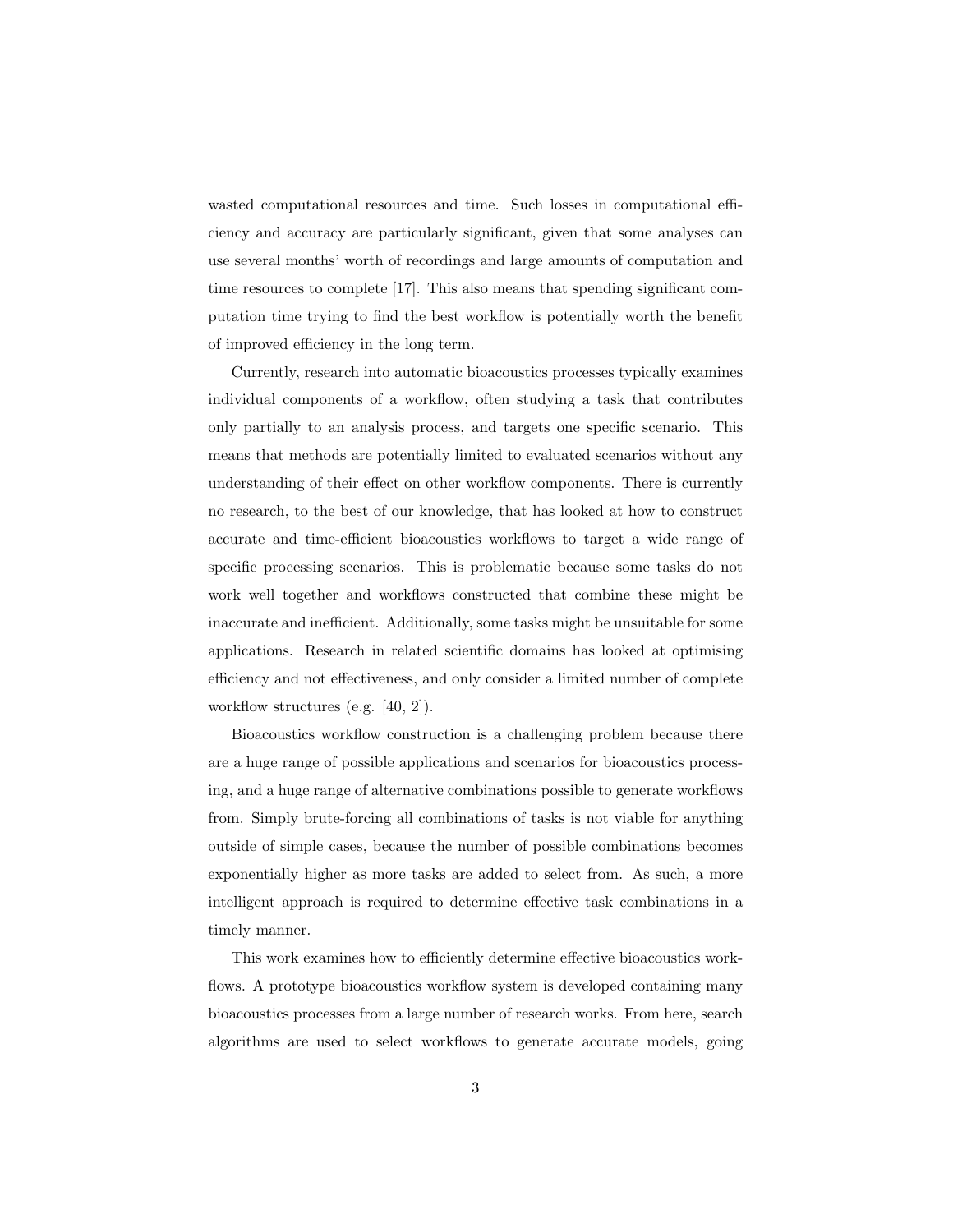through several types of processes, to select accurate workflows for a given scenario. This work compares a genetic algorithm, a particle swarm optimsation algorithm, and a surrogate model-based algorithm to determine which is the best for searching workflows.

In summary, this work addresses existing research gaps by contributing the following:

- A mechanism to represent and evaluate bioacoustics workflows which enables similar tasks to be swapped and added into workflows to evaluate tasks' effectiveness in combination with each other rather than individually like in previous works.
- Processes to intelligently search for and select tasks to construct strong bioacoustics workflows quickly, informed by results of previous evaluations.
- An evaluation on realistic data which compares the effectiveness of these processes to each other across different datasets.
- An exploration of whether the workflows constructed that target some scenarios are useful in other scenarios.

Section 2 describes the problem being addressed in more detail. Section 4 describes the mechanism used to represent workflows such that individual tasks can be swapped in and out in order to evaluate a huge number of task combinations. Section 5 then describes the search algorithms used to find strong workflows. Section 6 then describes the testing methodology. Section 7 then summarises the findings of the evaluation. The research is then concluded in Section 8.

# 2. Problem Description

The core aim of this research is to determine how to find the most accurate combinations of bioacoustics tasks under user-specified constraints. This section defines what a request is for the purposes of this analysis, and, based on this definition, the problem is defined in more specific terms.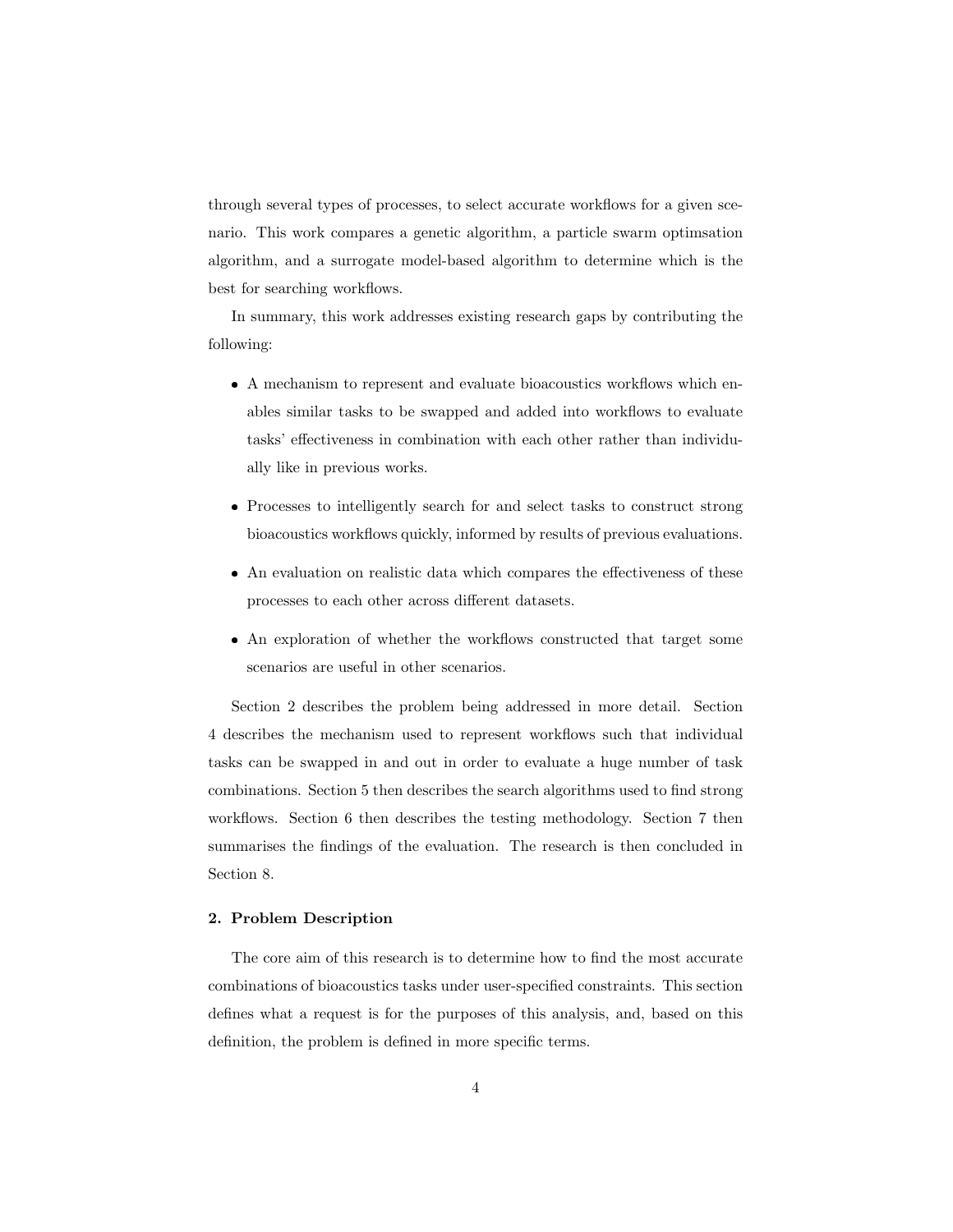This section uses several symbols to describe different properties of the problem and the proposed solution. Table 1 provides a reference to keep track of these key terms.

To contextualise the types of problems that the proposed workflow selection algorithms are targeted at, a motivating example is considered. From there, user requests and the workflow model are mathematically represented within the context of this problem.

# 2.1. Motivating Example

In late 2019-early 2020, southern Australia experienced a series of devastating bushfires that destroyed animal habitats and had a severely detrimental effect on biodiversity [16]. Ecosystems are currently early in the process of recovering from these bushfires. To help track this recovery, and hence, to help make effective conservation decisions, monitoring of the affected environments is required. However, the region affected was very large, which makes it difficult and expensive for researchers to use traditional in-situ monitoring methods to cover the entire region. Bioacoustics could provide a cost-effective approach for performing analyses at this scale.

The question then is, what exactly do researchers want to analyse. Bioacoustics has a broad use of applications including monitoring specific species and determining biodiversity at a broad level. Perhaps one analysis might look at the distribution of glossy black cockatoos who lost a significant amount of their food source in the fires [13], while another might want to track a broader range of species to calculate changes in biodiversity as the forests recover. Each analysis is somewhat unique, with different species making different sounds, different applications requiring different tools, and differences in background noise masking sounds of interest in different ways. In the case of cockatoos, their calls are noisy, compared to other animals whose calls are more tonal, and this could influence which methods are best suited for detecting them. Researchers need to find what the right tools are for the analysis they are doing. However, current works are limited in that they only target specific applications in specific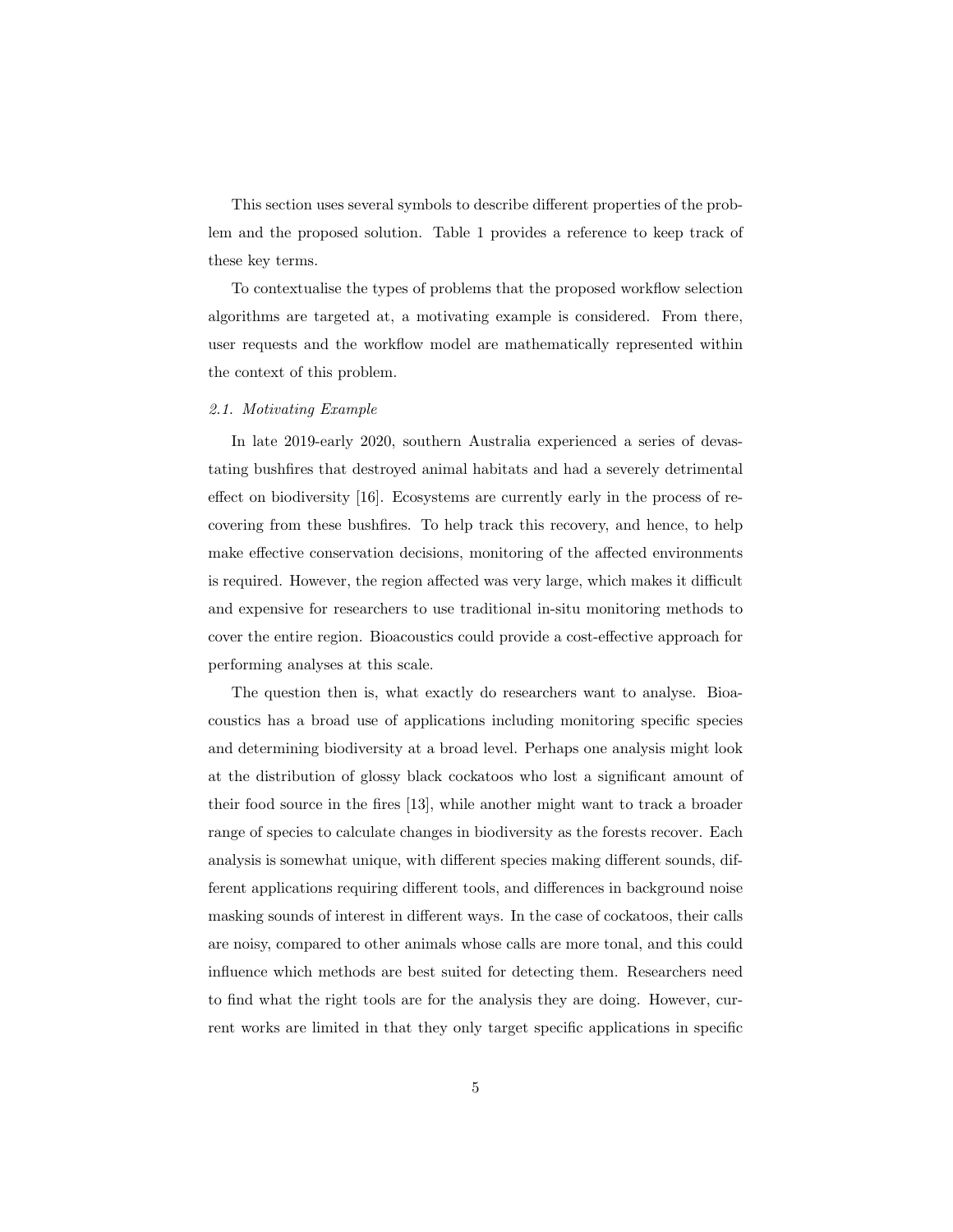| Term             | Meaning                                                                                                |
|------------------|--------------------------------------------------------------------------------------------------------|
| R.               | User Request                                                                                           |
| $D_a$            | Annotated (i.e. Training) Dataset                                                                      |
| $b_a$            | Annotated audio recording                                                                              |
| $\overline{A}$   | Annotations                                                                                            |
| $D_u$            | <b>Unannotated Dataset</b>                                                                             |
| $b_u$            | Unannotated audio recording                                                                            |
| $\overline{G}$   | Request goal                                                                                           |
| $c_1$            | Time constraint for processing work-<br>flows                                                          |
| c <sub>2</sub>   | Time constraint for selecting workflows                                                                |
| W                | Workflow used to fulfil $R$                                                                            |
| $\tau_i$         | Task in the workflow                                                                                   |
| $\boldsymbol{F}$ | The function of a given task                                                                           |
| $\beta$          | The type of function performed by a<br>given task                                                      |
| $\iota(n,m)$     | The quantity $(n)$ and type $(m)$ of input<br>used by a given task                                     |
| o(n,m)           | The quantity and type of output used<br>by a given task                                                |
| $\sigma$         | A stage within a workflow template. All<br>tasks in a stage have the same process-<br>ing type $\beta$ |
| $\zeta$          | A workflow template made up of multi-<br>ple stages $(\sigma s)$                                       |
| $\boldsymbol{P}$ | Pool of tasks which can be selected to<br>construct workflows                                          |

Table 1: Key terms used to define requests, workflows, etc. in this work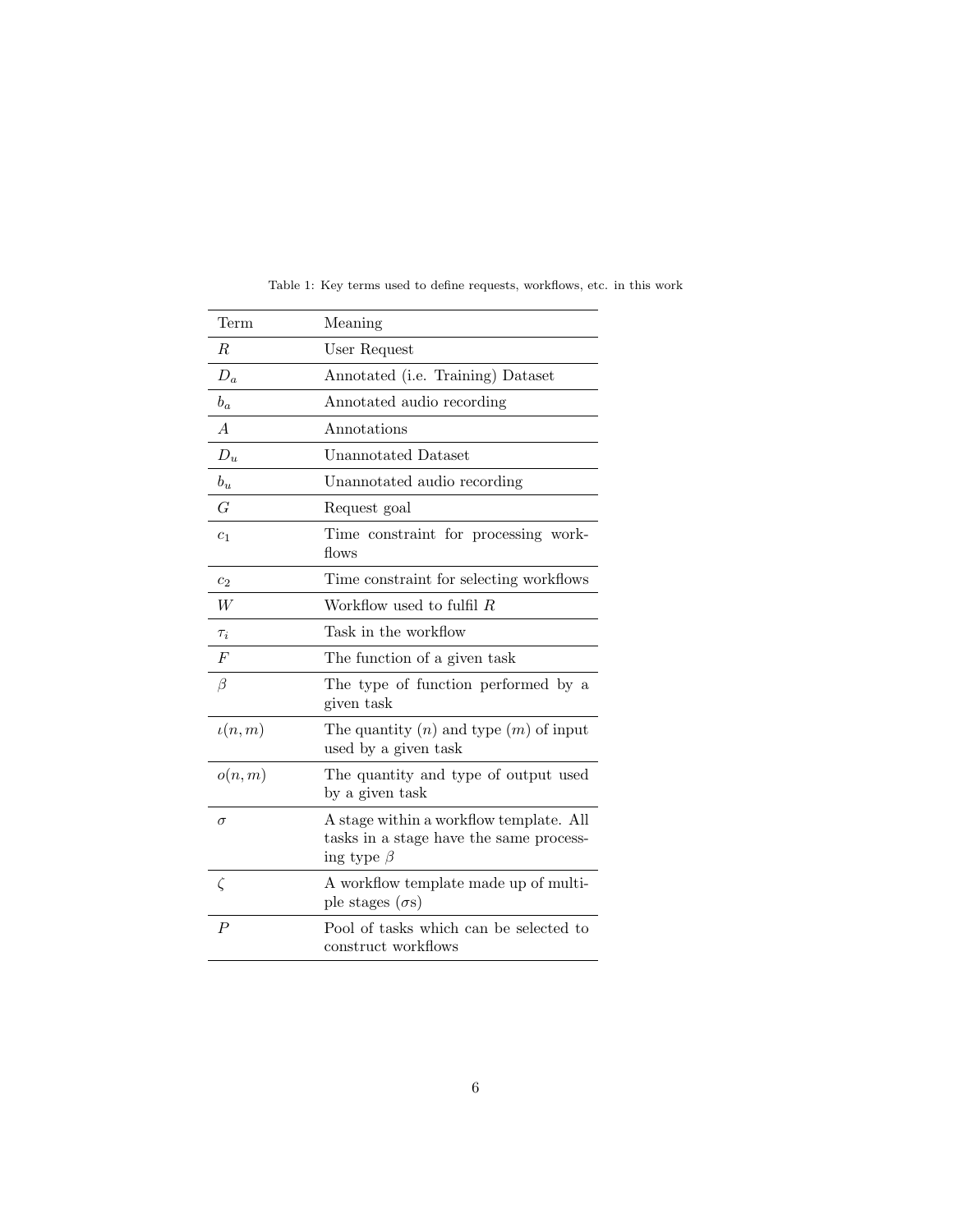scenarios. This work aims to generalise workflow representations and find the best workflow for any goal.

#### 2.2. User Request

A user request is of the form  $R(D_a(b_a, A), D_u(b_u), G, c_1, c_2)$ . This contains:

- An annotated dataset  $D_a$  with recording data  $b_a$  and annotations A
- An unannotated dataset  $D_u$  with recording data  $b_u$
- An overall goal  $G$
- Time constraints  $c_1$  for workflow processing and  $c_2$  for searching for the best workflow.

This is summarised in Figure 1. For the glossy black cockatoo example, there might be a recording dataset where the cockatoo sounds have already been identified, and another dataset which is to be annotated automatically. This dataset could be made up of recordings in different locations. The goal could be to find all the glossy black cockatoo sounds in a set of forest recordings, given an annotated recording for example. The output can be a list of times and locations where the bird's call was detected, which could be used to track their distribution. While this work primarily focuses on classification problems, there is no reason why annotated data could contain different types of information, such as biodiversity indices that describe phenomena more broadly [46].

The goal  $G$  of a request is to in some way annotate the raw bioacoustic dataset  $D_u$  which contains bioacoustic recordings  $b_u$  to correlate with ground truth annotations from  $D_a$  in less time than the constraint  $c_1$ . The core goal G can be to annotate  $D_u$  directly using the same format as A, or calculating a statistic, such as a biodiversity estimate (e.g. the number of species in a time window) that correlates as closely as possible to A.

A goal G is achieved through processing combinations of tasks  $\tau s$  in the form of a workflow  $W(\tau_1, \tau_2, ..., \tau_N)$ . Different combinations of tasks will take different amounts of time to execute and have differing levels of effectiveness,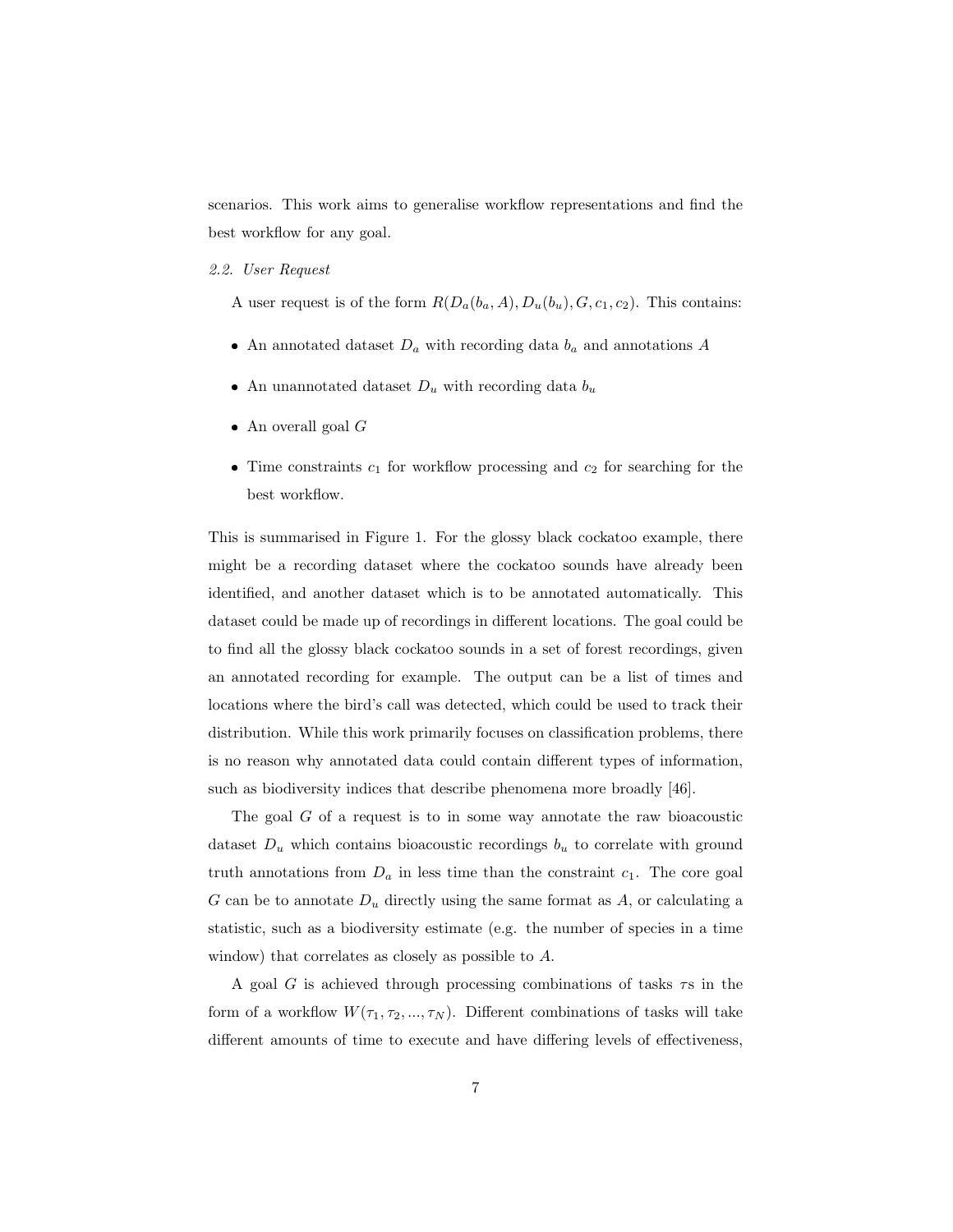

Figure 1: Graphical Summary of User Request

and these will depend on several scenario factors such as the amount of audio being processed and background noise.

# 2.3. Problem Objective

This research is aiming to address problems where researchers want to find, given a pool of tasks  $P\{\tau_1, \tau_2, ..., \tau_n\}$  which workflow W most accurately fulfils a goal  $G$  given time constraints  $c_1$  and  $c_2$ . Because of the time constraint  $c_2$ and the potentially huge number of possible permutations of  $W$ , this cannot be done by simply brute forcing every possible workflow. As such, a more intelligent approach for evaluating workflow structure is needed.

## 3. Related Works

Workflow construction from smaller tasks is an uncommon problem not explored in existing scientific literature. Related problems have been explored in the literature such as selecting which workflows to processes to run in scenarios where not all deadlines can be reliably met  $(e.g.[40, 2])$ . While problems such as these do contain workflows and some form of selection, these are very different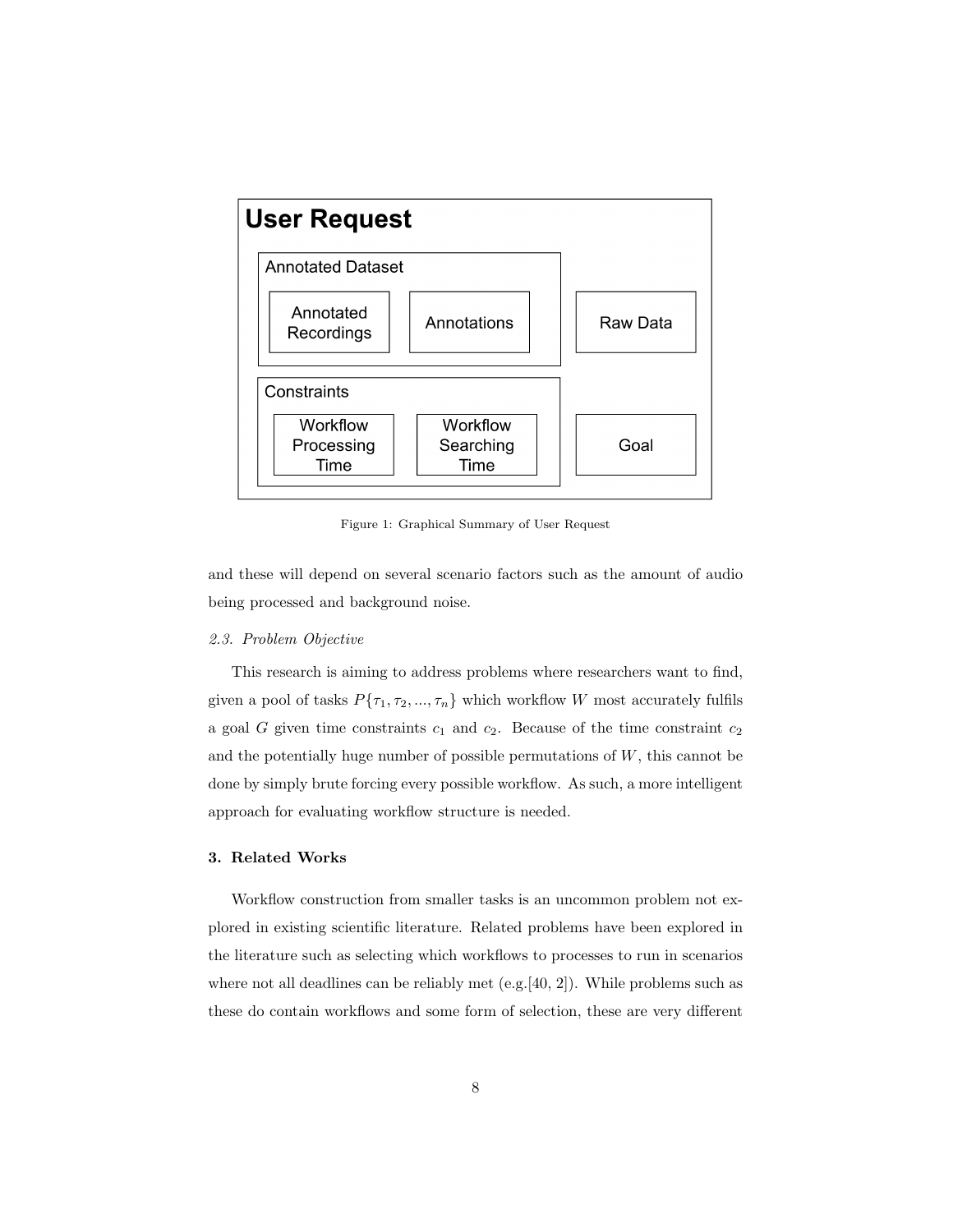problems. Complete workflow structures are known and the only variables of interest are the workflows' total execution times, which are approximately known. The challenge explored in this work involves building workflows from smaller components and the number of possible workflows is well into the billions. Furthermore, this challenge also targets processing accuracy, which is difficult to estimate. Even execution times are not known prior to measuring. As such, methods used in these related workflow selection problems are not applicable to this problem.

However, this problem can be mapped to other mathematical optimisation problems. In particular, combinatorial optimisation problems are a family of problems where the goal is to select from a finite set of discrete objects to maximise or minimise a function. A classic problem that is analogous to this problem is the Knapsack Problem. The goal of this problem is to select the highest value elements that fit within a constraint (often called 'profit' and 'weight'). This problem is more complicated than a typical knapsack problem, most notably because the values and weights of items (workflow tasks in the case of the research problem here) vary depending on what other items are being used and on the specific scenario being evaluated. It is also more difficult and time-consuming to evaluate solutions, and there are extra constraints as to which items are allowed. For example, only one activity detector can ever be used. In short, this is a knapsack problem with unknown, highly non-linear functions for calculating both the profit and weight that are slow to evaluate, subject to an irregular set of constraints.

Some generalisations of the knapsack problem are closer to the problem being examined. The quadratic knapsack problem (QKP) for example gives additional values for having specific combinations of items. This can be relaxed further, such as in the Quadratic Knapsack Problem with Conflict Graphs (QKPCG), which adds an additional constraint of having items that are incompatible with each other. This problem is the subject of a work by Dahmani et al. [11]. They use a binary Particle Swam Optimisation (PSO)-based approach, noting its generality and simplicity. They apply an additional repairing procedure to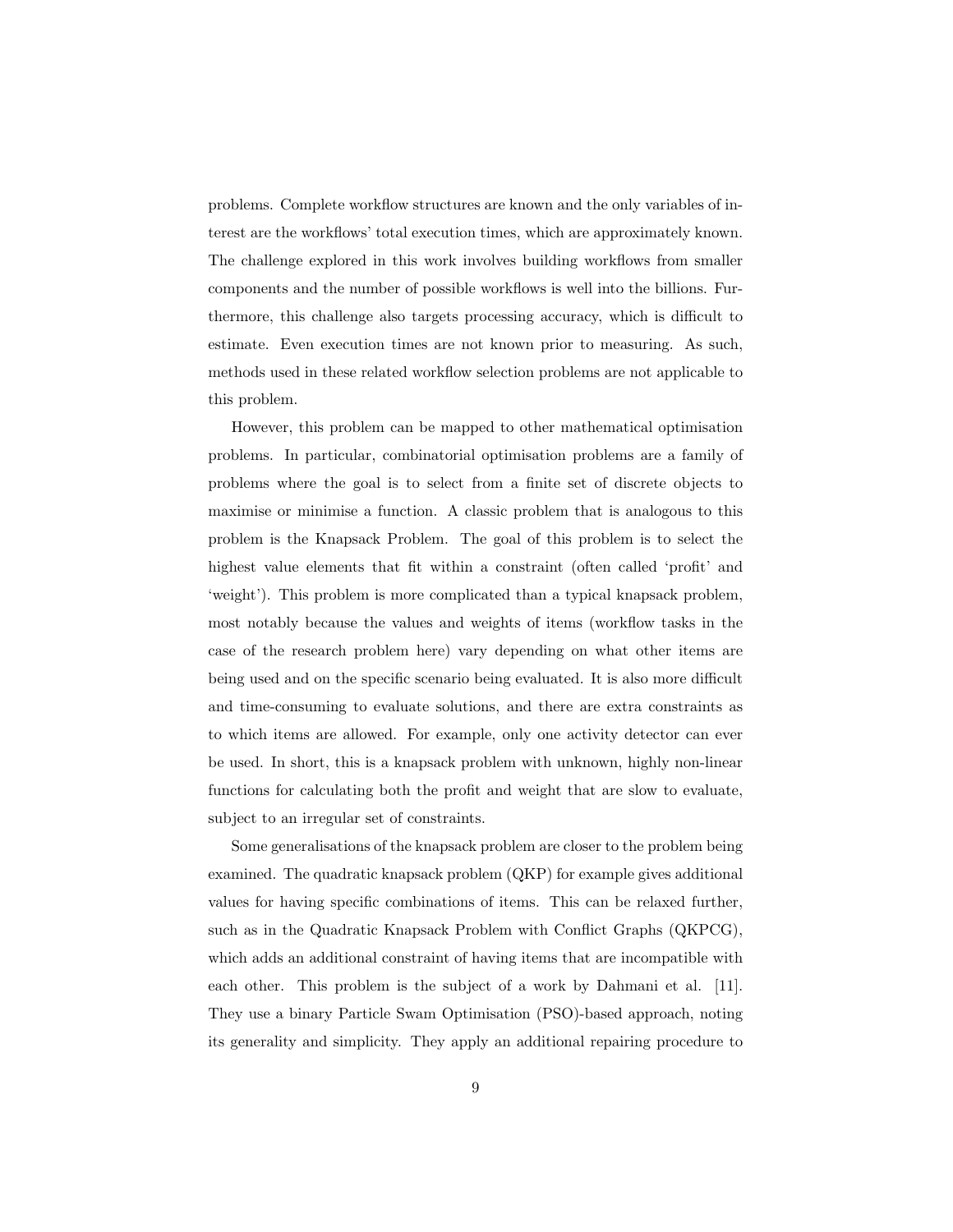ensure incompatible solutions are not selected. This however assumes it takes a short amount of time to evaluate a solution. Additionally, workflow structures dictate which combinations of tasks are not permitted, and this can be used to create an alternative representation that can ensure every PSO solution is valid. There are also constraints regarding some options that need to be selected from, unlike the QKPCG problem.

Another relaxation is the Generalized Quadratic Multiple Knapsack Problem (G-QMKP). This uses multiple 'knapsacks' which can hold items from different sets, each with their own constraints. Items can belong to different classes, which can be subject to different restrictions, and these items can have different profits depending on which knapsack they are selected for. Avci and Topaloglu [4] use a multi-start iterated local search (MS-ILS) approach to solve this problem which is based on searching around a local neighbourhood for a local optimum before applying perturbations to move the search to other neighbourhoods. A challenge with the problem being addressed here is that it is very difficult to determine what a small change is and what a large change is. Adding a redundant acoustic feature calculation task might make no change to results except for adding execution time, while adding a very useful task of the same type could dramatically improve results, and it is difficult to know which one will do what. The function represented in the workflow selection problem is so complex that it is difficult to know what a small change is compared to a large change without trying them.

A key challenge in this work is that the time needed to evaluate workflows is very long. This challenge has been addressed in other domains by the use of surrogate models. The idea behind these models is to replace the real-world evaluation with an approximate model that is much faster to evaluate. Optimization can then be aided with this model. Examples include Bisbo and Hammer for global structure optimisation [8], Liu et al. for microwave filter optimisation [30], and Song et al. for coastal aquifier management [42]. Such a model is normally not needed in knapsack-like problems as the functions involved are known and simple prior to the optimisation process beginning. However, this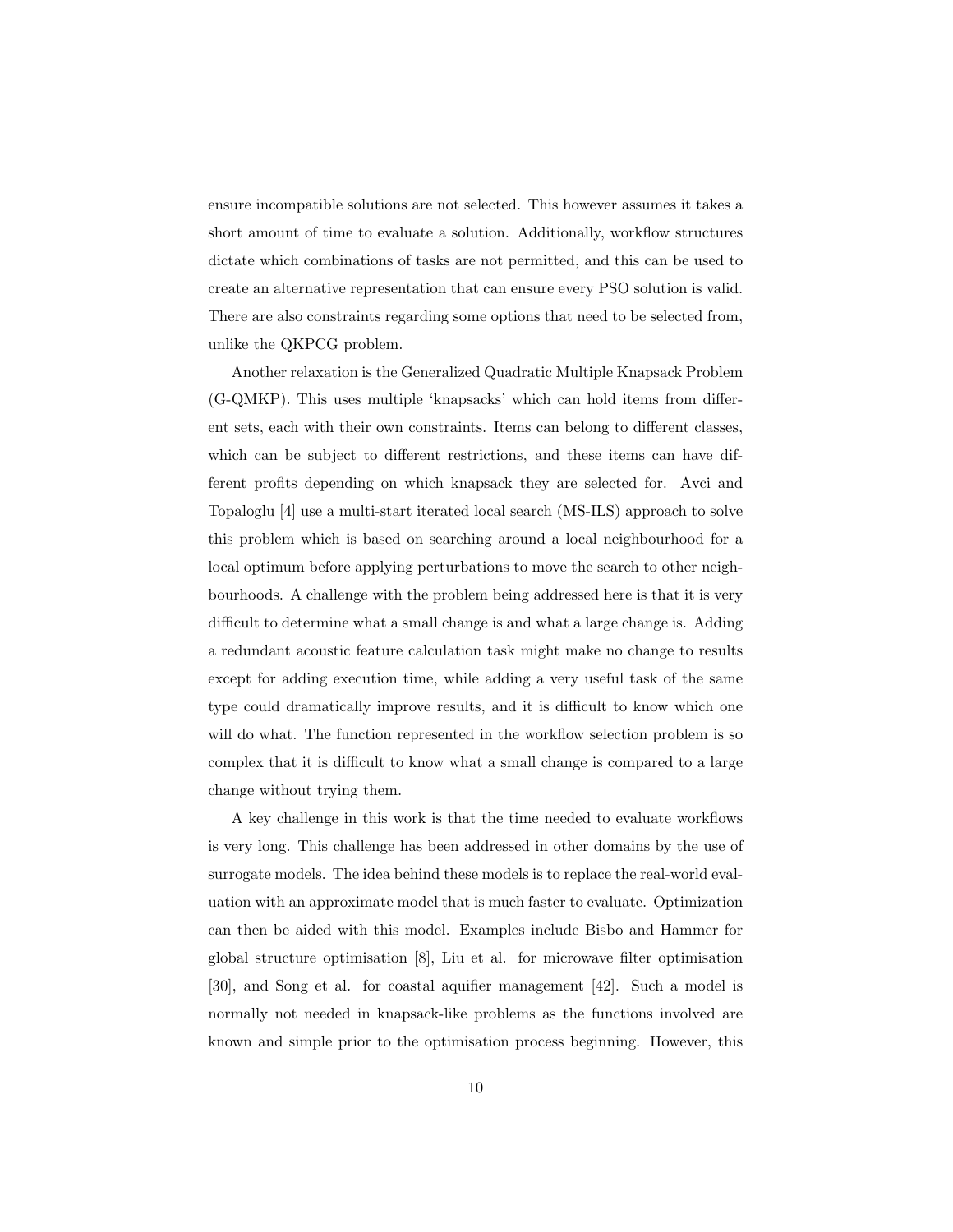problem has interactions with components which are unknown and difficult to evaluate and could benefit from such a model.

To summarise, while similar problems exists and have been explored in literature, these problems are simpler than the bioacoustics workflow construction problem being examined here. One way to categorise this problem is a knapsack problem with highly non-linear black-box functions for profit and weight where item values depend on each other, and even the order in which the items are placed. While some problems share some characteristics with this problem, this has not been explored to the best of our knowledge in the literature. Furthermore, there are additional characteristics to this problem which make it even more difficult, such as a slow search time, and constraints as to which items can be used at once.

# 4. Workflow Construction Model

Bioacoustics processes are often similar in structure, with analyses being essentially made up of workflows of smaller subtasks that are used for different sub-objectives. While the structure is often similar between bioacoustics analyses, there are a large number of algorithms proposed in the literature to perform a variety of different bioacoustics analyses under different scenarios and conditions. If bioacoustics workflow structures can be generalised, then it becomes possible to interchange and compare combinations of tasks to select more effective and efficient workflows.

The workflow construction process aims to build a workflow W that achieves user goals as effectively as possible. The user goal  $G$  itself informs how processing will be done, particularly in terms of workflow structure. These goals require workflows with different structures which inform what tasks are selected for creating workflows. In order to examine these structures, processing tasks themselves need to be formally defined. A task is represented in the form  $\tau_i(F(b_j), \beta, \iota(n, m), o(n, m))$  where  $F(b_j)$  is the operation the task performs on bioacoustic data bj,  $\beta$  is the task's type,  $\iota$  is the task's type of input, and o is its type of output, both of which have a quantity  $n$  and type  $m$ . This is essentially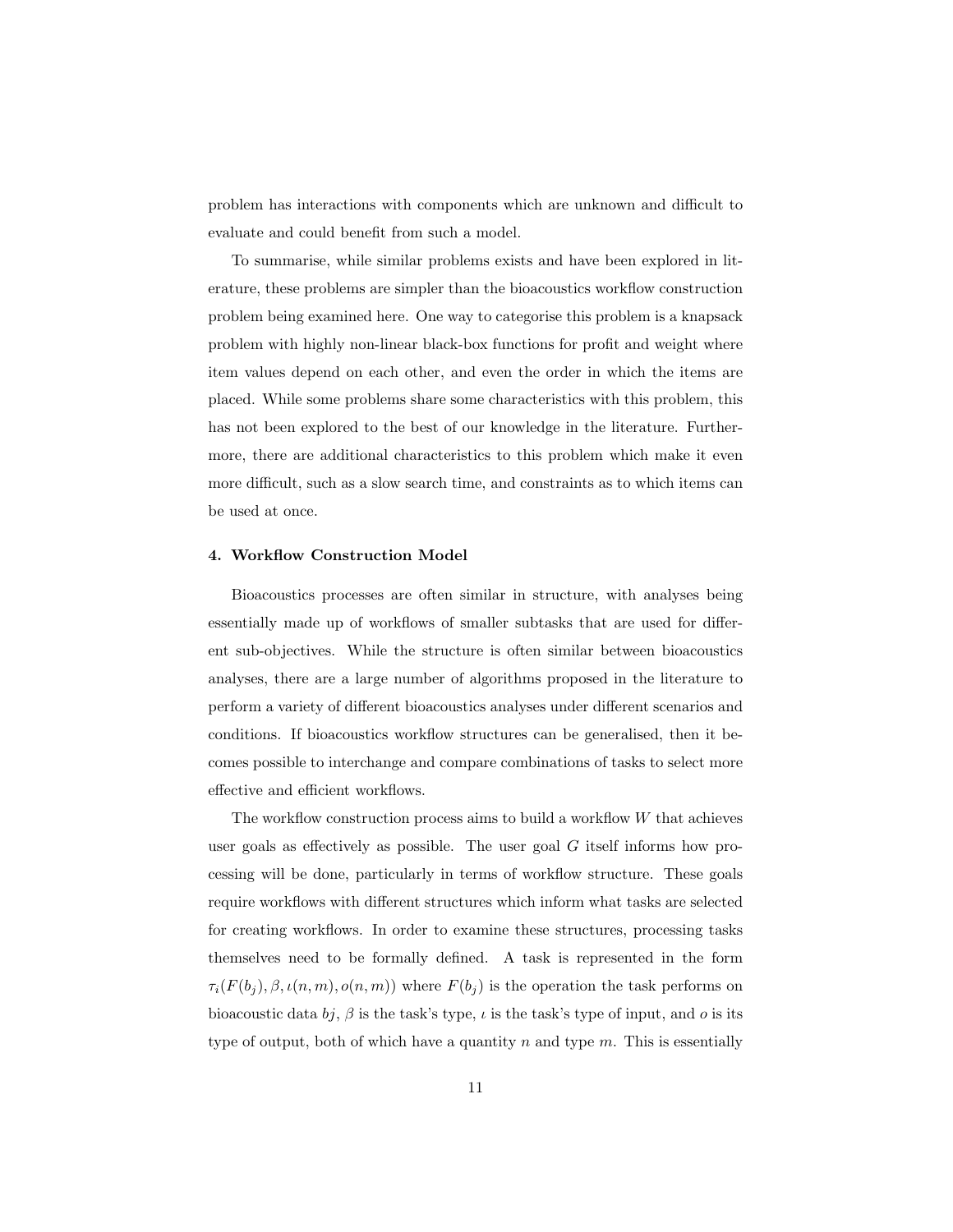a general representation of workflow task execution that would be used in many scientific workflow applications.

The type of processing,  $\beta$ , defines what each task actually does. This loosely informs what order to performs tasks in and what tasks are competing with each other. There are six types of processing to consider:

- 1. Audio Pre-Processing: Modifies the audio prior to any analysis. Includes noise reduction.
- 2. Activity Detection: Isolates sounds of interest from raw recording data.
- 3. Audio Representation: There are several ways to transform audio signals to give information not available by merely examining their waveforms, for example, Short-Time Fourier Transforms (STFTs). These can be used to further calculate acoustic features.
- 4. Acoustic Feature Calculation: Calculates statistics of audio samples to be used for classification.
- 5. Feature Pre-Processing: Alters features into a format that is easier for classifiers and regressors to work with.
- 6. Classification/Regression: Takes acoustic features and fits sounds to models based on data annotations.

To enable bioacoustics workflows to be easily generated and compared, workflow structures are defined using templates. A template is made up of several workflow stages  $(\sigma)$ . These can accept different tasks depending on what type of processing  $(\beta)$  they perform and are limited by the number of tasks they can perform (usually 0-many, 1-many, or exactly 1). For example, in a linear classification task,  $\sigma_1$  might only permit audio pre-processing, while  $\sigma_2$  might permit activity detection or additional denoising, etc.

From here, a template can be defined using  $\zeta = {\sigma_1, \sigma_2, ..., \sigma_n}$ , from which a workflow is defined as

 $W = {\sigma_1(\tau_1, \tau_2, ..., \tau_i), \sigma_2(\tau_{i+1}, \tau_{i+2}, ..., \tau_i)},$  $..., \sigma_m(\tau_k, \tau_{k+1}, ..., \tau_n) \}.$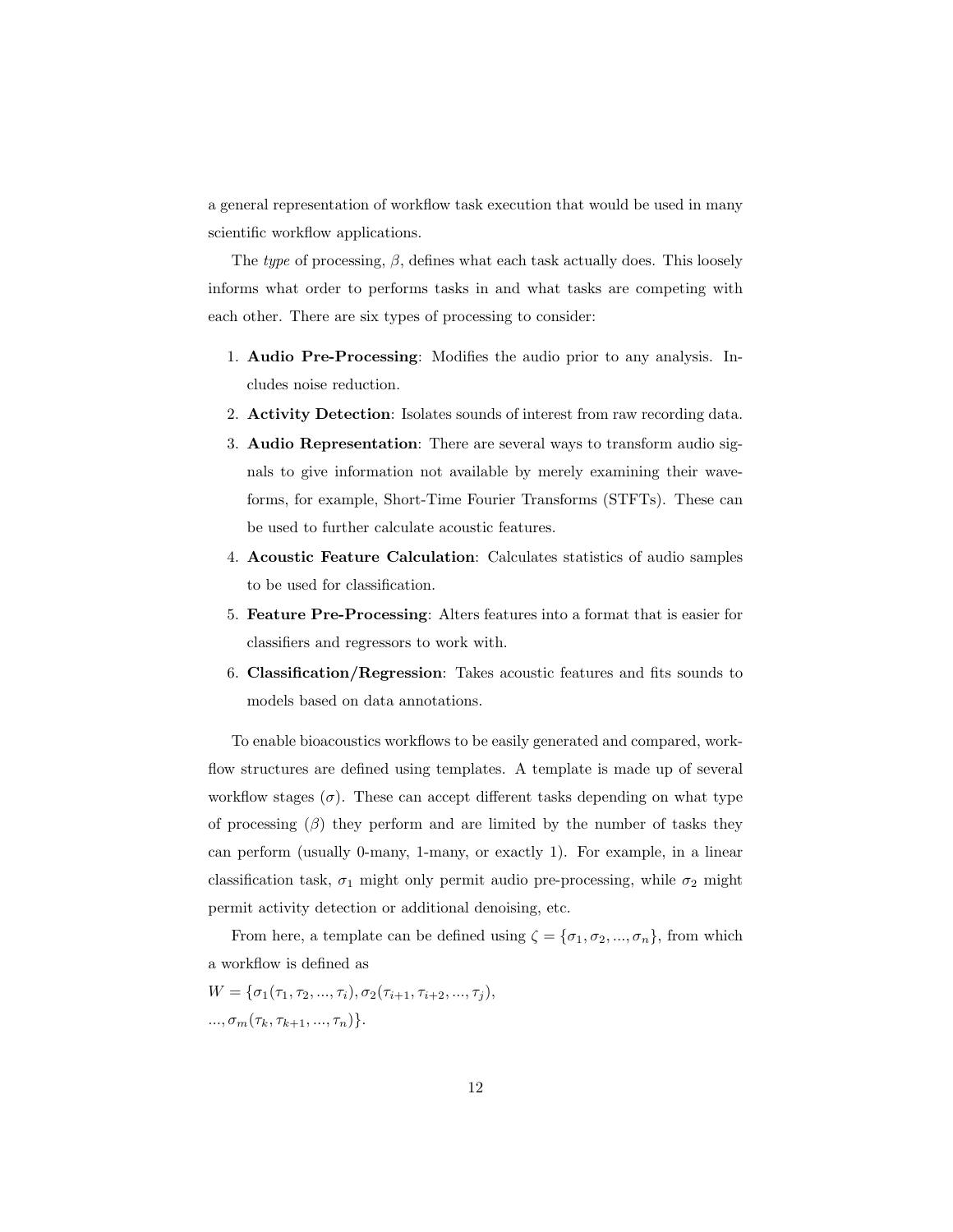In other words, workflows are selected based on selecting combinations of tasks that fit the template. Within these templates, one task's input  $(\zeta)$  also needs to be compatible with outputs  $(o)$  from previous tasks. In some cases, multiple os from one task might be processed by several instances of a subsequent task that take in one input each  $\zeta$ . Intermediate tasks might need to be executed to ensure that tasks can receive inputs of the correct type. Templates are based on a user's processing goals. For example, a biodiversity calculation might be only concerned with long term trends and compute indices for long durations of audio while a population monitoring task for a specific species might want to uniquely identify individual calls or even individual syllables of a call.

Figure 2 shows an example of a potential workflow structure. Tasks  $\tau_a$  and  $\tau_b$  are in the first phase of the workflow. They could be of different types, as long as they are permitted by the template  $\zeta$ . The type of input from  $\tau_b$  must match the output of  $\tau_a$ . In other words  $m_{o_{\tau_a}} = m_{\iota_{\tau_b}}$ . However,  $\tau_b$  has multiple outputs which are sent to  $\tau_c$  which only accepts one input. As such, multiple instances of  $\tau_c$  are created accepting one output each. Then,  $\tau_d$  accepts every output from all instances of  $\tau_c$ .



Figure 2: Example of bioacoustics workflow

This proposed workflow structure, encapsulating workflow stages, processing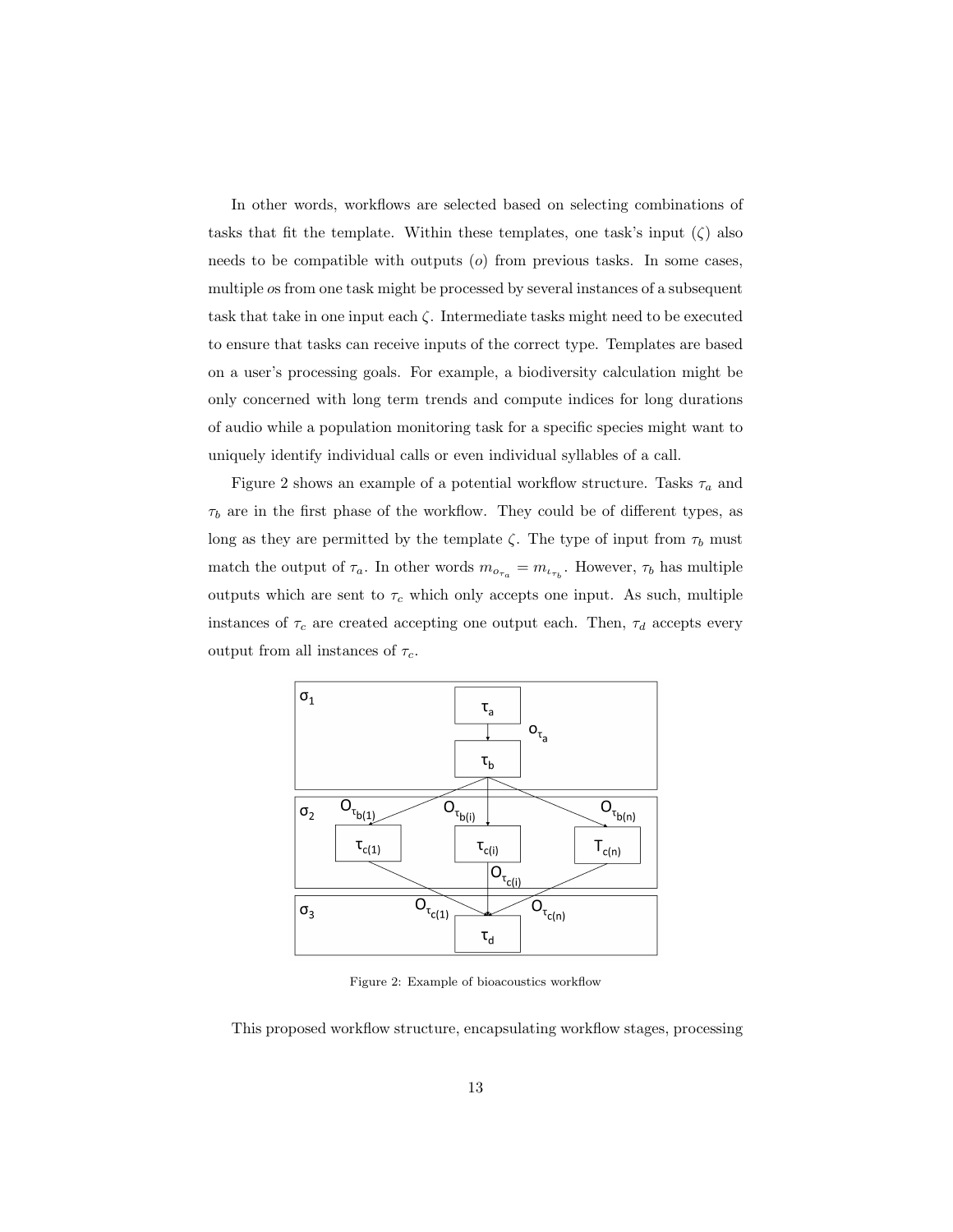types, and templates, enables tasks to be swapped with each other or executed in different orders and different combinations. As a consequence, it becomes possible to evaluate different bioacoustics workflows easily. Based on this workflow structure, a process for executing workflows, including constructing, evaluating, selecting, and executing accurate and efficient workflows is described in Figure 3. The system will first map a user request to a template. In this work, templates are pre-defined prior to searching during testing. Upon mapping to a template, a workflow searcher will test the effectiveness of individual workflows, one after another, until a stopping criterion is reached. Specific selection mechanisms are described in Section 4 and evaluated in Section 7. These workflow evaluations can inform which workflows are selected in subsequent evaluations.



Figure 3: Summary of Workflow Processing

### 5. Investigated Search Algorithms

As previously established, workflow searching cannot be achieved efficiently using brute force methods in anything other than very simple templates with very few options because the search space is potentially huge. As such, it is important to search workflows that are likely going to improve and previous searches so that a good workflow can be selected in a reasonable timespan. As such, this work examines the potential for evolutionary algorithms to construct and evaluate workflows that are similar to those that were previously found to be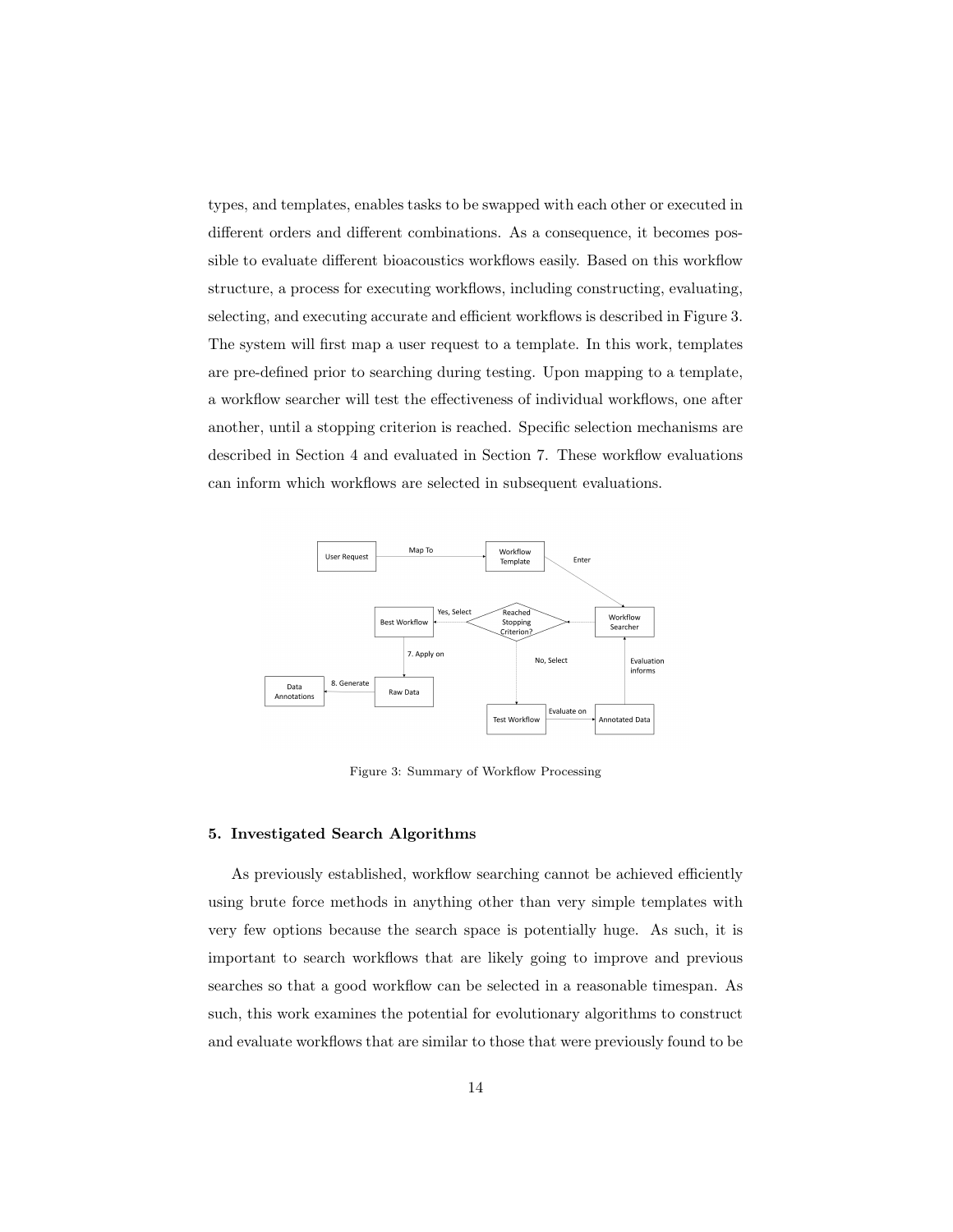accurate. Specifically, a genetic algorithm, a PSO algorithm, and a surruogate model-based algorithm are compared to a random workflow search to determine the potential of such strategies.

# 5.1. Genetic Algorithm

A Genetic Algorithm (GA) is a population-based algorithm where a population of solutions compete to maximise the fitness functions [21]. At the end of each iteration, a selection mechanism decides which members of the population will be used to determine a new population for the next round. These selected solutions generate new solutions using a crossover step, where parts of two solutions are swapped with each other, and a mutation step, where some values within the solutions are changed or swapped randomly with each other.

For the workflow construction process, each solution represents a permutation, similar to other existing works [7]. Most elements of the solution represent permutations for each workflow stage. Each element represents a unique bioacoustic processing task. These are preceded by elements representing the number of tasks to be selected during template stages where the number of tasks is not fixed. The permutations are truncated to the length given by these length elements.

For example, say there is a task pool consisting of 3 denoisers, 3 activity detectors, 3 feature set calculators, and 3 classifiers. The template defines that there can only be one activity detector and one classifier per workflow. As such, these workflow stages do not require any elements representing how many tasks to choose (i.e. length elements). A potential solution is represented in Figure 4.

| Stage Lengths | Denoisiers | AD | Feature Set Calcs | Class |
|---------------|------------|----|-------------------|-------|
|               | ◠<br>J     | 5  | v                 |       |
| .             |            |    |                   |       |

Figure 4: Solution structure for GA representation

This would correspond to a workflow with 1 denoiser and 2 feature set calculators. Values 3–5 in the solution represent denoiser tasks, however, only one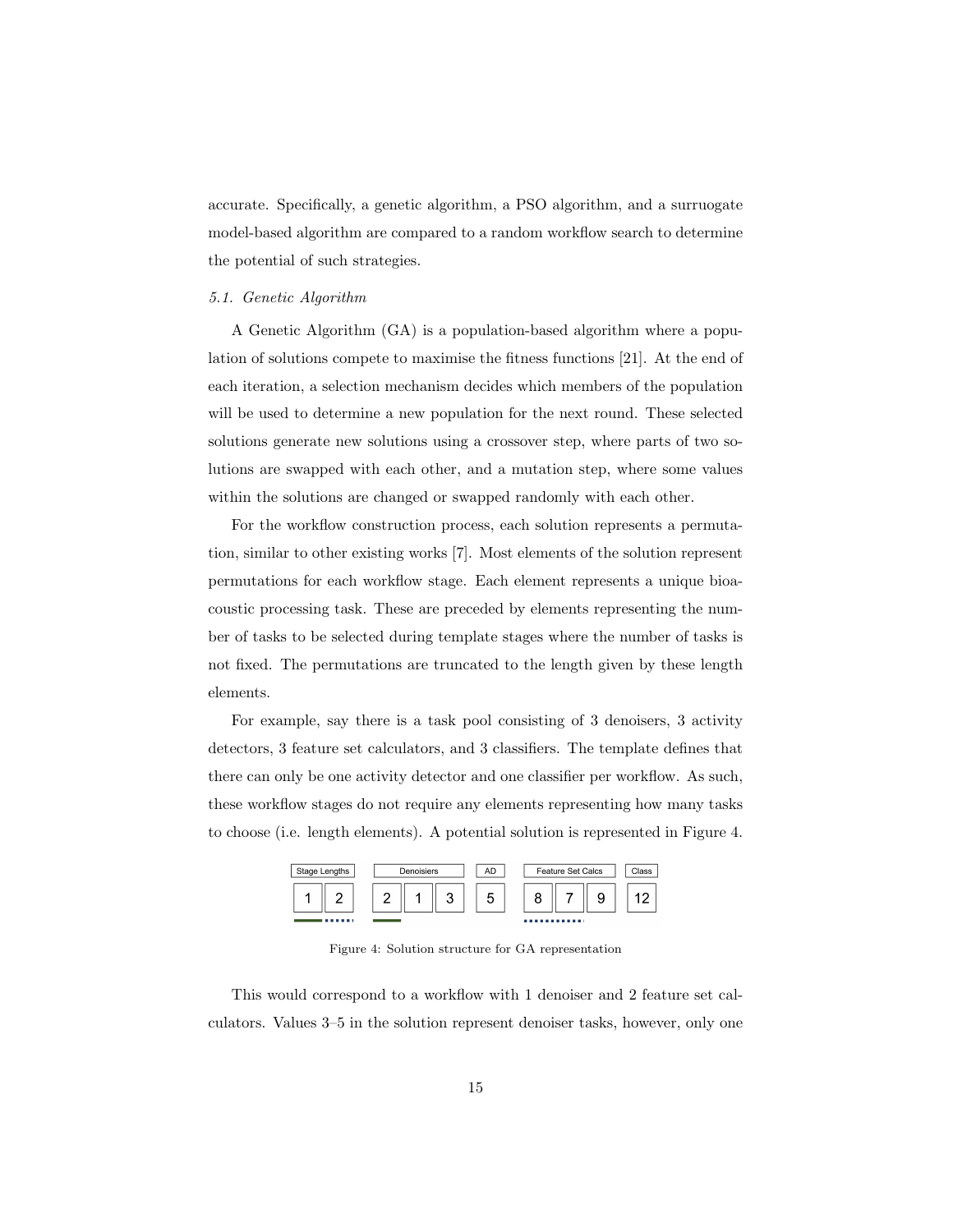denoiser is specified by the workflow, so only the first value (2) is used. This corresponds to a denoiser task with ID 2. Then, the  $6<sup>th</sup>$  value corresponds to the activity detector with ID 5. Values 7–9 are feature set calculators. As the second value is 2, the first 2 values are selected, corresponding to task IDs 8 and 7. Finally, the task with ID 12 is selected as the classifier. The final constructed workflow is then [DN2, AD5, FS8, FS7, CL12], where DN, AD, FS, and CL refer to the types of tasks. This will be the order of execution, although some tasks might be able to be executed in parallel if they do not affect each other.

Tournament selection is used to determine which solutions will be parents for the next generation. Here, a subset of random solutions is nominated and the one with the highest fitness is selected to be a parent. This process repeats until all parents are selected. In the evaluations, these subsets include four solutions. To generate child solutions, permutation crossover and mutation approaches are applied. For the permutation crossover, two solutions are combined, swapping between the two at a crossover point. Any stages finishing earlier than the cross point are copied in their entirety from one solution, and any starting after the cross point are copied in their entirety from the other. For the stage in the cross point, tasks from the first solution are copied in, and then, from the beginning of the stage, tasks are copied from the second solution, skipping any duplicated from the first one.

For elements representing the number of tasks in a given stage, Gaussian mutation is applied, whereas for other elements, swap mutation is applied with a fixed probability of any given task being swapped with another task from the same stage (or replaced in the case a stage only has one task).

Upon completing crossover and mutation, fitness values are recalculated and the cycle repeats until a set number of searches are carried out.

#### 5.2. Particle Swarm Optimisation

Particle Swarm Optimisation (PSO) [23] is a swarm-based search algorithm. Here, the solution space is represented as particles that move semi-randomly, guided by the local and global maximum particle positions of previous itera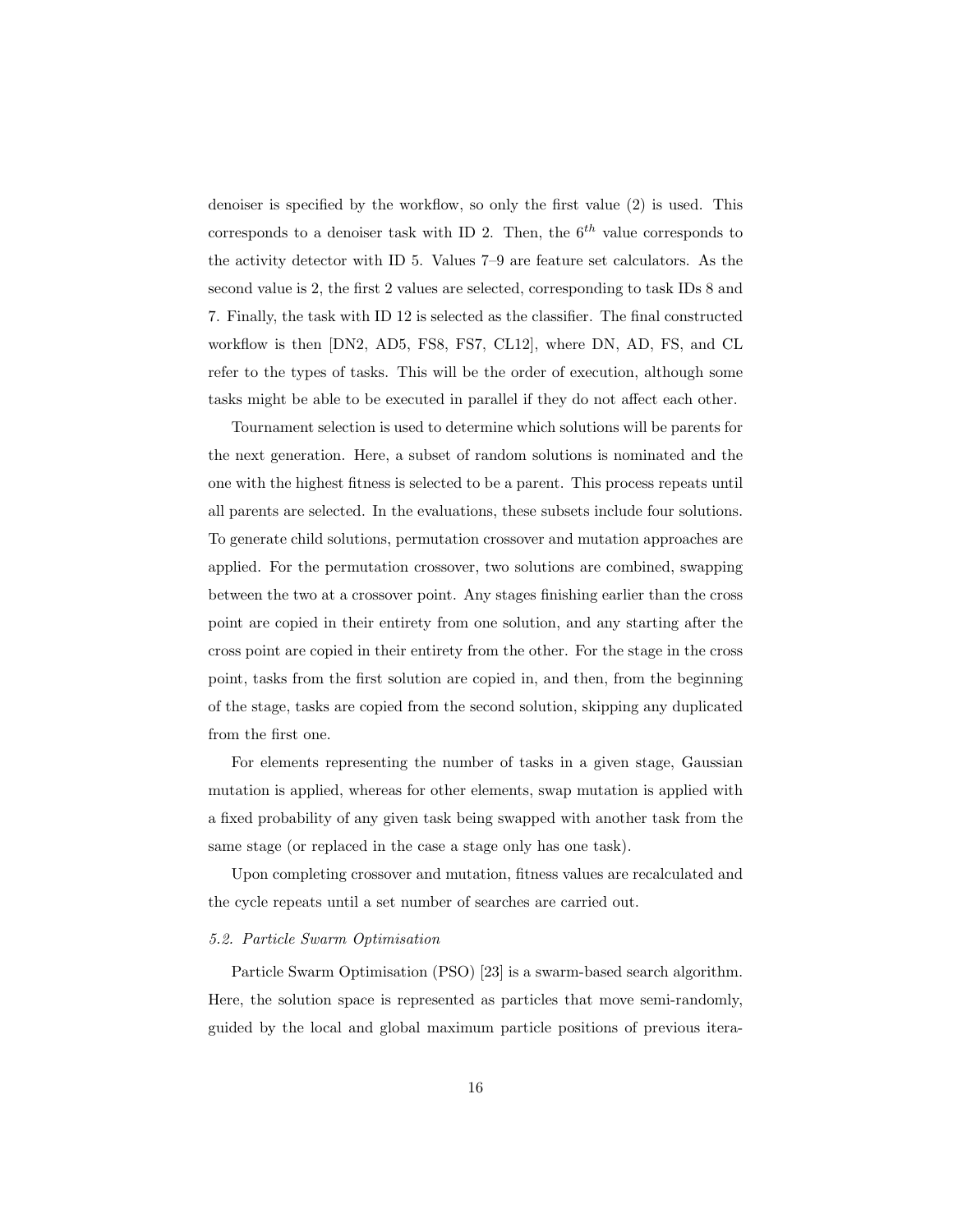tions. The first dimensions of the particle search space are the same as for the GA, representing the number of tasks for each stage within a workflow. The other dimensions represent how preferred each task is. The tasks of each type, whose associated dimensions have the highest values out of those permitted by a template stage are added to the workflow. The same task can only appear in one stage where there are multiple workflow stages allowing tasks of the same type.

This implementation uses a ring topology where particles only know about particles that are logically (i.e. arbitrarily labelled as) adjacent to them. The number of adjacent particles to be considered is set to 2 for the purposes of testing.

After each round, the particles move as follows for each dimension [45]:

$$
v_{i,j}(t+1) = v_{i,j}(t)\alpha + R_1\beta(p_{i,j}(t) - x_{i,j})(t) + R_2\beta(p_{i,j} - x_{i,j})
$$
(1)

$$
x_{i,j}(t+1) = x_{i,j}(t) + v_{i,j}(t+1)
$$
\n(2)

Where  $v_{i,j}(t)$  is the velocity of particle i in dimension j at time (i.e. generation) t,  $p_{i,j}$  is the best particle's j, l is the particle in the local neighbourhood of i with the best score,  $x_{i,j}(t)$  is the particle's position,  $\alpha$  and  $\beta$ , and  $R_1$  and  $R_2$  are random numbers between 0 and 1.

Particle boundaries are set to the range 0–1 for tasks and the minimum and maximum number of tasks for values indicating the number of tasks in a stage. If these boundaries are exceeded, a variation of damping [22] is used where particles are reflected with half of their initial velocity. This damping is done because standard reflection was found in early testing to sometimes result in diverging velocities, rapidly alternating between positive and negative.

Additionally, the particles' positions and velocities, with the exception of the first dimensions indicating the number of tasks for types where this is applicable, is limited to the range  $(0,1)$ . If a particle's dimension exceeds this bound, it is treated as if it has hit a wall and reflects in the opposite direction with half its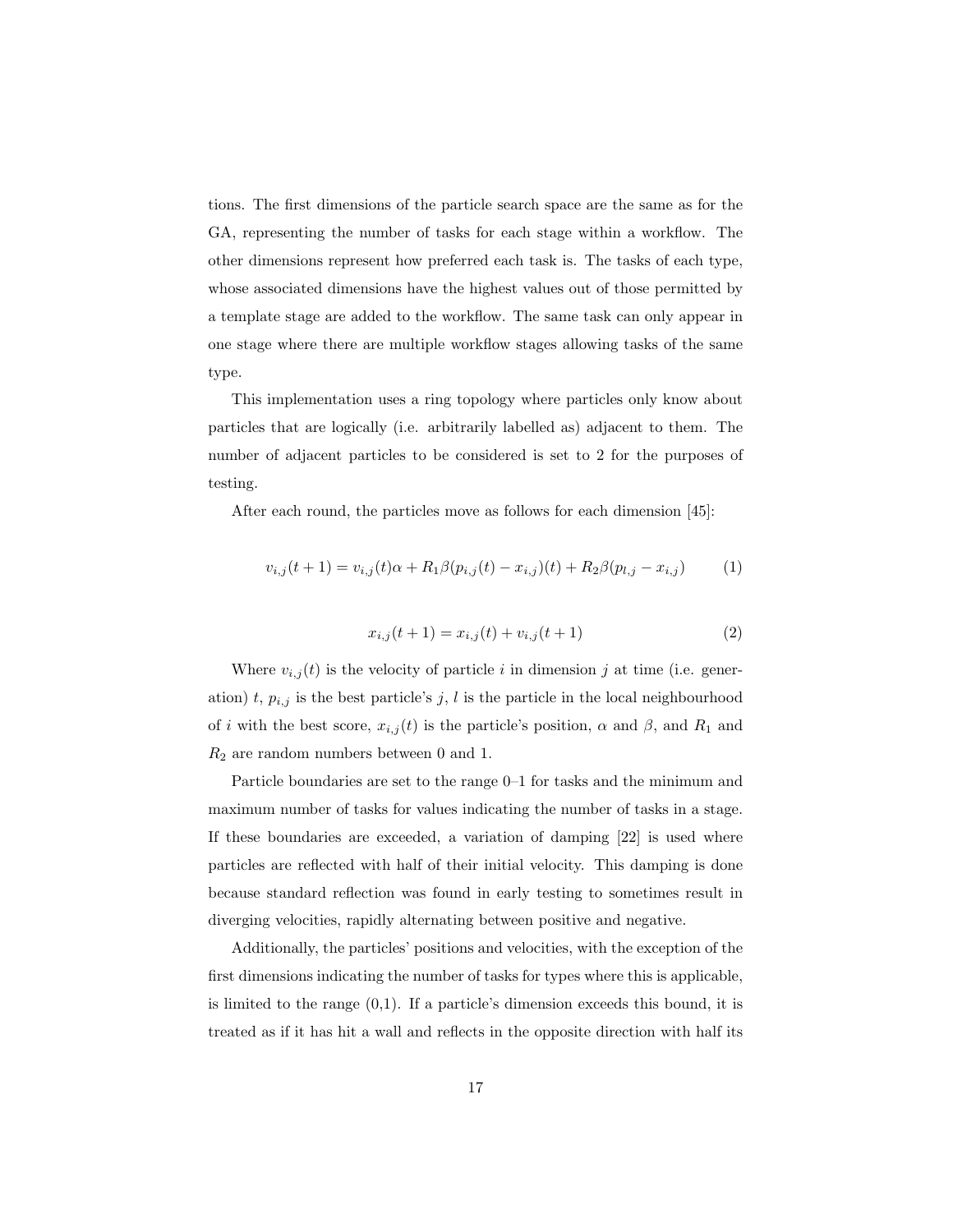existing velocity. In other words, for any given dimension:

Adjusted Pos =

\n
$$
\begin{cases}\n\frac{-\text{Initial Pos}}{2} & \text{Initial Pos} < 0 \\
\text{Initial Pos} & 0 \leq \text{Initial Pos} \leq 1 \\
1 - (\frac{\text{Initial Pos} - 1}{2}) & \text{Initial Pos} > 1\n\end{cases}
$$
\n(3)

\n
$$
\text{ adjusted Vel} = \begin{cases}\n\frac{-\text{Initial Vel}}{2} & \text{Initial Pos} < 0 \\
\text{Initial Vel} & 0 \leq \text{Initial Pos} < 0 \\
\frac{-\text{Initial Vel}}{2} & \text{Initial Pos} > 1\n\end{cases}
$$

Where pos is the position, and vel is the velocity. Dividing by two helps to prevent divergence, where particle velocities flip between increasingly extreme values in either direction.

The dimensions representing the number of tasks for a given stage work the same way, except they are bound by the number of tasks allowed for that stage.

# 5.3. Surrogate Model

Evaluating workflows even with a low amount of training data is timeconsuming, and this, combined with the number of possible combinations, means that metaheuristic models cannot feasibly search enough combinations to optimise for this problem. However, the problem can be mapped to a model that can be evaluated quickly. This is the central idea of surrogate models [3]. These have been used in other applications, often related to engineering optimisation problems (e.g. [39, 32]), but this form of modelling has not been used to select bioacoustics workflows to the best of our knowledge.

The choice of surrogate model in this problem is an Artificial Neural Network (ANN). This is trained to predict the fitness score of any solution. Metaheuristic search algorithms can then go through many iterations quickly to find solutions with high fitness, and the best workflow found can then be evaluated on the real model.

This method works as follows:

1. Evaluate a bioacoustics workflow (i.e. using real data)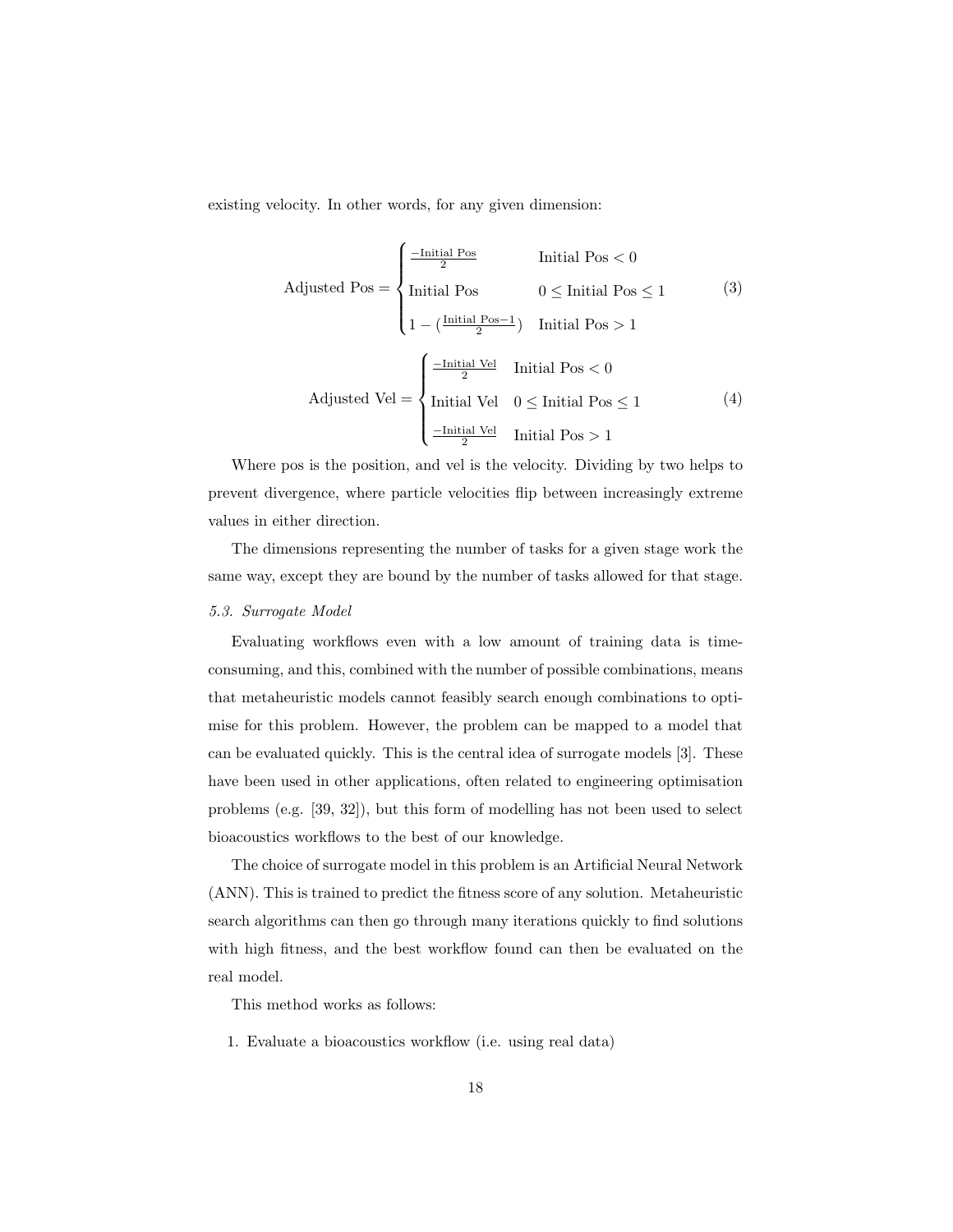- 2. Train a neural network to estimate the fitness of workflows based on previous evaluations
- 3. Use an algorithm to search workflows using the ANN model to predict fitness values
- 4. Select the workflow with the highest fitness based on this search that has not been previously evaluated.
- 5. Return to step 1, evaluating the workflow selected.

Early in the search, the neural network will be wildly inaccurate in estimating scores for workflows because there will not be enough information for it to find any meaningful patterns, but this is fine as the resulting selected workflows would be near random using any other search algorithm anyway.

To encourage this search algorithm to select diverse workflows so that it does not prematurely converge, an extra function called 'novelty' is added to the estimated score. This is defined as:

$$
Nowelly = \frac{\sum_{k=1}^{n} \max(0, \alpha - \beta \times s(t_k))}{|\text{Tasks in new WF}|}
$$
(5)

Where  $t_k$  is a task,  $s(t_k)$  is the number of workflows featuring a given task  $t_k$  have been evaluated in the real-world model, and  $\alpha$  and  $\beta$  are parameters that affect the sensitivity and weight of the function. For this evaluation,  $\alpha$ and  $\beta$  are set to 1 and 0.05 respectively (meaning after a task has been used in 20 workflows, it has no effect on the function), but these could be changed to encourage searching for more or less diverse workflows. For reference, the score of a workflow is always between 0–1 (although the surrogate model is allowed to exceed these bounds).

The ANN-based surrogate model is depicted in Figure 5. This uses a sparse representation of the bioacoustics task pool as input, with zero indicating a task is not in a workflow, and one indicating it is used. This representation does not consider task order, meaning any ordering decisions in selected workflows are essentially random, but this does simplify the input representation. This is connected to three dense layers, each containing 32 nodes. Finally, a predicted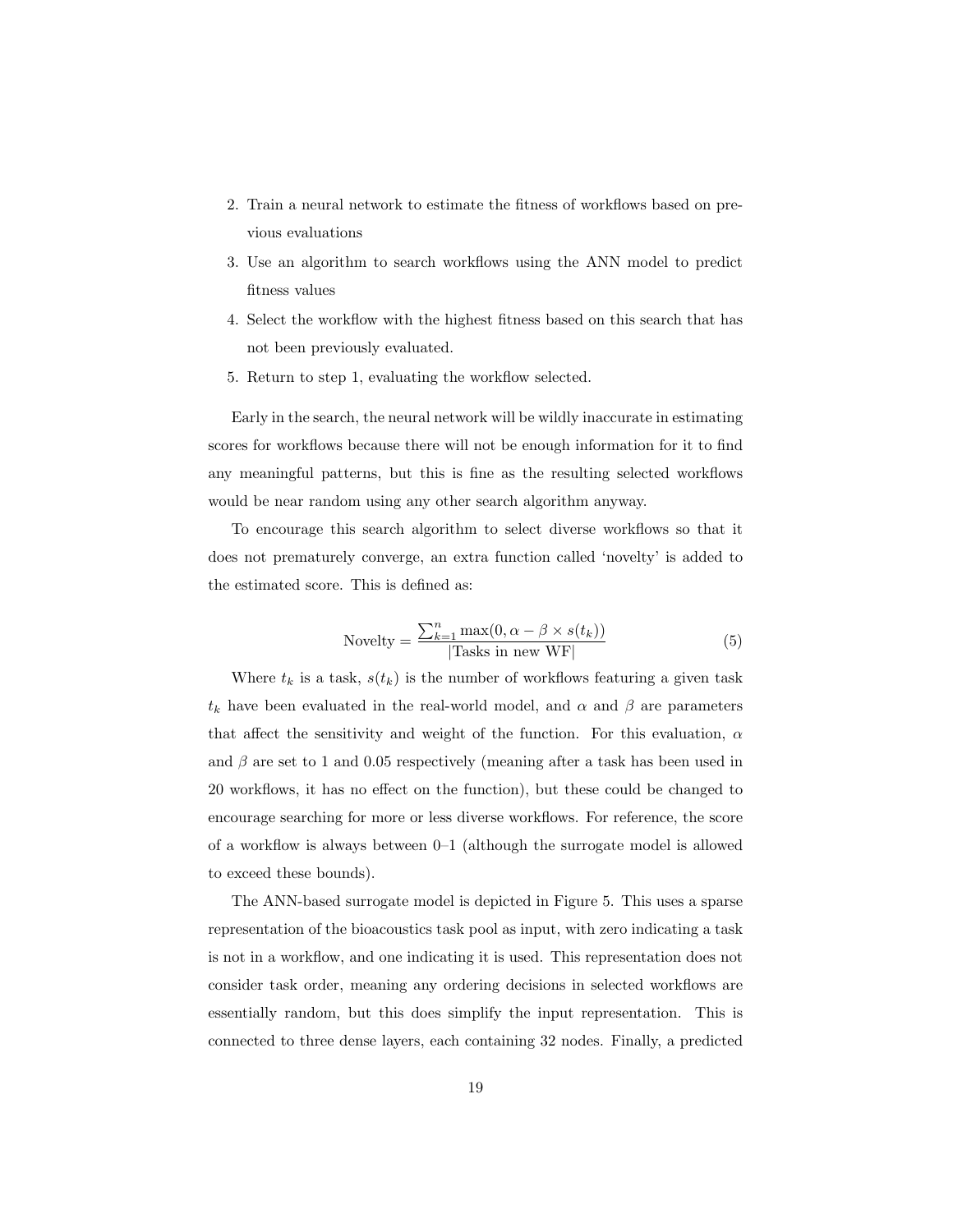fitness score is output in the final layer. Each dense layer is L2-regularized  $(\lambda = 0.001)$ . An Adam optimiser [24] is used to optimise the network weights with a mean squared error loss function. The network undergoes 1000 epochs, which can be performed very quickly as the network is very simple and has a low amount of training data for the evaluations being performed.

Input  $(1 = Task$  Present,  $0 = Task$  Absent)



Figure 5: Neural Network Surrogate Model

In this evaluation, the PSO search algorithm described in Section 5.2 is applied to the surrogate model to find candidate workflows for evaluation on the real model. As the surrogate model accepts the same type of input and output as the real model, excluding the transformation of the workflow to a sparse representation, the PSO search operates the same way as it would do on the real model. This work makes no attempt to optimise the fit of the surrogate model to real evaluation data or to the search algorithm and only intends to evaluate the viability of the use of surrogate models for this problem. The use of PSO with a surrogate model has been previously found to be effective in other optimisation problems (e.g. [14, 33]).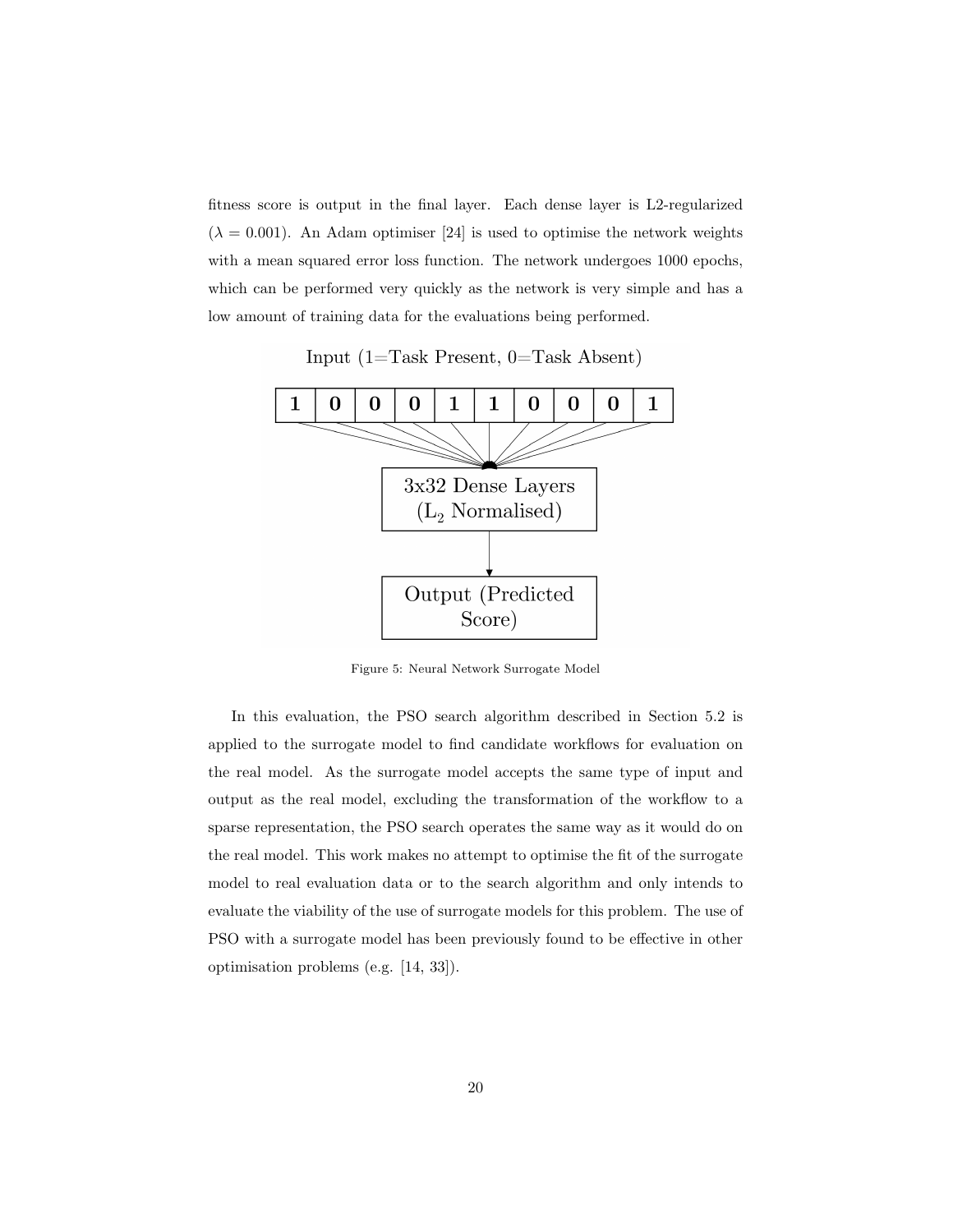# 5.4. Random Search

As a baseline, workflows are searched randomly using the GA representation as a basis. This works by randomly generating as many 'solutions' as desired searches with no selection and mutation phases. This approach will determine if intelligent workflow selection is effective for this problem.

The use of the GA representation does mean that this search is not truly random in the sense that not each possible combination is selected with equal probability because the GA representation selects length with uniform probabilities, while distribution of lengths of possible workflows is not uniform. This is not necessarily a bad thing however because it encourages searching for workflows of varying complexities, whereas a random selection where each combination is equally likely would strongly favour moderately complex workflows, which might not necessarily be optimal.

# 6. Testing Methodology

To evaluate the workflow search mechanism, the following questions are examined:

- Which workflow searches find accurate and efficient bioacoustic workflows the quickest? How do these search algorithms progress over time?
- Which workflows are selected by these search mechanisms? Are there any preferences towards specific tasks and combinations?
- Do the workflow search algorithms select better workflows than pre-selected workflows based on existing research?
- Are the selected workflows scenario specific? How well do selected workflows perform when moved to different audio?

To address these questions, an implementation of the workflow search algorithm, based on the previously developed AcoustiCloud [10] architecture, is developed. The aim is to develop a set of tasks of each of the different types and select tasks based on workflow templates.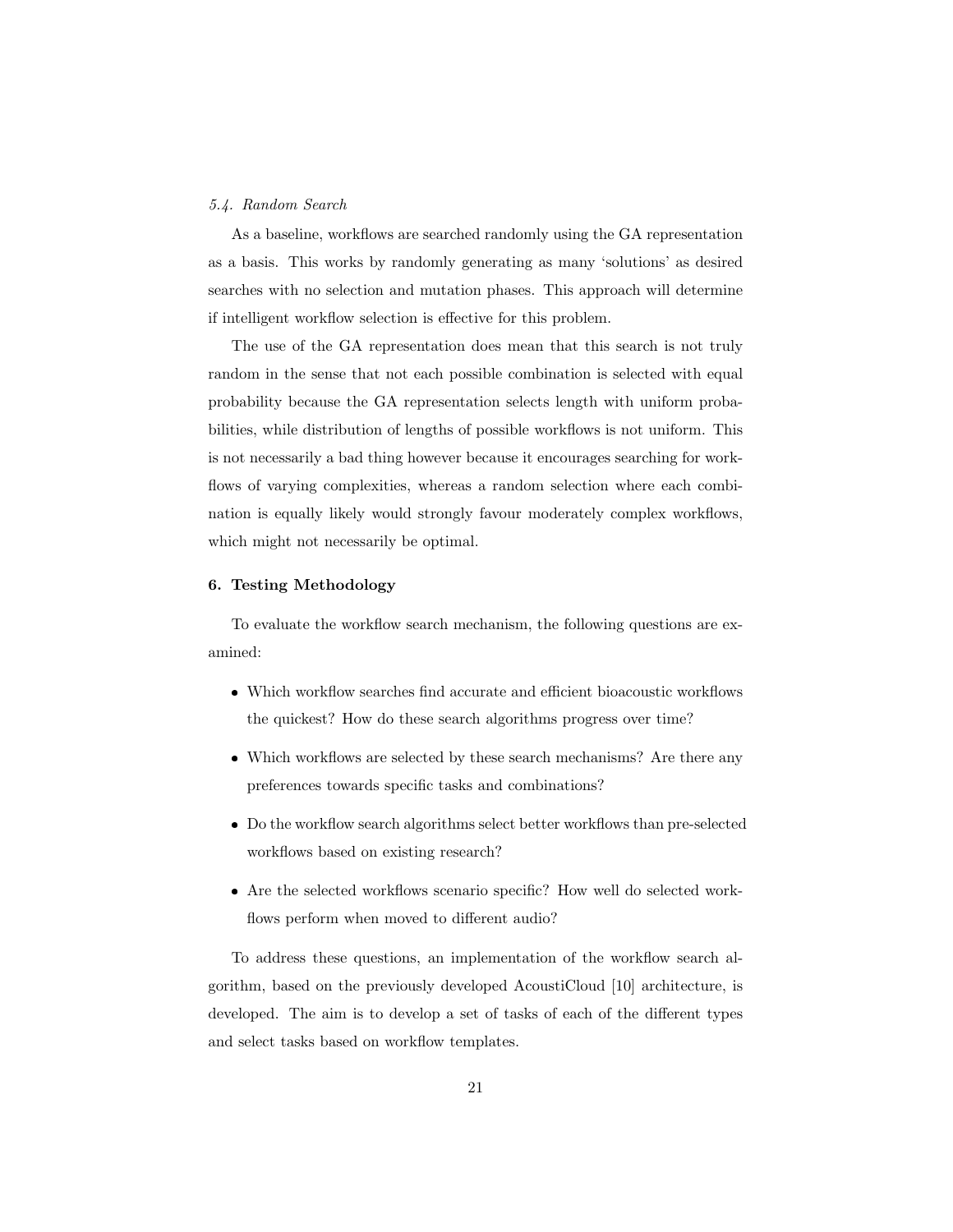#### 6.1. Evaluation Processes

The workflow selection algorithms are evaluated using real bioacoustics processes on realistic datasets. The AcoustiCloud prototype enables workflows to be generated by dividing tasks by type and selecting these from workflow templates. The selection algorithms can be used in these systems to find strong workflows. Three different evaluations are performed on four separate datasets of different complexities. These datasets represent different scenarios, perhaps indicating separate recording locations with varying amounts and types of activity, which could require different types of processing.

- Evaluation of the ability of the search algorithms to select strong workflows
- Comparison of the best workflows selected by the search algorithms to workflows selected based on existing literature
- Cross-examination of the best workflows found on each dataset against each other to determine if workflow performance change based on the datasets involved (and hence, different recording scenarios)

Five hundred workflows are evaluated for each algorithm per test. For the GA and PSO, this is done in the form of 50 workflows per generation for 10 generations. For the surrogate model, only one workflow is selected at a time before the model is re-executed. To more directly compare with the GA and PSO, results of these evaluations are split into groups of 50, (by order of evaluation) similar to generations in the GA and PSO (labelled 'group numbers' in subsequent figures), although these are not 'true' generations. During the evaluation of the surrogate model search, 20 particles are evaluated through 10 iterations on the surrogate model (for a total of 200 workflows searched) and the discovered workflow with the highest fitness is evaluated on the real data. This means that 100,000 workflows are evaluated on the surrogate model and 500 on the real data. The time taken to build the model and perform the PSO search after each real-world workflow test is less than 30 seconds per real-world workflow searched, which is proportionally very small compared to searching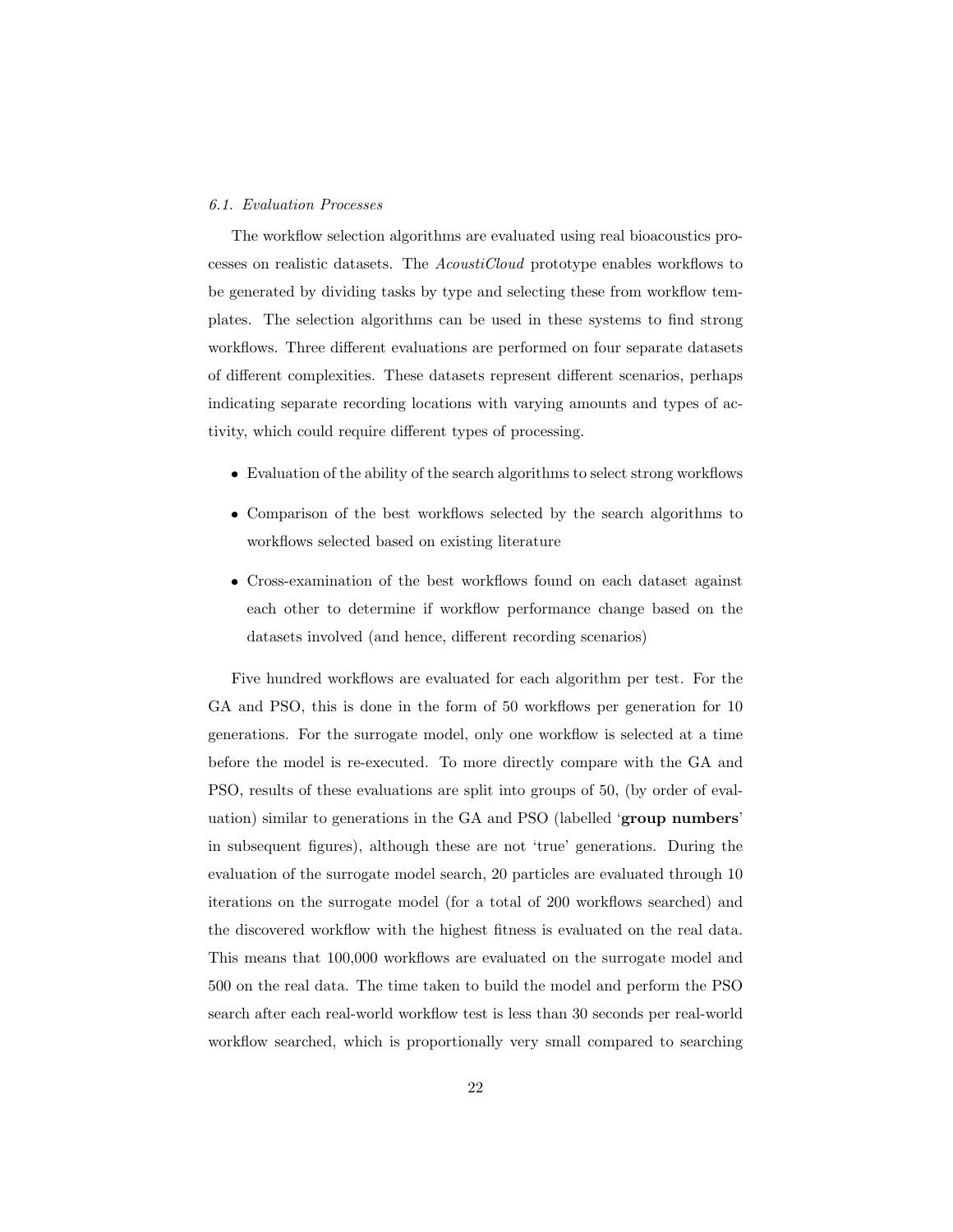one workflow on the real datasets. Only workflows evaluated in the real world are shown for the surrogate model evaluation. For all search algorithms, the vast majority of the time is spent evaluating solutions on the real world data and the time taken by the search algorithms to discover new workflows to evaluate is proportionally very small.

Mean Average Precision (MAP) is used to determine the fitness of each workflow solution. As opposed to raw accuracy, MAP considers classification probabilities as opposed to binary true/false classifications. As such, this metric is more revealing about how well a workflow is classifying the sounds of interest, particularly in scenarios where researchers might want to change the sensitivity of the classifier. This has been used in previous bioacoustics research to evaluate similar classifiers (e.g. [25, 19, 28]). This is evaluated using

$$
MAP = \frac{\sum_{q=1}^{Q} AveP(q)}{Q}
$$
 (6)

Where there are Q classes and

$$
AveP(q) = \frac{\sum_{k=1}^{n} (P(k)rel(k))}{\text{Number of documents of class } Q}
$$
(7)

where  $P(k)$  is the precision at rank k and  $rel(k)$  is 1 if a document contains class  $q$  or otherwise 0. Here, the rank is the sorted probability output by the classifier of a sample containing  $q$ . When computing the MAP, ground truth annotations and classifier outputs are snapped to the nearest 5-second interval, under the assumption that sounds are to be identified to this level of accuracy. If there are multiple classifications for audio segments (e.g. if an activity detector task identifies multiple distinct sounds in the same 5-second interval) within the same 5-second interval, the one with the maximum probability of containing the class is used. In other words, if there is a classification of 0.5 between 0 and 2 seconds into the recording, and one of 0.25 between 2 and 5 seconds, a probability of 0.5 for the range of 0–5 seconds for the purposes of calculating the MAP. This is done, as opposed to an average, because any bird is likely to not be calling for the entire five-second duration of the sample.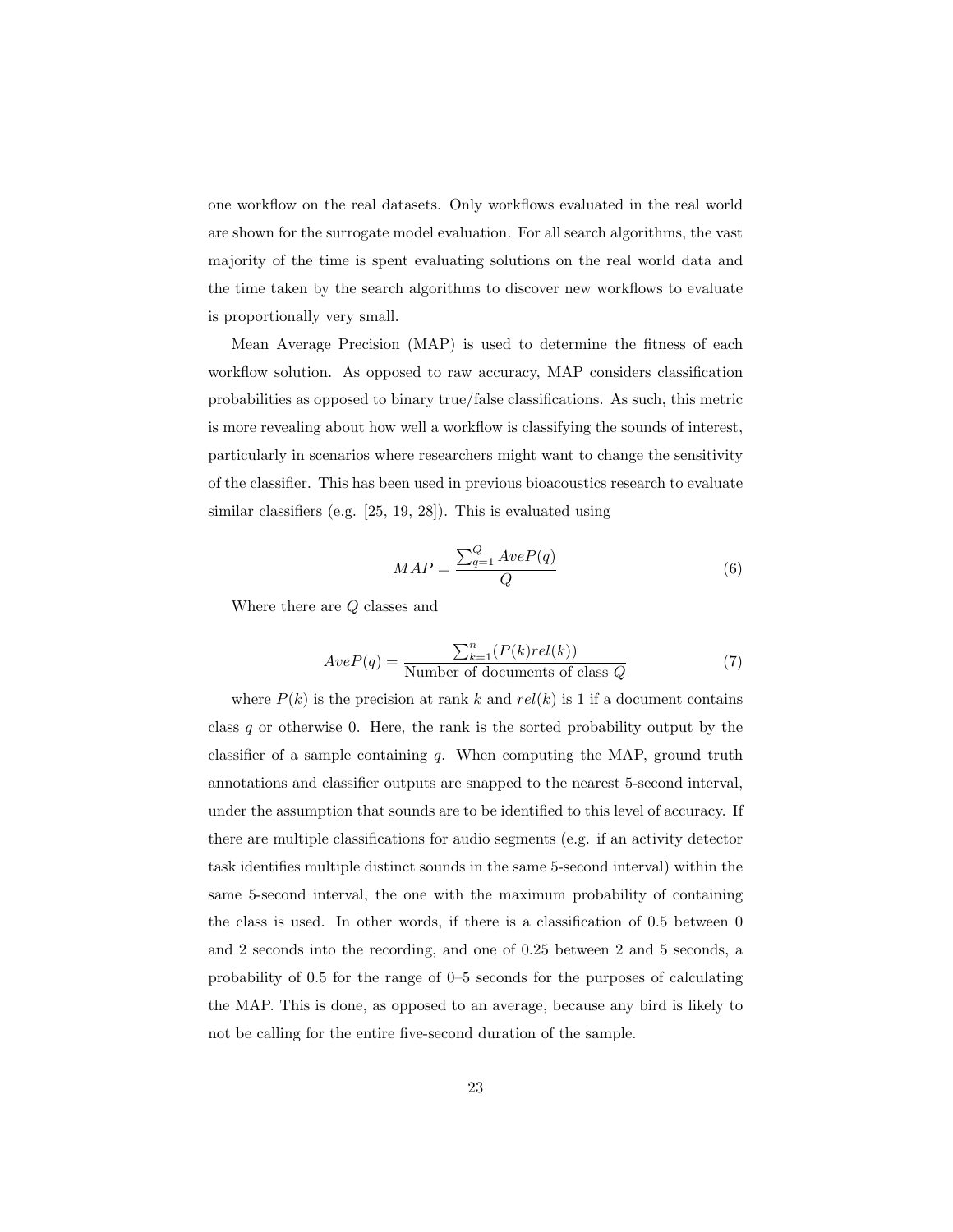When searching, workflows cannot exceed a specified time deadline. This deadline is set because in a realistic scenario, time and cost budgets will restrict the types of processing available to use on very large datasets, and the workflow searcher would take a prohibitively long time if it was able to consistently select very long workflows. If workflow deadlines are exceeded, fitness scores are subtracted by the amount of overtime divided by 10.

Prior to searching through the main audio, workflows must complete processing of the two-minute audio dataset in 60 seconds for the synthetically generated audio and isolate at least one segment. This is done to remove workflows early that take an exceptionally long time to complete or discard all audio to avoid wasting processing time on larger datasets. Workflows failing these constraints have a further 100 subtracted from their fitness scores for the GA and PSO search algorithms to strongly discourage their selection in subsequent workflows.

For the surrogate model search, and for showing evaluation results, any scores which are less than zero are set to zero. For the surrogate model search, this makes it easier to generate a more accurate model as the distribution of scores is kept to a narrower bound and is less skewed, while for evaluation, mean workflow scores are less biased towards outlier workflows that take an exceptionally long time to complete. On the other hand, this is not done during the selection phases of the GA and PSO search algorithms to give more pressure against selecting very long workflows.

To speed up workflow searching, an approach used in the previously developed AcoustiCloud prototype [10] is to intermediate data from previous searches. While this does speed up searching, this could result in workflows that might have otherwise exceeded the time deadline being passed through. As such, after testing, workflows with high scoring MAPs are processed once without reuse to determine if they actually process under the deadline constraint, or if they only got under because of speed-up due to data reuse.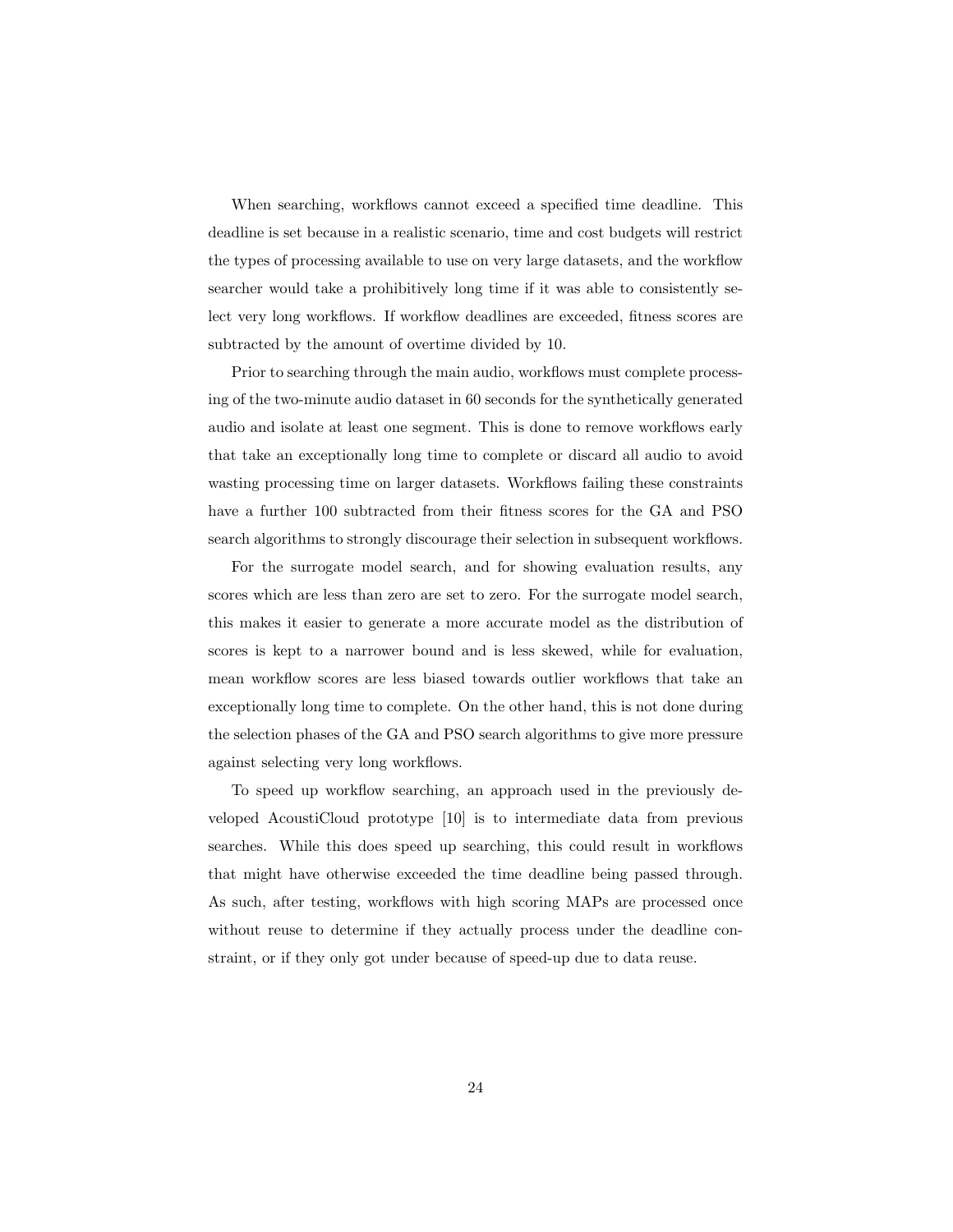# 6.1.1. Bioacoustics Datasets

There are four different datasets used in this evaluation. Three of these are synthetically generated soundscapes and one is an existing dataset used in a bioacoustics competition. The synthetic Soundscapes are artificially generated using Scaper [41]. This tool enables users to generate bioacoustics soundscapes with different levels of background noise, and inserts recordings of different foreground sounds and random, often overlapping times, which can be timestretched, pitch-shifted, etc. and outputs annotations indicating where each sound was inserted. Multiple recordings of several bird species were taken from Xeno-Canto (2–4 each) and these were used to generate realistic soundscapes. Some Xeno-Canto recordings had multiple calls from these birds, and these were each manually segmented and split from recordings, with any silence removed. Pink noise is used as background noise for these soundscapes. Soundscapes are generated with different numbers of species (2, 4, and 8), densities of calls (one call every 15 seconds, 5 seconds, and 3 seconds for 2, 4, and 8 species respectively on average, randomly placed in the recording using a uniform distribution), and noise levels (more noise for higher species tests, although it is difficult to quantify). The Sampled species are shown in Table 2 (the numbers of calls for each species are approximately equal regardless of the number of unique samples available):

| Species              | $#$ Samples | In Tests |
|----------------------|-------------|----------|
| Indian Peafowl       | 3           | 2, 4, 8  |
| Torresian Crow       | 12          | 2, 4, 8  |
| Eastern Yellow Robin | 15          | 4,8      |
| Silvereye            | 12          | 4, 8     |
| Brush Cockoo         | 4           | 8        |
| Laughing Kookuburra  | 6           | 8        |
| Masked Lapwing       | 10          | 8        |
| Variegated Fairywren | 11          | я        |

Table 2: Bird Sounds used in synthetically generated recording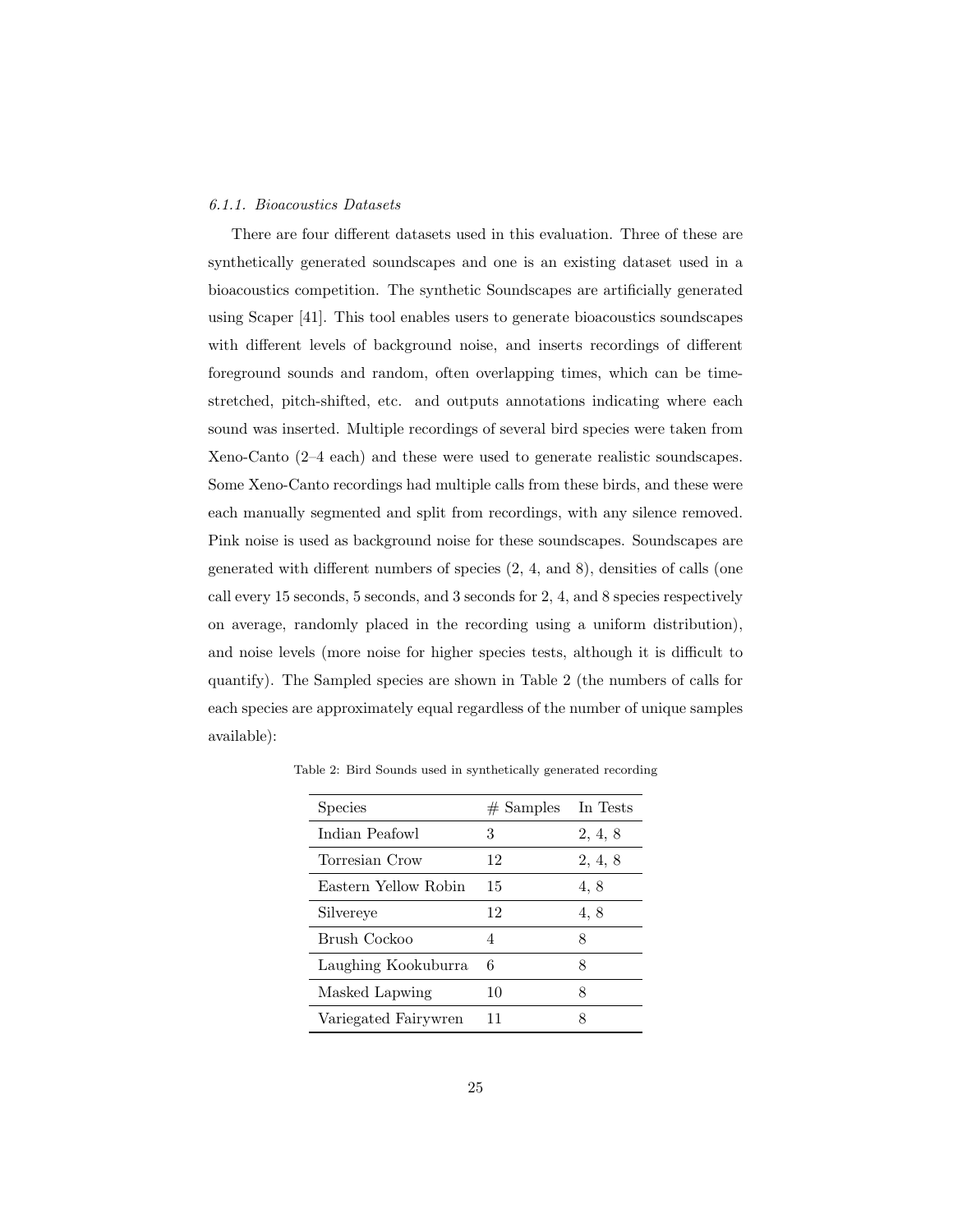Alongside these, a real dataset used in a competition, the MLSP 2013 bird detection challenge is also tested. This dataset is selected because of its similarities to the problem being solved here, its relatively small size (approximately 1.5 hours), and easy comparability to existing methods. This dataset includes recordings from 13 locations and 19 species. The dataset contains supplementary data, such as outputs from supervised segmentation and some precomputed features. The location information can also be used to assist with classification. Essentially, the evaluation is done under the rules of the competition. Any supplementary information is essentially added to the system as extra 'tasks' that can be selected to improve processing.

For each scenario, three different recordings are used:

- A very short (2 minute) sample used to determine if a selected workflow will keep some audio or is likely to exceed the deadline. This is the same over all evaluations and has similar characteristics to the 2 species audio.
- An annotated audio sample used to train the machine learning models (24 minutes for the 2 species recording, 20 minutes for the 4–8 species recordings, 53 minutes, 40 seconds for the MLSP dataset)
- An annotated audio sample used to evaluate the trained models (6 minutes for 2 species recording, 5 minutes for 4–8 species recordings, 53 minutes, 40 seconds for the MLSP dataset)

The 2 species recordings are longer, but also contain a significant amount of near-silence and are overall the fastest to process with effective activity detection, while the shorter 4–8 species recordings are more densely populated with bird sounds with far more overlap. Time deadlines are set to 10 minutes for the synthetic datasets and 15 minutes, 40 seconds (i.e. 1000 seconds) for the MLSP dataset. While the time deadline is longer for the MLSP dataset, this is overall much more strict, considering how long the length of the recording data is compared to the synthetic datasets.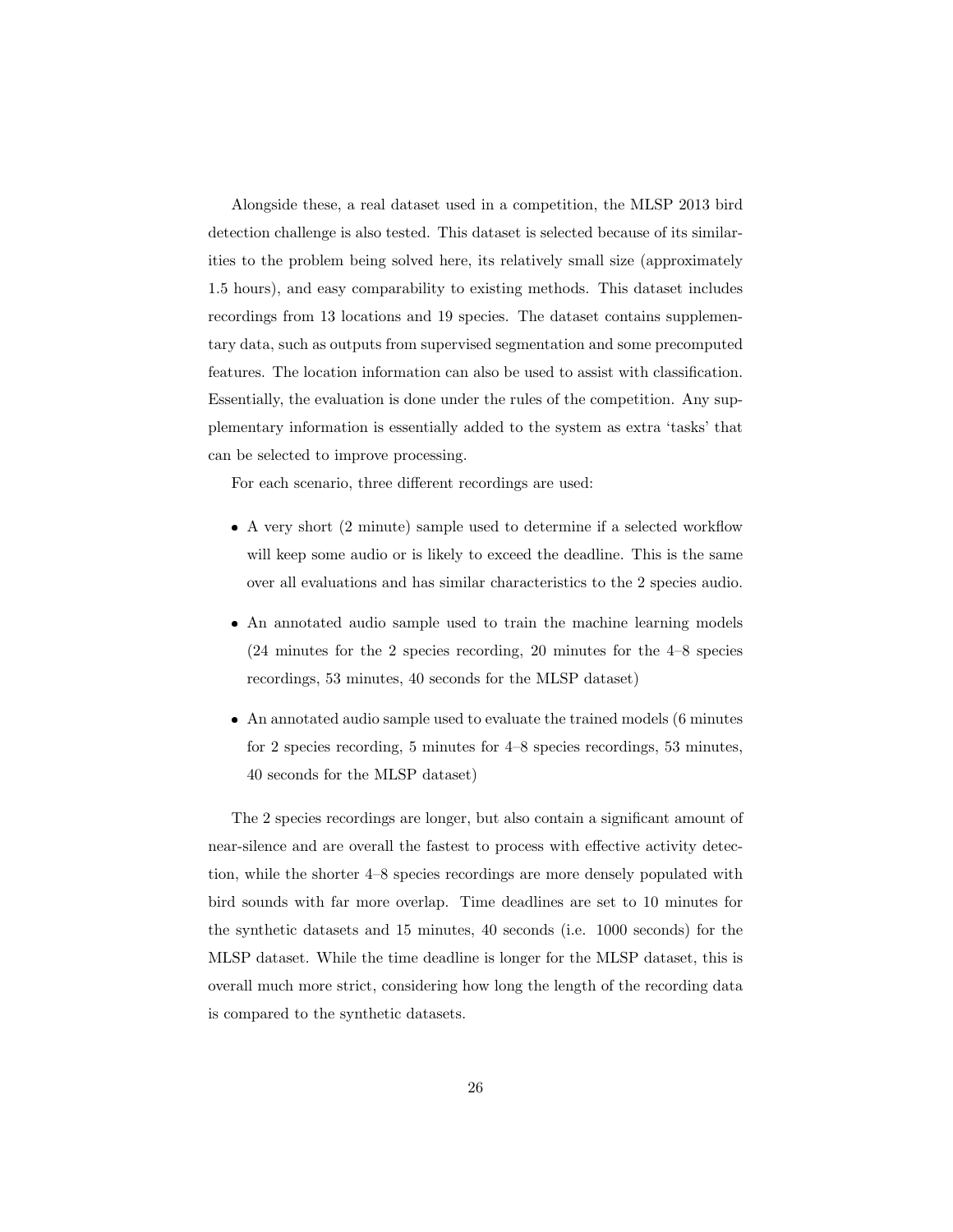## 6.1.2. Baseline Workflows

The evaluated algorithms are compared against three existing workflows:

- A two-stage approach to automatically detect and classify woodpecker (Fam. Picidae) sounds [50].
- Spherical k-Means clustering-based classification algorithm [43].
- Wavelet-conditioned Convolutional Neural Network [25]

On top of the three methods, two other methods were added to evaluate against the MLSP dataset. These methods use the supplemental data provided by the competition organisers. The first one uses location information alongside provided segment histogram information in which segment data is clustered using k-means++ to get a feature set for each 10-second interval. The second one uses the segmentation information provided and the provided feature set, alongside location information. Both of these are not pre-processed beyond anything that was pre-provided and a random forest classifier is used to determine bird species.

#### 6.2. Bioacoustics Task Suite

There are several tasks of each stage used for this processing. These are shown in Table 3.

Libraries used for the implementation include Scipy [51], Numpy [34, 48], PyWavelets [29], Tensorflow [1], Scikit-Image [49], Scikit-Learn [36], Librosa [31], and Sidekit [26].

# 6.2.1. Spectrogram-Based Activity Detector

As part of testing, a known good algorithm by Lasseck [27] used an activity detector that drew bounding boxes around spectrograms. However, the article only describes the activity detector as selecting 'all connected pixels exceeding a certain spatial extension' after several denoising processes, including binarizing the spectrogram (i.e. setting pixel values to 1 or 0). Based on this, a similar algorithm is replicated here.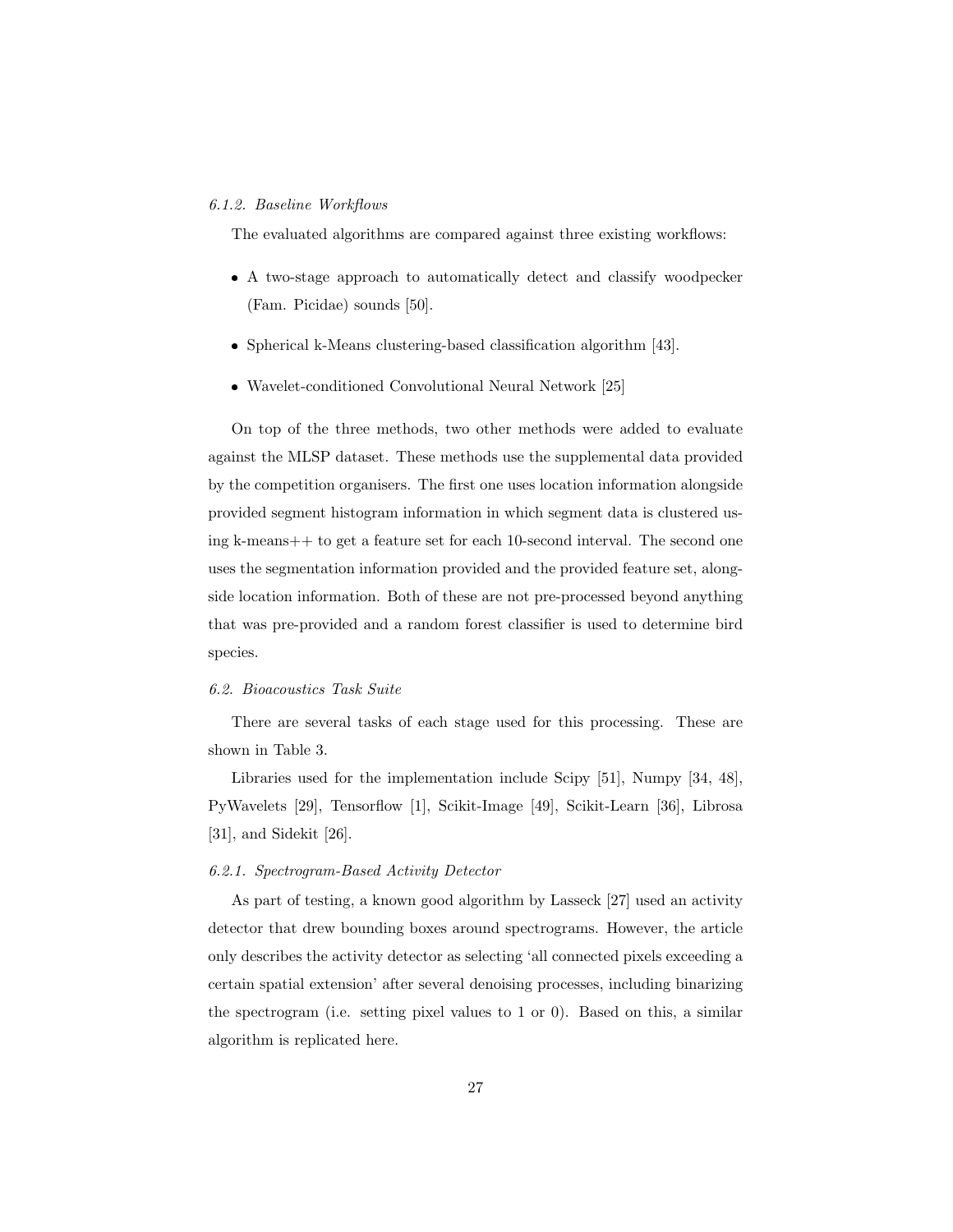| Processing Type                      | Process Name                                                                                                                                                                                                                                                                                                                                                                                                                                                                                                                                                                |  |  |
|--------------------------------------|-----------------------------------------------------------------------------------------------------------------------------------------------------------------------------------------------------------------------------------------------------------------------------------------------------------------------------------------------------------------------------------------------------------------------------------------------------------------------------------------------------------------------------------------------------------------------------|--|--|
| Pre-Processing                       | Splitting audio (to either $2, 5, 10, \text{or } 30 \text{ seconds}$ )<br>Downsample to 22.05 kHz<br>Convert stereo signal to mono                                                                                                                                                                                                                                                                                                                                                                                                                                          |  |  |
| Denoising                            | High-Pass Filter<br>Minimum Mean Square Error Short Time Spec-<br>tral Amplitude (MMSE STSA) filter [15]<br>Median Clipping (uses include Bedoya et al. [6])<br>Binary Dilation [27]<br>Binary Closing [27]<br>Peak Normalization (this is a pre-processing<br>task that is considered a denoising task within<br>the system)                                                                                                                                                                                                                                               |  |  |
| <b>Activity Detection</b>            | Hilbert Follower [38]<br>Spectrogram-Based detection<br>(custom-made,<br>based on $[27]$ )<br>Classifier-Based silence detector [50] (baseline<br>evaluation only)                                                                                                                                                                                                                                                                                                                                                                                                          |  |  |
| <b>Acoustic Features</b>             | Mel Frequency Cepstral Coefficients (MFCCs)<br>[12]<br>Linear Predictive Coding (LPC) coefficients [35]<br>Prediction<br>Cepstral<br>Coefficients<br>Linear<br>(LPCCs)<br>Perceptual Linear Prediction (PLP) Coefficients<br>[20]<br>Spectrogram-based features (maximum, aver-<br>age, and standard deviation for frequency bins,<br>size reduced and flattened spectrogram)<br>Spectral Entropy[44]<br>Acoustic Cover (CVR) [47]<br>Acoustic Complexity Index (ACI) [37]<br>Temporal Entropy [44]<br>Segment Length<br>Root Mean Square (RMS)<br>Zero-Crossing Rate (ZCR) |  |  |
| Classification<br>Pre-<br>Processing | Normalisation and ZCA Whitening [43]<br>Spherical K-Means Feature Learning [43]<br>Principal Components Analysis (PCA) [53]                                                                                                                                                                                                                                                                                                                                                                                                                                                 |  |  |
| Classifier                           | Random Forest [9]<br>K-Nearest Neighbour<br>Convolutional Neural Network (CNN) (com-<br>bines spectrograms and acoustic features)<br>Artificial Neural Network (ANN)                                                                                                                                                                                                                                                                                                                                                                                                        |  |  |

Table 3: Pool of tasks used to select workflows from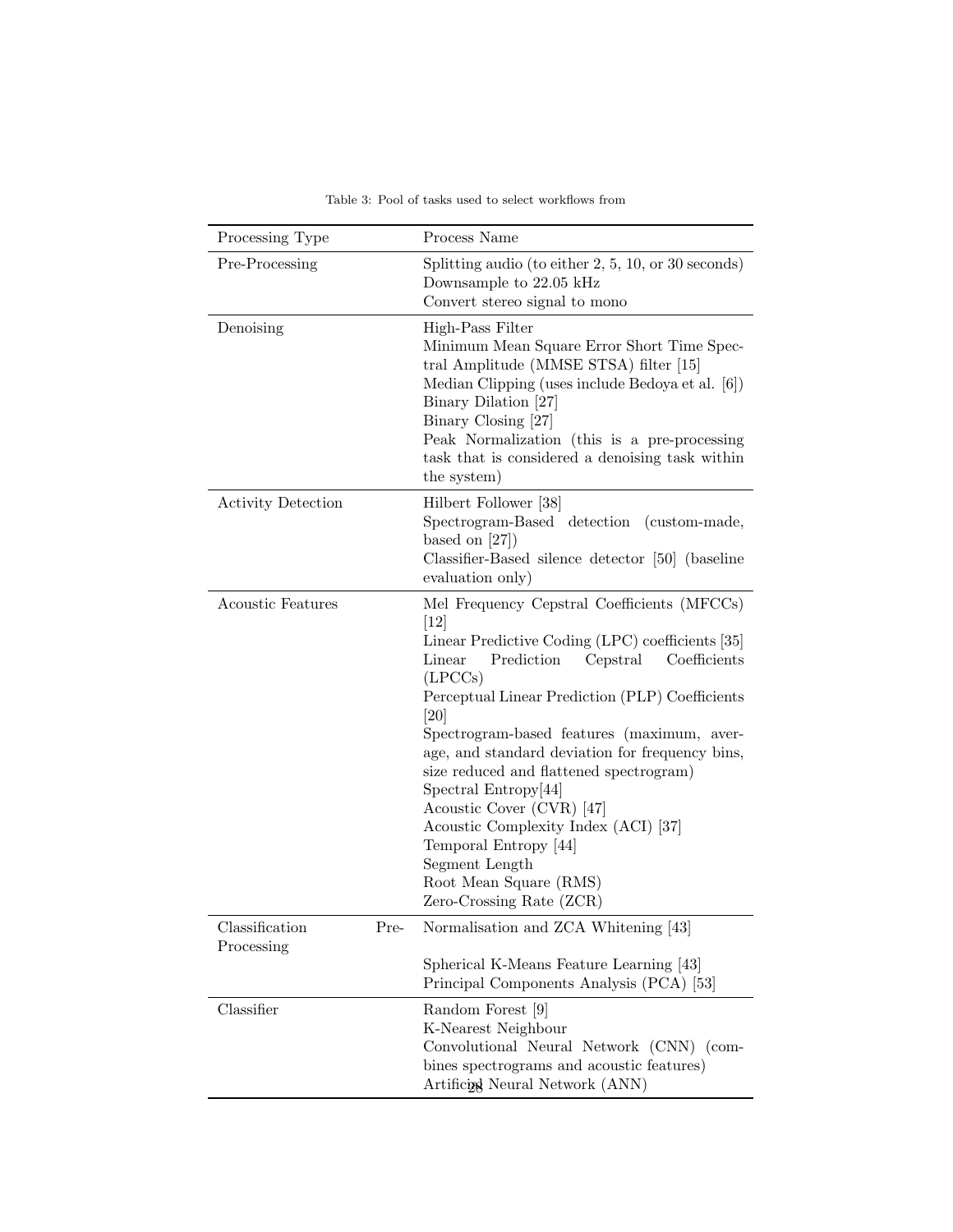Firstly, the spectrogram is normalized per frequency band. Specifically, the spectrogram is divided into  $x \times n$  squares. If the sum of the spectrogram intensities is greater than the median plus 3 standard deviations of the intensity for a given frequency band, the square is given a value of 1, or otherwise 0. Then, for each square, the algorithm looks at adjacent squares (first to the right, then to the left) to see if they are shaded. If a certain proportion is shaded, then a bounding box is extended to the adjacent points. This repeats until there are not enough shaded squares in either direction to extend the box. If the resulting box is large enough, it is accepted as a new segment. The core idea is shown in Figure 6.



Figure 6: Spectrogram-based intensity detector demonstration. This assumes that the box is extended if at least 50% of adjacent cells are shaded. The red box illustrates the selected segment, and blue dotted boxes represent rejected extensions of the box.

A typical output is shown in 7 showing the algorithm accurately identifies regions where there are sounds, but tends to subdivide complex bird calls into too many parts. However, also note that the low frequency (Torresian Crow) calls have been correctly separated from the other calls occurring at the same time. This algorithm is not intended as a core contribution of the paper (it is mostly an attempt to replicate the work of Lasseck [27]), but can be used to determine the feasibility of this approach against amplitude detection. Segments are band-pass filtered within the identified frequency ranges as well as split into their time segments in future steps.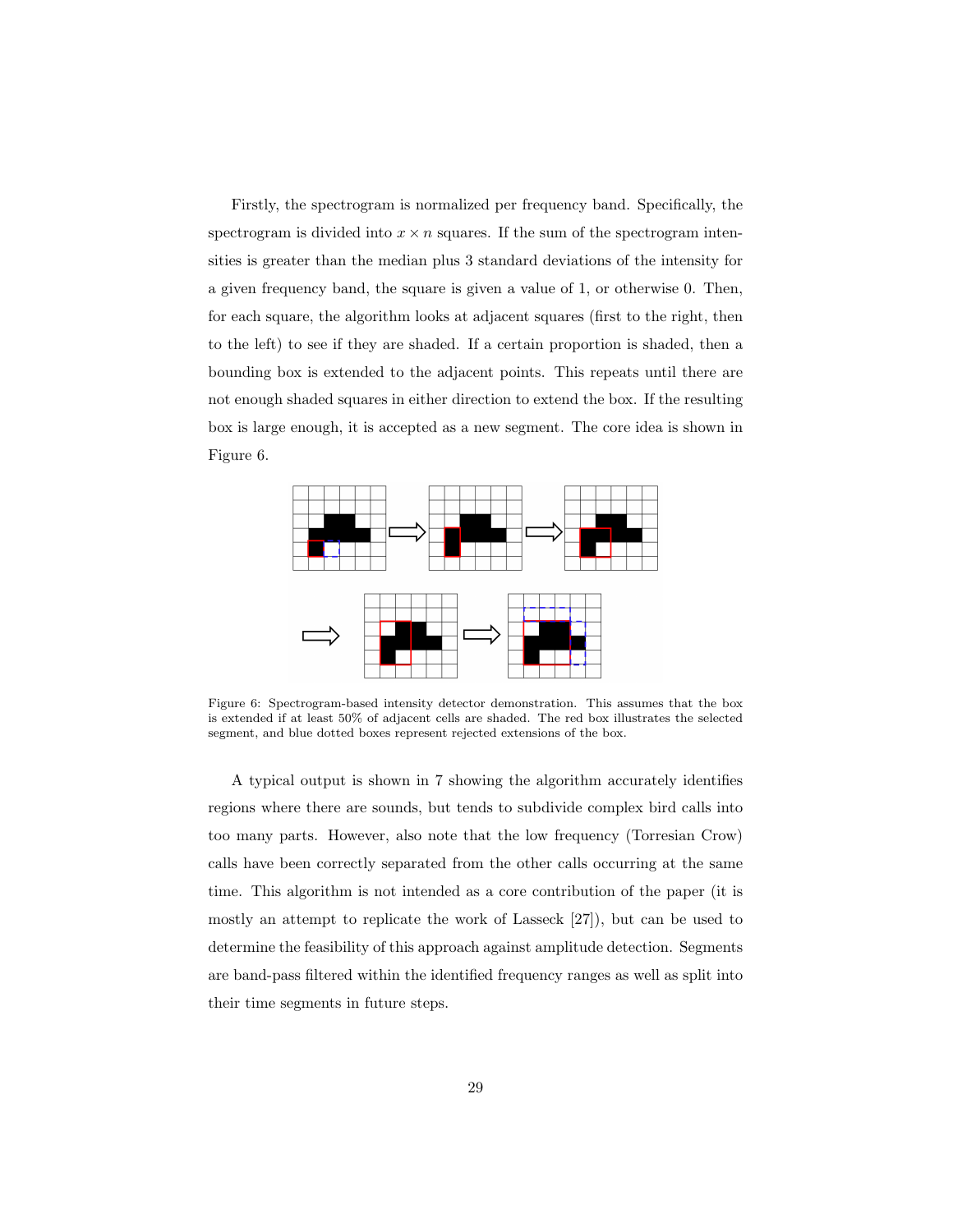

Figure 7: Output of a typical spectrogram intensity detector process. The timespan of this spectrogram is 10 seconds, Identified segments in boxes. The contrast and brightness of the raw spectrogram have been altered for clarity

# 6.2.2. CNN and ANN Architectures

The CNN and ANN architectures are designed similar to previous works that used them [50, 25]. In the CNN spectrogram images are resized to a certain resolution (given by parameters). For short segments caught isolated by an activity detector, the spectrogram is padded by repeating the segment as many times as needed to fill the image. This is done as opposed to stretching, which would cause inconsistent temporal resolutions. The spectrogram is also converted to a dB scale and normalised, such that the loudest pixel has a value of 1, and the quietest has a value of zero.

The CNN begins with an input layer, followed by a  $3 \times 3$  convolutional layer with 32 filters, and then a  $2 \times 2$  max pooling layer. Following that are a series of  $3\times3$  convolutional layers with 64 filters and  $2\times2$  max pooling layer, the number of which is determined by a parameter. This is then flattened. Meanwhile, another layer featuring calculated acoustic features connects to a 32 value dense layer which connects for a 4 value dense layer. Then, this is combined with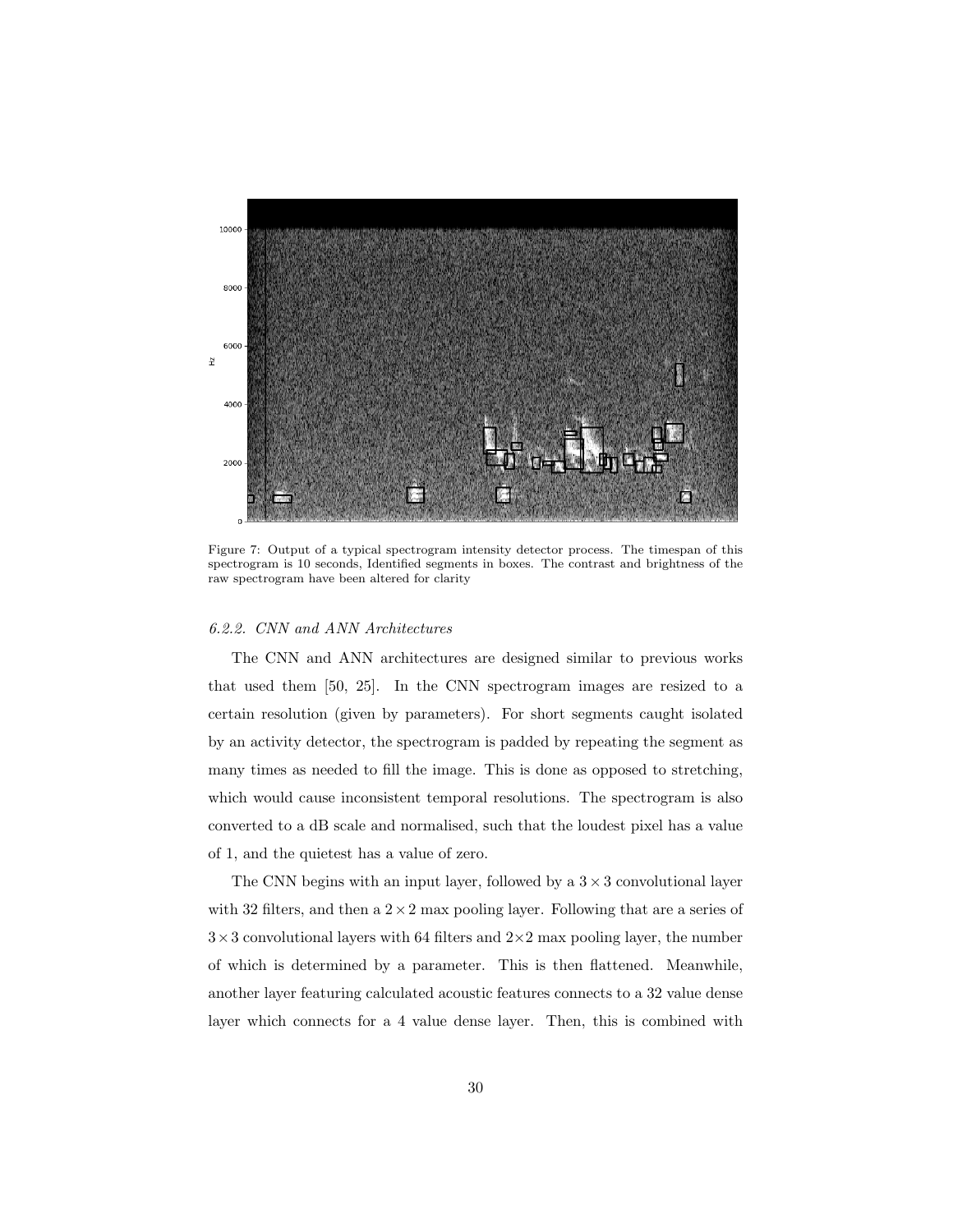the flattened spectrogram layer. This flattened layer is connected to a 128 value dense layer, then to a  $4 \times$ number of classes dense layer, and finally to an output of size equal to the number of classes. The ANN architecture is very simple, with the inputs being sent to a number of dense layers of a given size, before being sent to an output layer. The architectures are summarised in Figure 8.



Figure 8: CNN and ANN architectures used in workflow evaluation

For both networks, all dense layers use Rectified Linear Unit (ReLU) activation except the final output layer which uses sigmoid activation. This is used instead of softmax as segments can have sounds from multiple species simultaneously. The output values are set to 1 (indicating the presence of a class) if it is greater than 0.5, or otherwise 0. All convolutional and dense layers are L2-regularised ( $\lambda = 0.001$ ) to help avoid overfitting. In both cases, the loss function is categorical cross-entropy and are fit using the Adam optimizer (learning rate=0.001) [24]. The number of epochs is determined as an input parameter.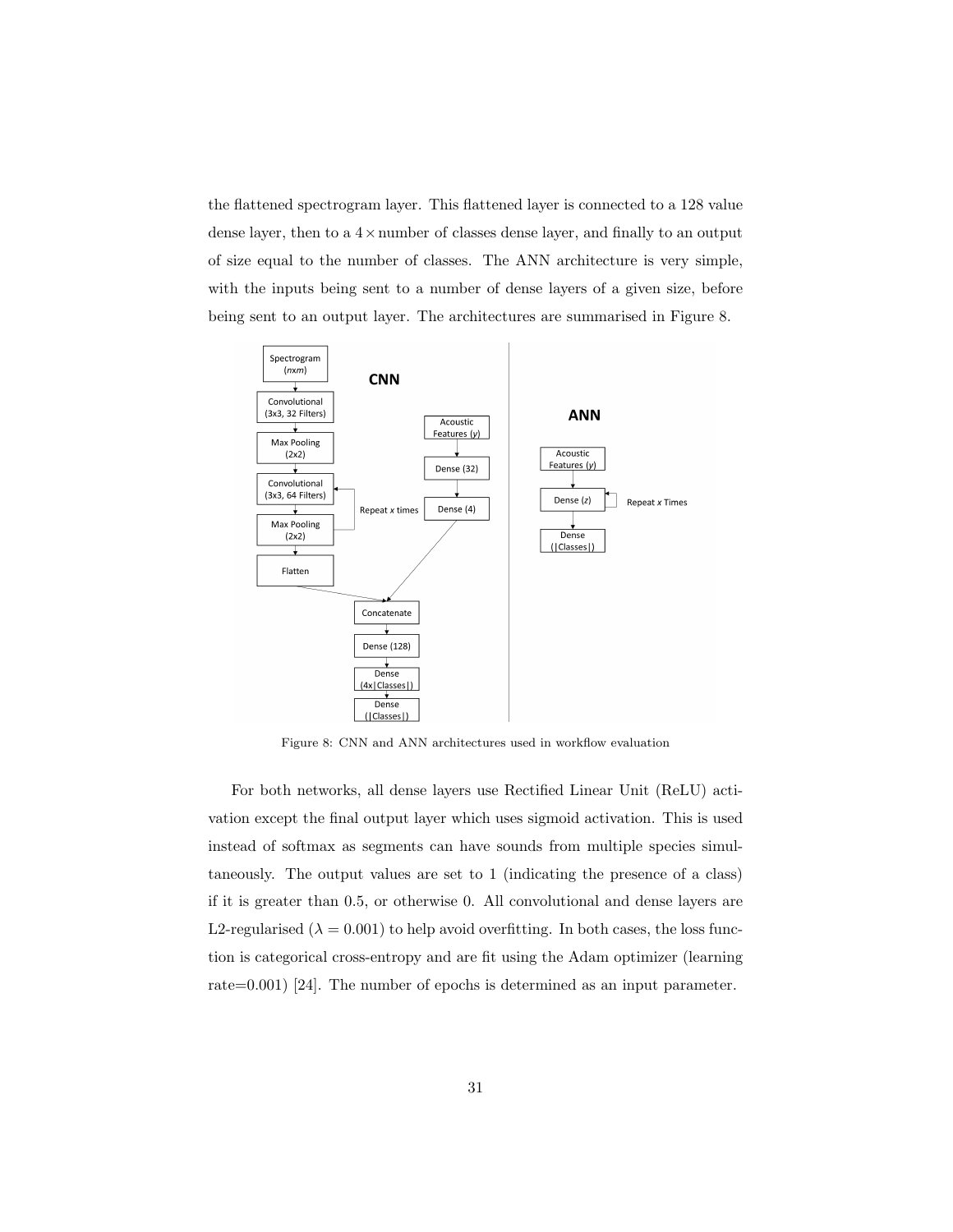# 6.2.3. Parameters

A key component of optimising any classification algorithm is to tune parameters. This idea extends to this problem, except now there are parameters for many other tasks outside of the classifier itself, such as denoising, activity detection, and acoustic feature calculation. This work considers the tasks with different parameter sets to be independent of each other, regardless of whether they are doing the same processing, effectively being considered by the system as unique tasks. Parameter sets are carefully chosen for each task in the workflow system.

#### 7. Results

## 7.1. Workflow search effectiveness

Figures 9–12 show the ability of the workflow search algorithms to find workflows across four different data sets of increasing complexity. This shows that, throughout all tests, while each search algorithm generally improves in effectiveness as they generate more workflows, the surrogate model-based workflow search consistently finds strong workflows quickly and more reliably than the GA and PSO search algorithms, with consistently higher means, 90th percentiles, and best workflows per groups of 50 workflows. The GA and PSO searches occasionally find workflows equally as effective or even slightly exceeding those found by the surrogate model, although they find these less consistently and often need more searches to find good workflows. When comparing the GA to the PSO, it is difficult to definitively say one is better than the other. The GA is a long way behind the PSO on the 4 species audio, but the GA easily beats PSO on the MLSP audio. This might be due to more favourable initial generations. This might indicate the number of workflows per generation is too small to capture the entire search space, but increasing this number is difficult to justify given the number of generations is already very small.

Aside from direct comparisons between search algorithms, while each algorithm finds better workflows on average over time, there is often no clear improvement in the best workflow over time, with the exceptions being the GA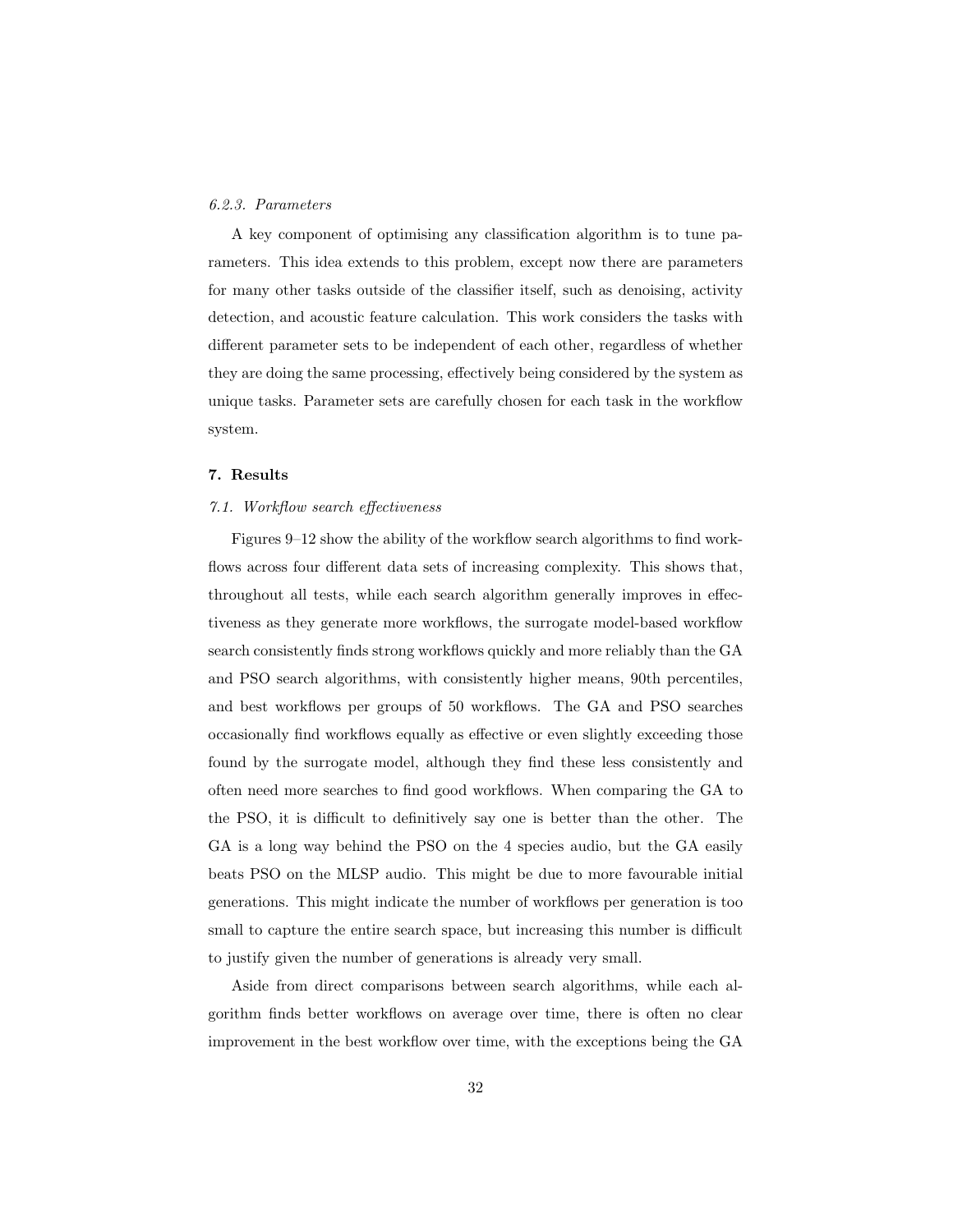

Figure 9: Performance of each search algorithm for 2 species audio



Figure 10: Performance of each search algorithm for 4 species audio



Figure 11: Performance of each search algorithm for 8 species audio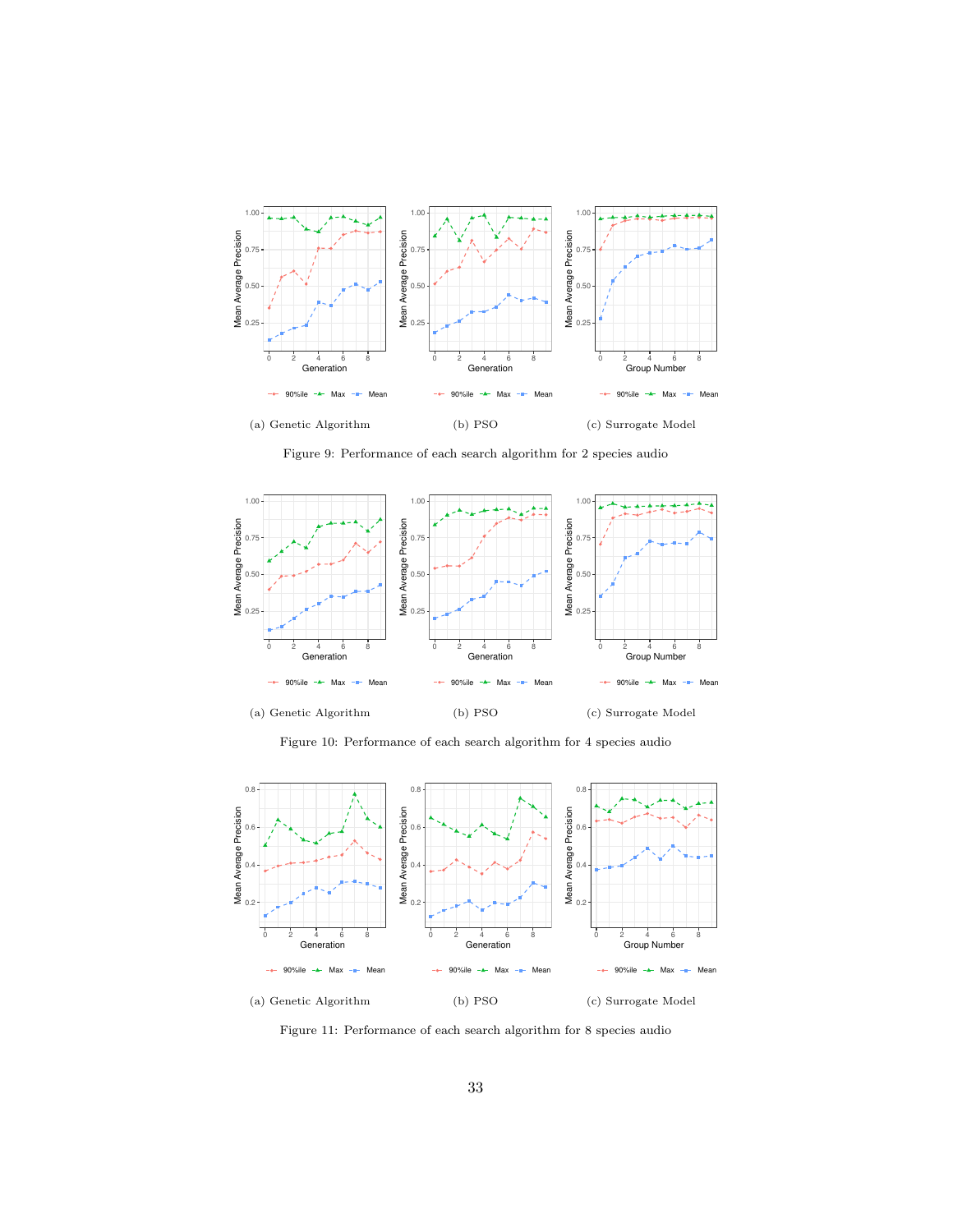

Figure 12: Performance of each search algorithm for MLSP audio

on the 4 species audio (Figure 10a) and the surrogate model on the MLSP audio (Figure 12c), although the surrogate model is often already improving before finishing searching 50 workflows, which is not clearly represented in the figures. This seems to indicate that there are clear patterns that are easy for search algorithms to identify that enable 'good' workflows (e.g. running 10 noise reduction tasks is bad), although the patterns that enable 'great' workflows are more difficult to identify.

Tables 4–5 show how the scores of workflows of a specific rank for each search algorithm for the two most difficult datasets, including random search. This shows that the random search is significantly worse than any of the more selective search algorithms ran on both datasets. Even though it did find one workflow that was much better than any PSO workflows on the MLSP audio, this is a large outlier and, looking at how the GA found a similar outlier (see Figure 12a), it still seems like the PSO could find a similar outlier in a repeated evaluation, and is likely better overall, given other workflows found. A Wilcoxon Signed-Rank test of the top 20 workflows found by the PSO and Random search algorithms gives a p-value of 0.002, with the PSO having the higher median. This table also clearly shows the surrogate model far exceeding the ability of the other search algorithms.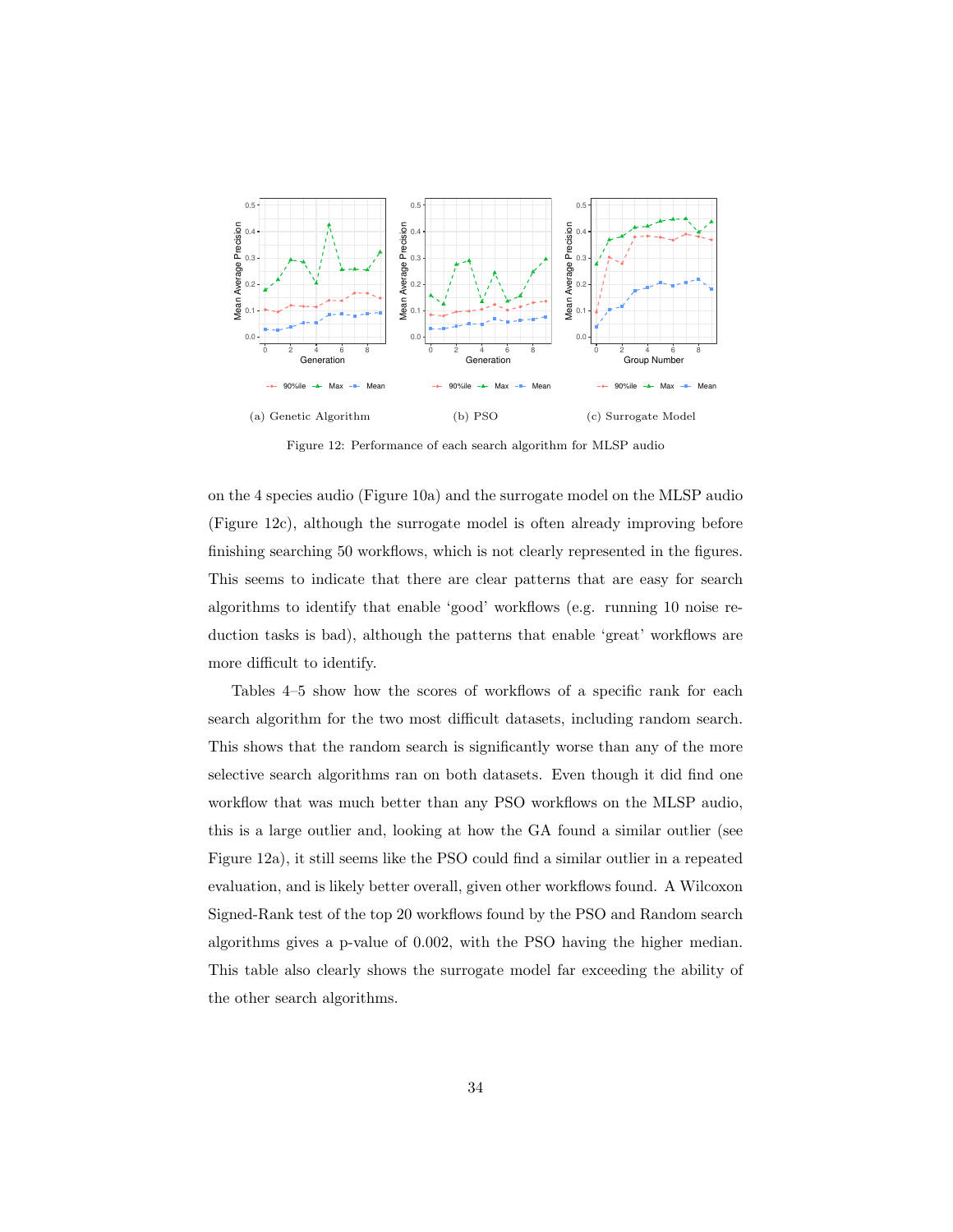| Rank | Random | GA.   | <b>PSO</b> | Surrogate |
|------|--------|-------|------------|-----------|
|      | 0.672  | 0.774 | 0.753      | 0.751     |
| 2    | 0.632  | 0.673 | 0.710      | 0.745     |
| 5    | 0.549  | 0.637 | 0.614      | 0.735     |
| 10   | 0.488  | 0.577 | 0.590      | 0.731     |
| 20   | 0.406  | 0.528 | 0.543      | 0.695     |

Table 4: Comparison of search algorithms over the 8 species audio. Rank refers to the nth best workflow found by the search

Table 5: Comparison of search algorithms over the MLSP audio. Rank refers to the  $\rm n^{th}$  best workflow found by the search

| Rank | Random | GA    | <b>PSO</b> | Surrogate |
|------|--------|-------|------------|-----------|
|      | 0.385  | 0.425 | 0.295      | 0.449     |
| 2    | 0.313  | 0.322 | 0.290      | 0.447     |
| 5    | 0.190  | 0.285 | 0.244      | 0.437     |
| 10   | 0.139  | 0.251 | 0.182      | 0.412     |
| 20   | 0.113  | 0.190 | 0.135      | 0.399     |

## 7.2. Comparison to baseline workflows

Figure 13 shows that workflows selected by the surrogate model method consistently outperform those selected based on existing literature, with the gap widening as workflows become more complex. The selected workflows also beat the author-provided base method specifically for the MLSP dataset despite choosing to ignore location data, which should have been advantageous.

The poor results of the baseline workflows might be due to suboptimal implementations, with a relatively low number of epochs for the neural networks and a restrictively low amount of training data, among other things. Nonetheless, these are realistic constraints as one might not have the training data to train these neural networks and might not be able to cope with the high computational cost of these methods.

These two baselines, designed specifically for the competition still do not perform as well as the best workflow as selected by the surrogate model. The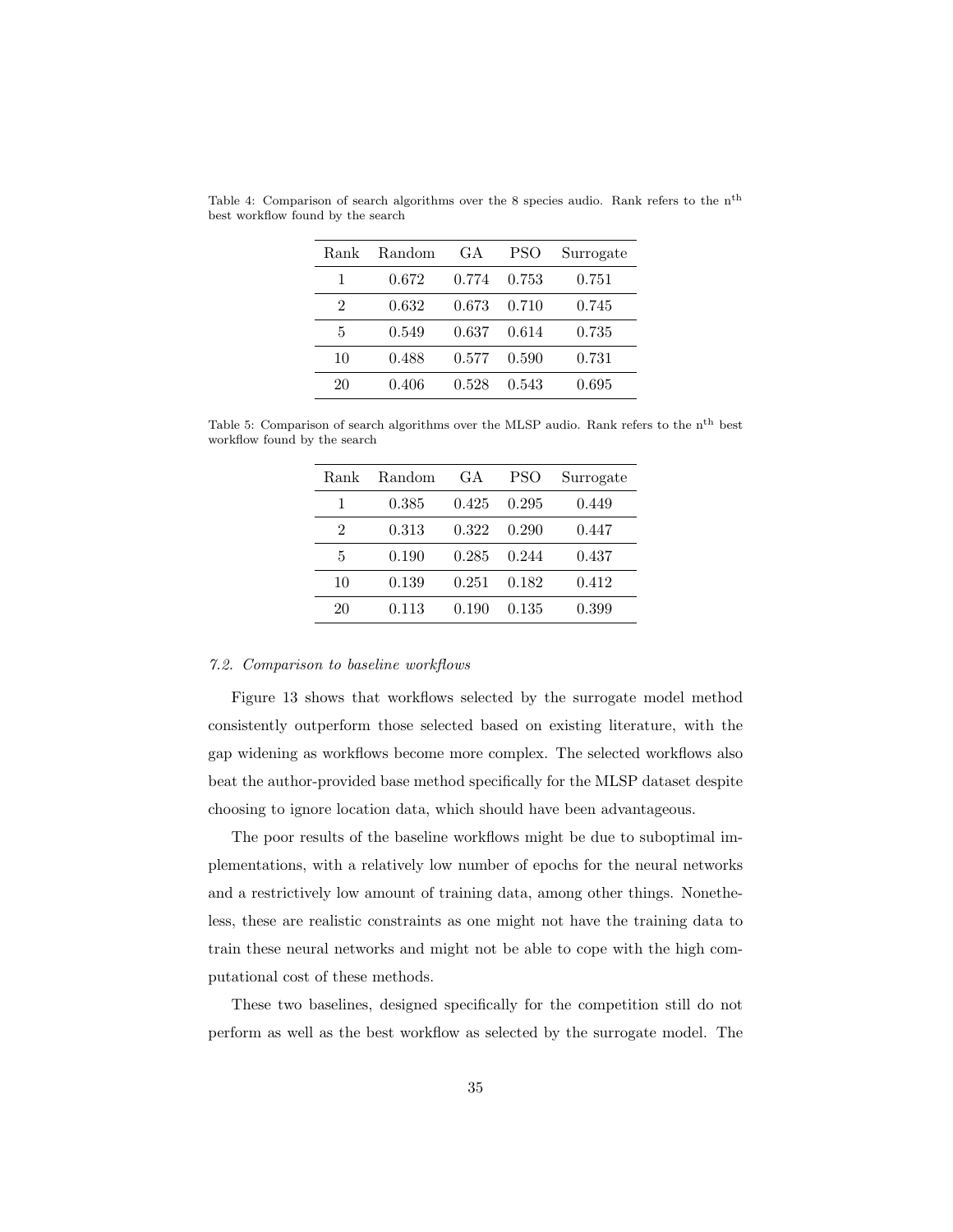

Figure 13: Workflow comparison to baselines under each dataset

three baseline methods compared throughout all datasets do not perform well with this dataset.

However, these are all significantly behind the competition winner, which scores a MAP of 0.616 (not tested inside the system), but this used a computationally intensive feature learning/template matching approach taking a claimed 10–12 hours to complete in serial which would not be able to meet the tight deadline constraints that the search algorithms were evaluating against (although this could be parallelised and is likely faster on more modern CPUs, given the competition was ran in 2013). All MAP values for this dataset might be under-representing their predictive ability as there are some species with very few labels in the dataset which cannot be predicted with any accuracy likely skew the results downwards (MAP averages precision scores over all species, treating each with equal weighting).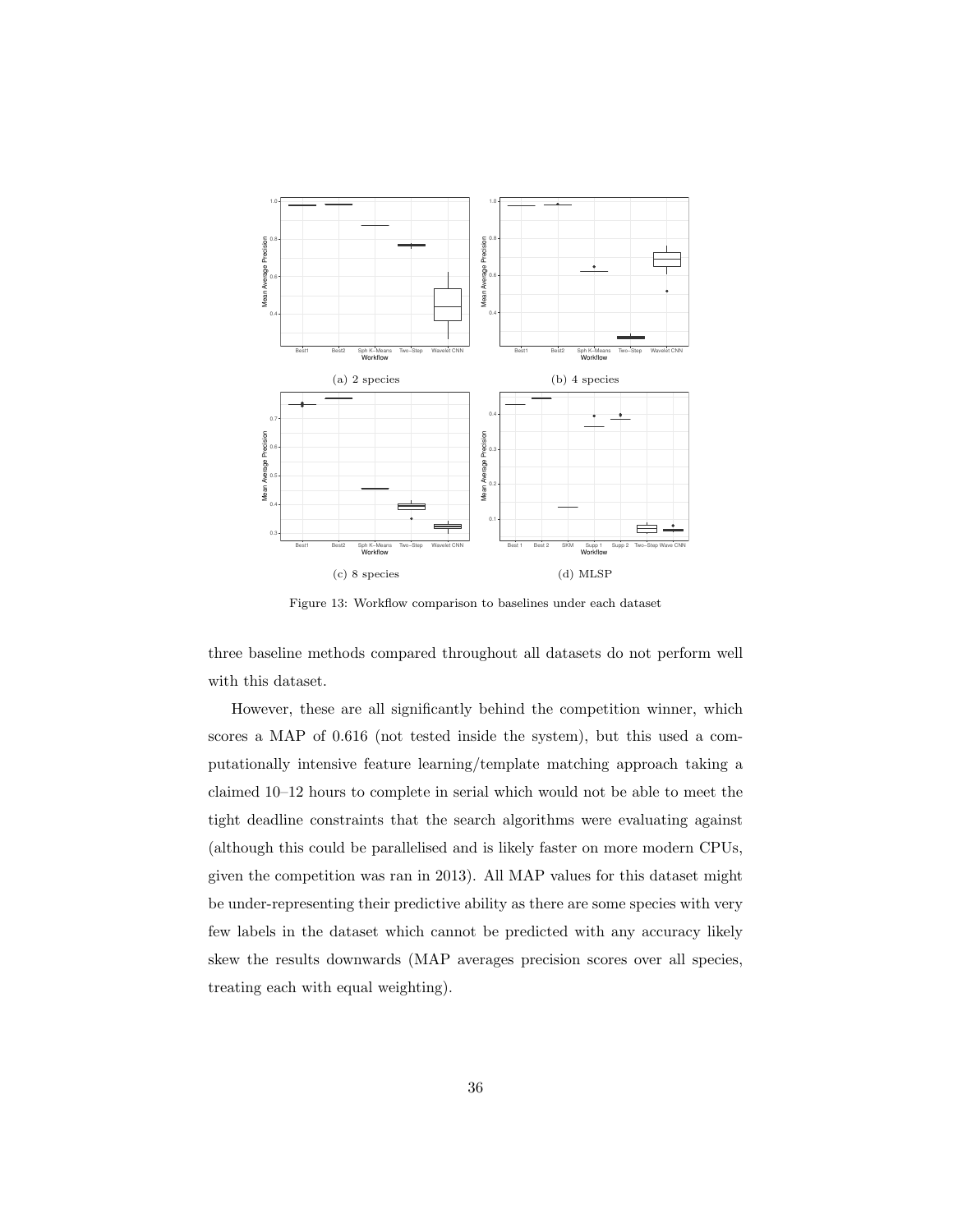# 7.3. Workflow Cross-Testing

If workflow performance is scenario-specific, then the workflows selected by the search algorithms for a specific scenario should fit better than a workflow selected for another scenario. With this in mind, the best workflows for each of the audio sources are evaluated against each other. The top two highest scoring workflows selected by the surrogate model and any workflows with higher scores using the other selection methods are compared across different audio sets. Results are shown in Figure 14. Overall, workflow performance appears to vary significantly with the chosen scenario. While, in general, the workflows selected for a specific scenario do perform better than those selected for other scenarios, this is not the case for the 8 species audio, where MLSP workflows, as well as one selected for the 4 species audio, significantly outperform 8 species workflows. The same 4 species workflow also performs well on the MLSP dataset. Workflows selected by the GA and PSO do not appear to be any more or less flexible to scenarios compared to the surrogate model workflows.

The workflow selected by the GA on the 8 species audio (GA8) exceeds deadline constraints for 8 species and the MLSP audio, while two other workflows, the first 4 species surrogate model workflow (4Surr1) and the 2 species PSO workflow (2PSO) also exceed deadline constraints for the MLSP dataset, meaning they would have scored zero during the selection phase. GA8 likely benefited from data reuse from a previous workflow during the 8 species search and hence, 'unfairly' fell under the time constraint, and probably should have scored zero and not been selected.

The most versatile workflows appear to be the two selected for the MLSP dataset and the second workflow selected by the surrogate model for the 4 species audio (4Surr2). In general, workflows selected do not necessarily translate well into other scenarios and it is difficult to predict if they can. Workflows selected for more difficult scenarios might be more useful in simpler scenarios than vice versa, although more testing would need to be done to be confident in that assertion. In general, selecting workflows targeting one scenario specifically is more likely to deliver strong workflows for that scenario.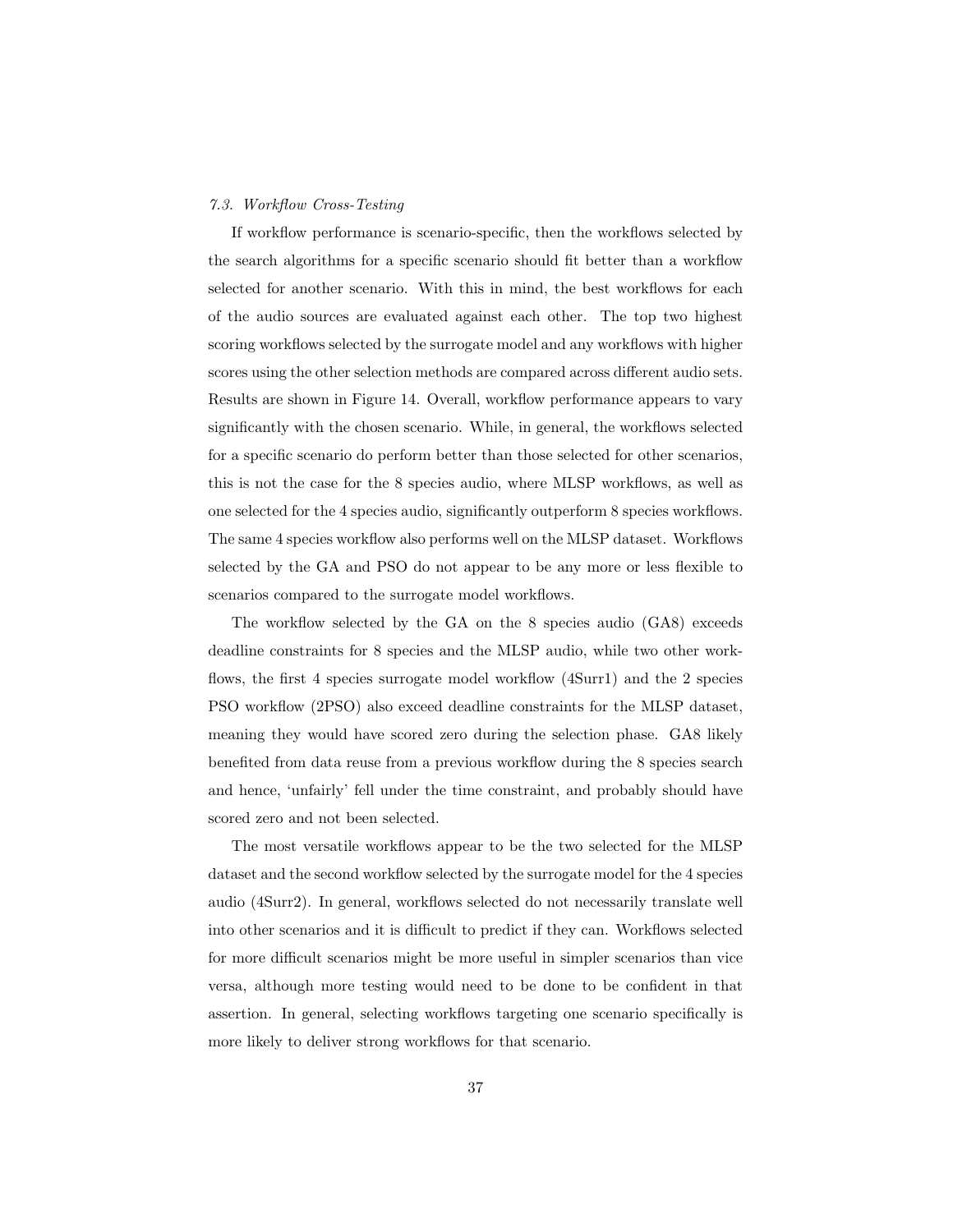

Figure 14: Classification performance the best workflows selected from each scenario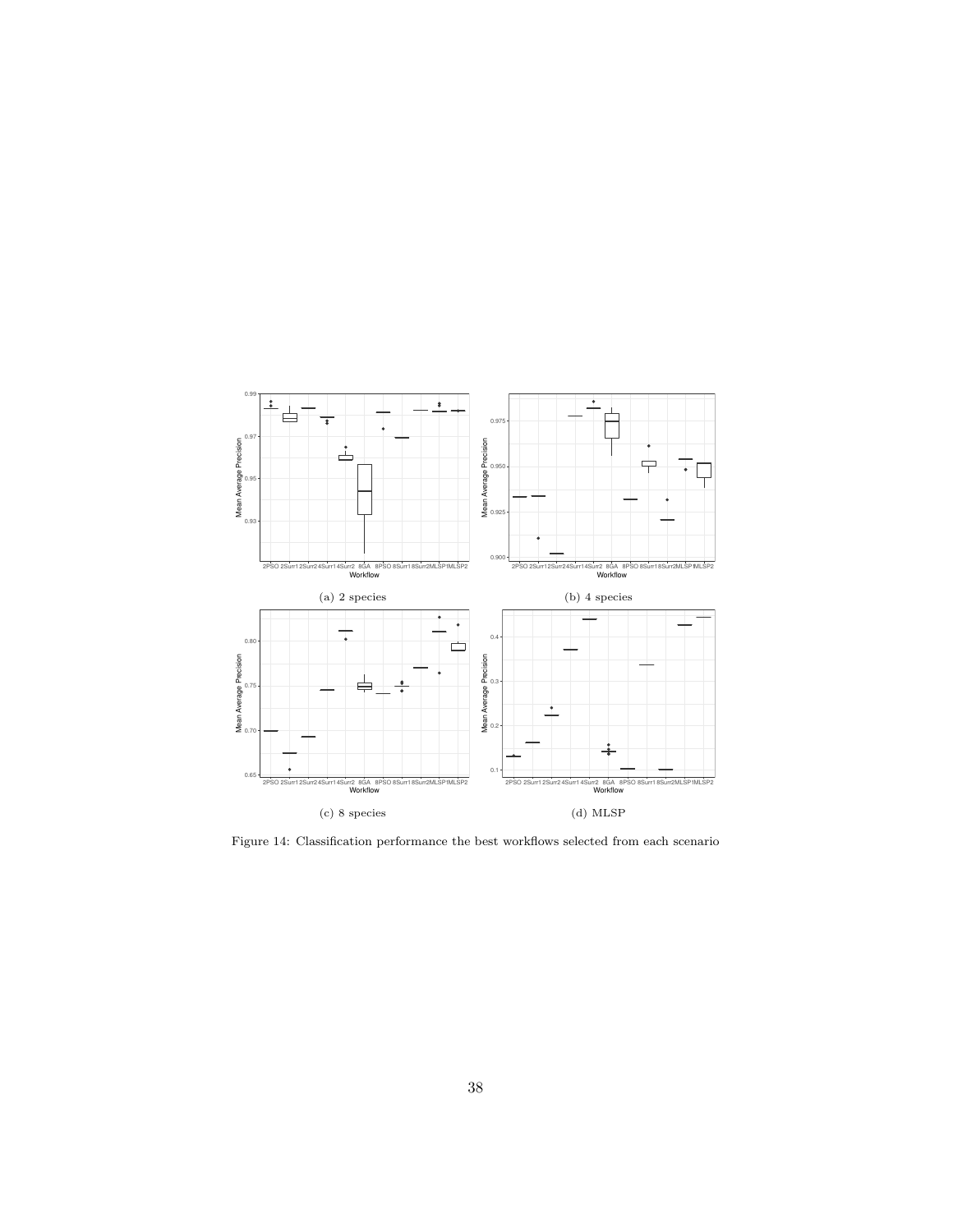# 7.4. Selected workflow analysis

Now that it is known which workflow search algorithms are the best and how they compare over different datasets, it is important to consider what workflows these algorithms are actually selecting. This can inform if search algorithms are prematurely converging, but also could inform which tasks are best suited in different scenarios.

The best workflows selected in all scenarios are generally very simple. It is unclear if this is because the best workflows are inherently the most simple, or that these are easier to find for search algorithms. The most common trends are the absence of any noise reduction tasks in most workflows, and the consistent use of random forest classifiers. Among acoustic features, MFCCs are very well represented above all other acoustic features, often being the only features in many top workflows. This indicates, as has been well established in previous research, that they are well suited to bioacoustic classification. Feature preprocessing features in some workflows, but is often also skipped.

More specifically within different searches, the main differences between top workflows selected by the surrogate model comes in the choice of activity detectors. The 2 species audio favours use of the Hilbert Follower, the 4 species audio prefers the spectrogram-based activity detector, the MLSP audio prefers no activity detector (with splitting almost exclusively to 2 seconds, the shortest option allowed), and the 8 species audio is comparatively diverse, changing between the Hilbert Follower and the spectrogram-based approach. The absence of activity detector use on the MLSP dataset is particularly interesting given there is the option to use segments manually annotated and provided by the competition organisers available to the surrogate model algorithm, but is left unused. This might be because it increases computation time too much, as this increases the number of samples to classify (and hence, the number of tasks to perform) significantly.

The GA and PSO tend to select more diverse workflows compared to the surrogate model search, albeit with worse results. Most notably, workflows selected by these selection algorithms often have complex feature pre-processing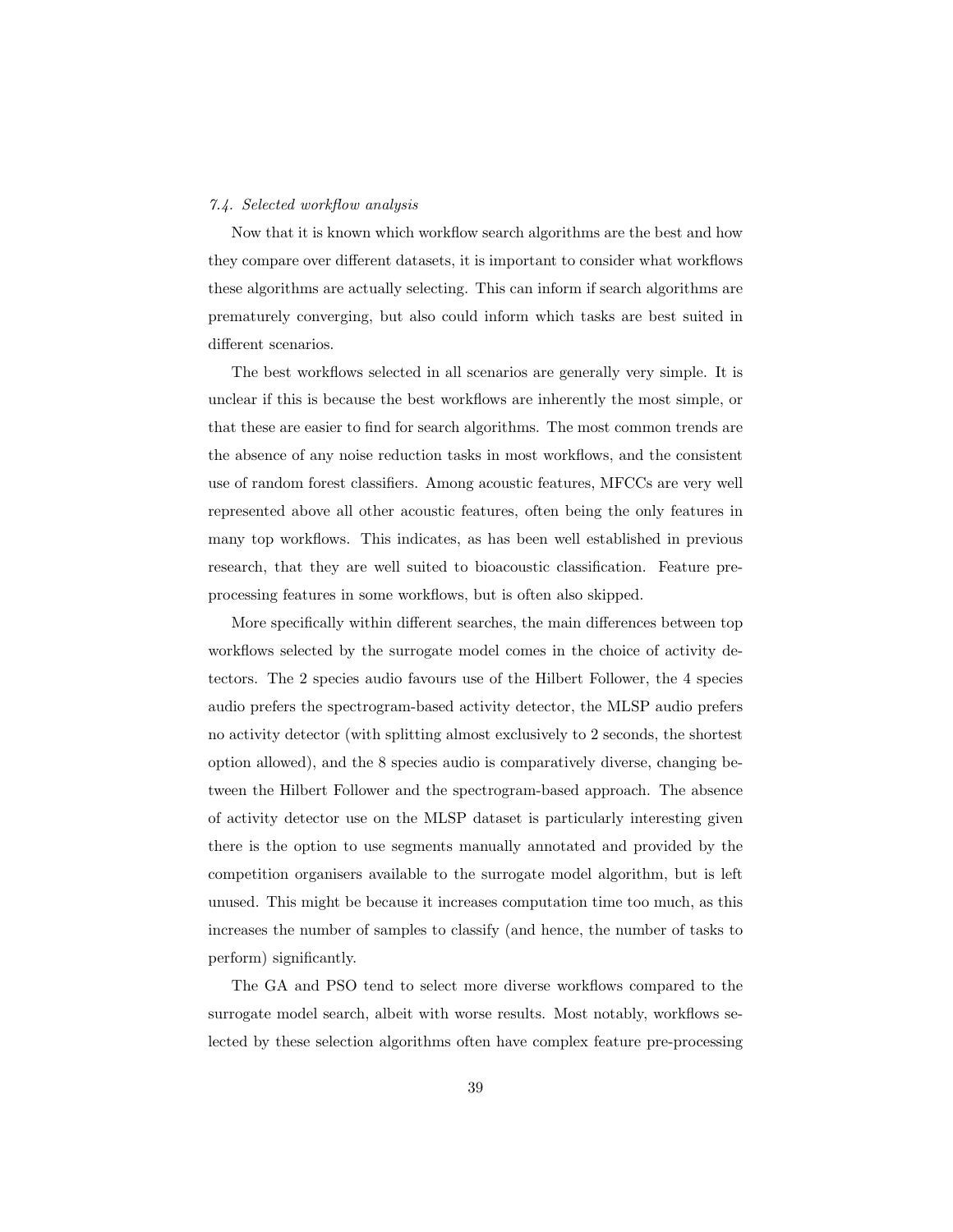chains, with multiple steps of PCA, normalization, ZCA whitening, and spherical k-means clustering, often repeating tasks with different parameter sets. For example, in the 8 species search, the GA averaged 6 feature pre-processing tasks per workflow, and the surrogate model averaged 0.3 feature pre-processing tasks among the top 10 best workflows selected by each model . The GA is also more likely to use denoising tasks (0.9 on average vs. 0.1 for the surrogate model for the same top 10 workflows). It is difficult to conclude if these differences are caused by selection biases by the selection models or because the surrogate model is truly selecting fewer feature pre-processing and denoising tasks because these approaches are inherently better.

#### 7.5. Results Discussion

Overall, from testing, it is clear that:

- There is merit to searching for workflows rather than blindly using workflows from literature. In almost all cases, workflows selected by the search algorithms (even random search, given enough iterations) outperformed those based on existing literature.
- The PSO and GA search algorithms show a significant improvement over random search, but searching with a surrogate model easily outperforms these simple metaheuristic search algorithms.
- For the audio tested, workflows selected for a specific scenario are normally well-suited to it compared to alternatives, although some workflows selected can work well across a variety of scenarios outside of the ones they were selected for.

# 8. Conclusion and Future Work

This work examined the potential of using search algorithms to find effective bioacoustics workflows suited for specific scenarios. It found that using a surrogate model which estimates workflow scores based on previous results can greatly improve search effectiveness over random and metaheuristic searches for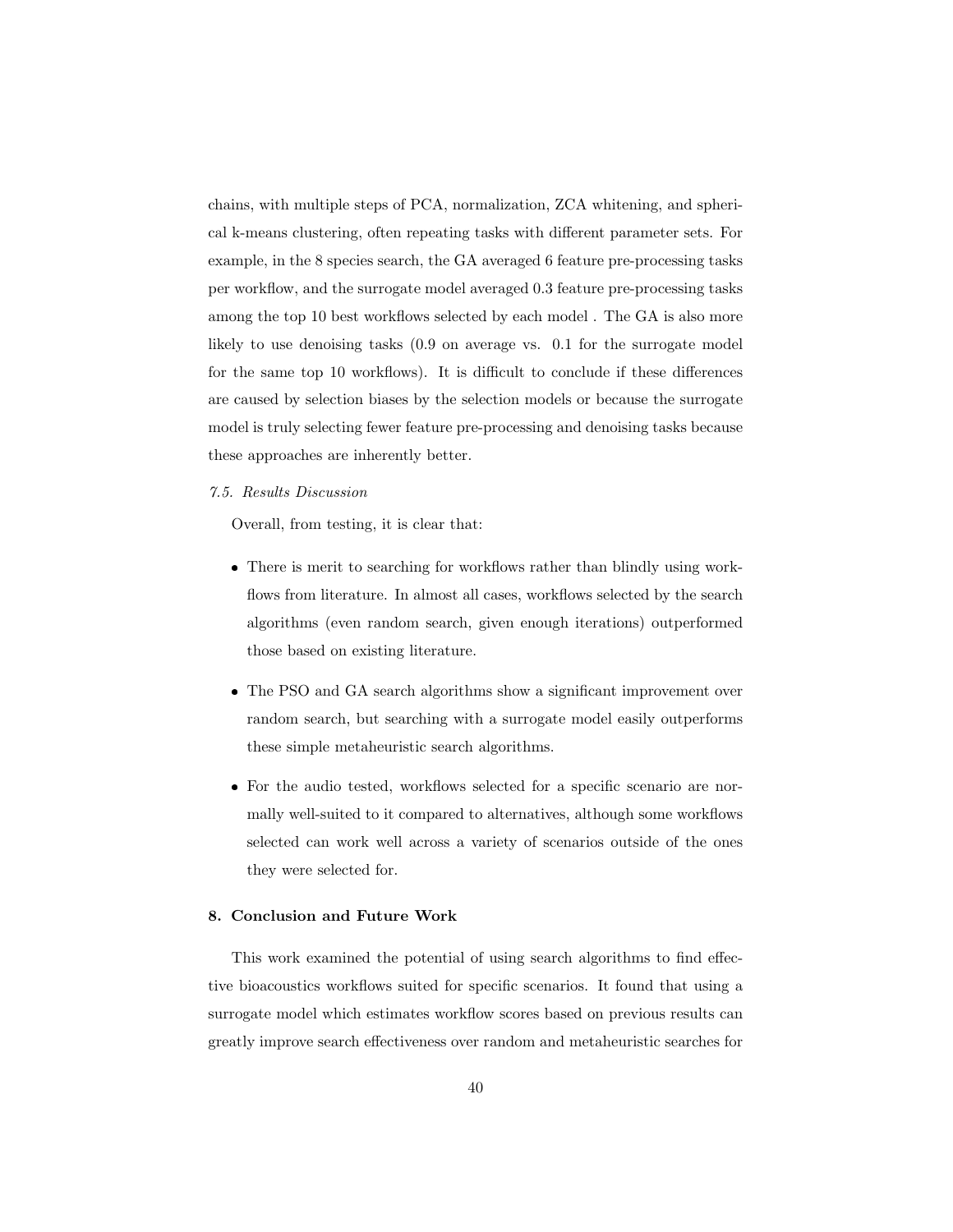this problem. It also finds that selecting workflows that are similar to those in existing literature does not necessarily give the best results. However, the effectivenesses of some workflows found do carry over to other scenarios, even sometimes outperforming those specifically selected for the given scenario. In general, it is likely that workflows found through searching more complex scenarios are more versatile than those optimised for simple scenarios. Nonetheless, this method does mostly reliably select workflows that are well suited for their target scenario without any prior knowledge and it is likely general enough to work on different recordings in different locations. Ultimately, searching through workflows might improve the effectiveness of bioacoustics processing for many different scenarios.

In the future, the surrogate model could be investigated more deeply. The choice of model here and the method used to search through the model are not explored and it is likely further improvements can be made in this respect. The model could be made more general, moving beyond species recognition tasks into similar modelling scenarios, optimising for different types of problems with different goal functions and constraints. The pool of bioacoustics tasks could also be improved by identifying and removing poor methods, adding more known good methods, and optimising parameters, particularly as far as neural network classifiers are concerned, as these processes underperformed compared to what was expected based on the literature.

The search system could also be expanded to dynamically build and select workflows for different scenarios without needing to search from scratch. The surrogate model could add scenario parameters as inputs and could use data from previous searches to help optimise for other scenarios without needing to search from scratch.

# Acknowledgements

Thanks the recorders whose recordings uploaded to Xeno-Canto were used to generate synthetic bioacoustics soundscapes. These were Fernand Deroussen,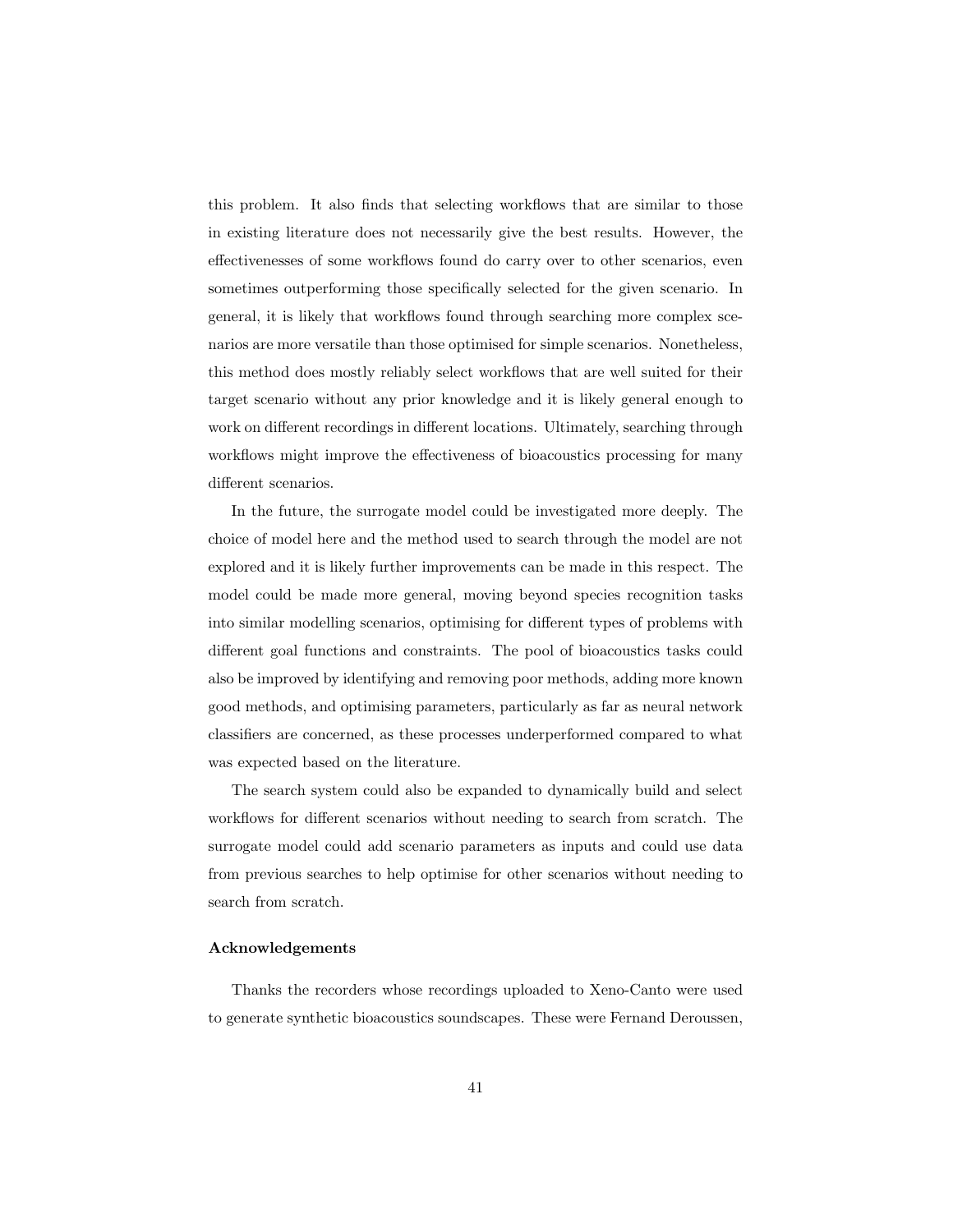Frank Lambert, Greg McLachlan, Mandar Bhagat, Marc Anderson, Nick Talbot, Oswaldo Cortes, Pradnyavant Mane, Ramit Singal, and Sander Lagerveld.

The lead author is supported by the Australian Government's Research Training Program (RTP).

# References

- [1] M. Abadi, P. Barham, J. Chen, Z. Chen, A. Davis, J. Dean, M. Devin, S. Ghemawat, G. Irving, M. Isard et al., "Tensorflow: A system for largescale machine learning," in 12th {USENIX} symposium on operating systems design and implementation  $($ {OSDI} 16), 2016, pp. 265–283.
- [2] D. Arellanes and K.-K. Lau, "Workflow variability for autonomic iot systems," in 2019 IEEE International Conference on Autonomic Computing  $(ICAC)$ . IEEE, 2019, pp. 24–30.
- [3] C. Audet, J. Denni, D. Moore, A. Booker, and P. Frank, "A surrogatemodel-based method for constrained optimization," in *8th symposium on* multidisciplinary analysis and optimization, 2000, p. 4891.
- [4] M. Avci and S. Topaloglu, "A multi-start iterated local search algorithm for the generalized quadratic multiple knapsack problem," Computers  $\mathcal{B}$ Operations Research, vol. 83, pp. 54–65, 2017.
- [5] R. Bardeli, D. Wolff, F. Kurth, M. Koch, K.-H. Tauchert, and K.-H. Frommolt, "Detecting bird sounds in a complex acoustic environment and application to bioacoustic monitoring," Pattern Recognition Letters, vol. 31, no. 12, pp. 1524–1534, 2010.
- [6] C. Bedoya, C. Isaza, J. M. Daza, and J. D. López, "Automatic recognition of anuran species based on syllable identification," Ecological Informatics, vol. 24, pp. 200–209, 2014.
- [7] C. Bierwirth, "A generalized permutation approach to job shop scheduling with genetic algorithms," *Operations-Research-Spektrum*, vol. 17, no. 2-3, pp. 87–92, 1995.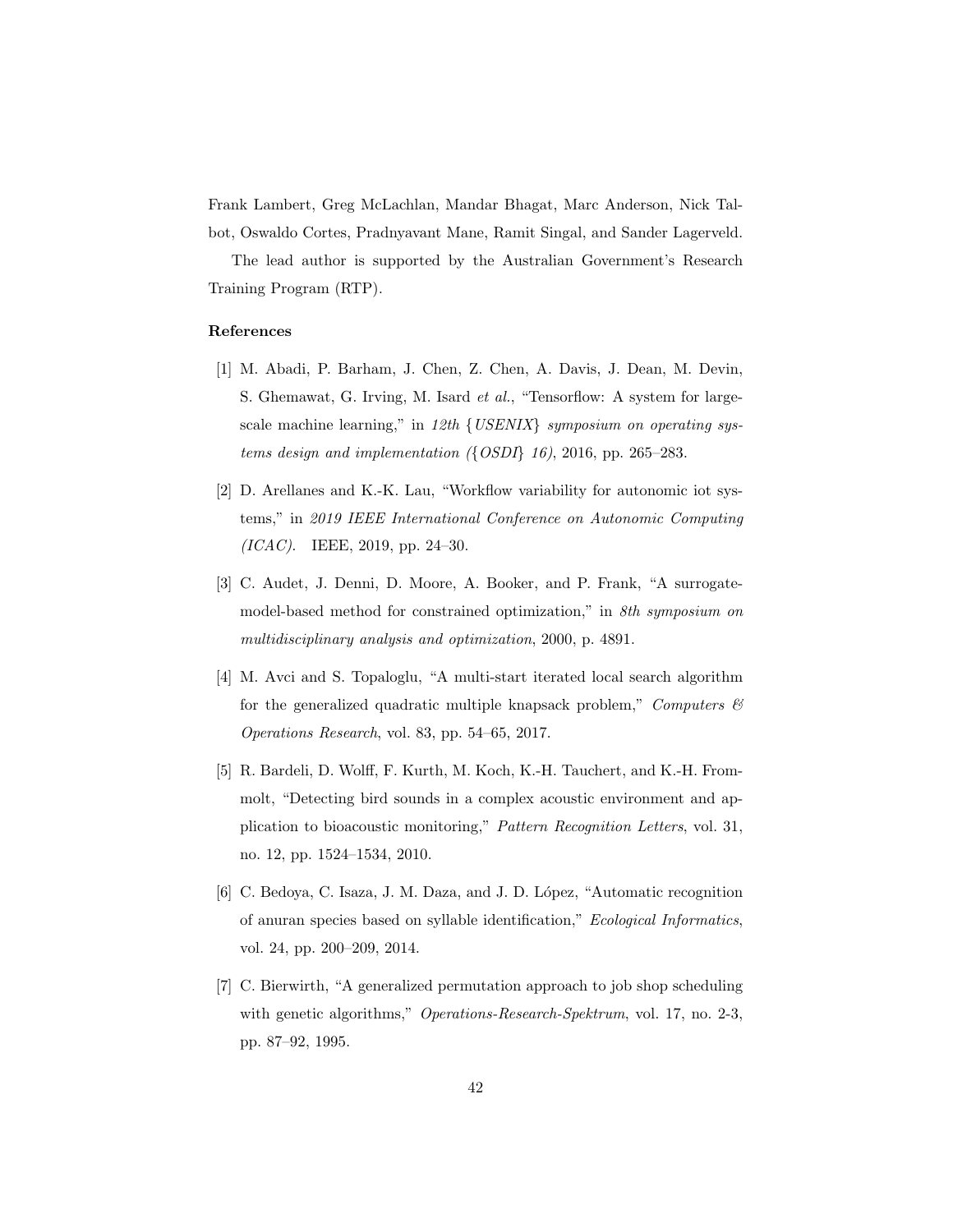- [8] M. K. Bisbo and B. Hammer, "Efficient global structure optimization with a machine-learned surrogate model," Physical review letters, vol. 124, no. 8, p. 086102, 2020.
- [9] L. Breiman, "Random forests," Machine learning, vol. 45, no. 1, pp. 5–32, 2001.
- [10] A. Brown, S. Garg, and J. Montgomery, "AcoustiCloud: A cloud-based system for managing large-scale bioacoustics processing," Environmental Modelling & Software, p. 104778, 2020.
- [11] I. Dahmani, M. Hifi, T. Saadi, and L. Yousef, "A swarm optimization-based search algorithm for the quadratic knapsack problem with conflict graphs," Expert Systems with Applications, vol. 148, p. 113224, 2020.
- [12] S. Davis and P. Mermelstein, "Comparison of parametric representations for monosyllabic word recognition in continuously spoken sentences," IEEE transactions on acoustics, speech, and signal processing, vol. 28, no. 4, pp. 357–366, 1980.
- [13] N. A. Delzoppo, K. Berris, D. Teixeira, and B. van Rensburg, "The impact of fire on the quality of drooping sheoak (allocasuarina verticillata) cones for the endangered kangaroo island glossy black-cockatoo (calyptorhynchus lathami halmaturinus)," Global Ecology and Conservation, vol. 28, p. e01645, 2021.
- [14] J. Dong, Y. Li, and M. Wang, "Fast multi-objective antenna optimization based on rbf neural network surrogate model optimized by improved pso algorithm," Applied Sciences, vol. 9, no. 13, p. 2589, 2019.
- [15] Y. Ephraim and D. Malah, "Speech enhancement using a minimum-mean square error short-time spectral amplitude estimator," IEEE Transactions on Acoustics, Speech, and Signal Processing, vol. 32, no. 6, pp. 1109–1121, 1984.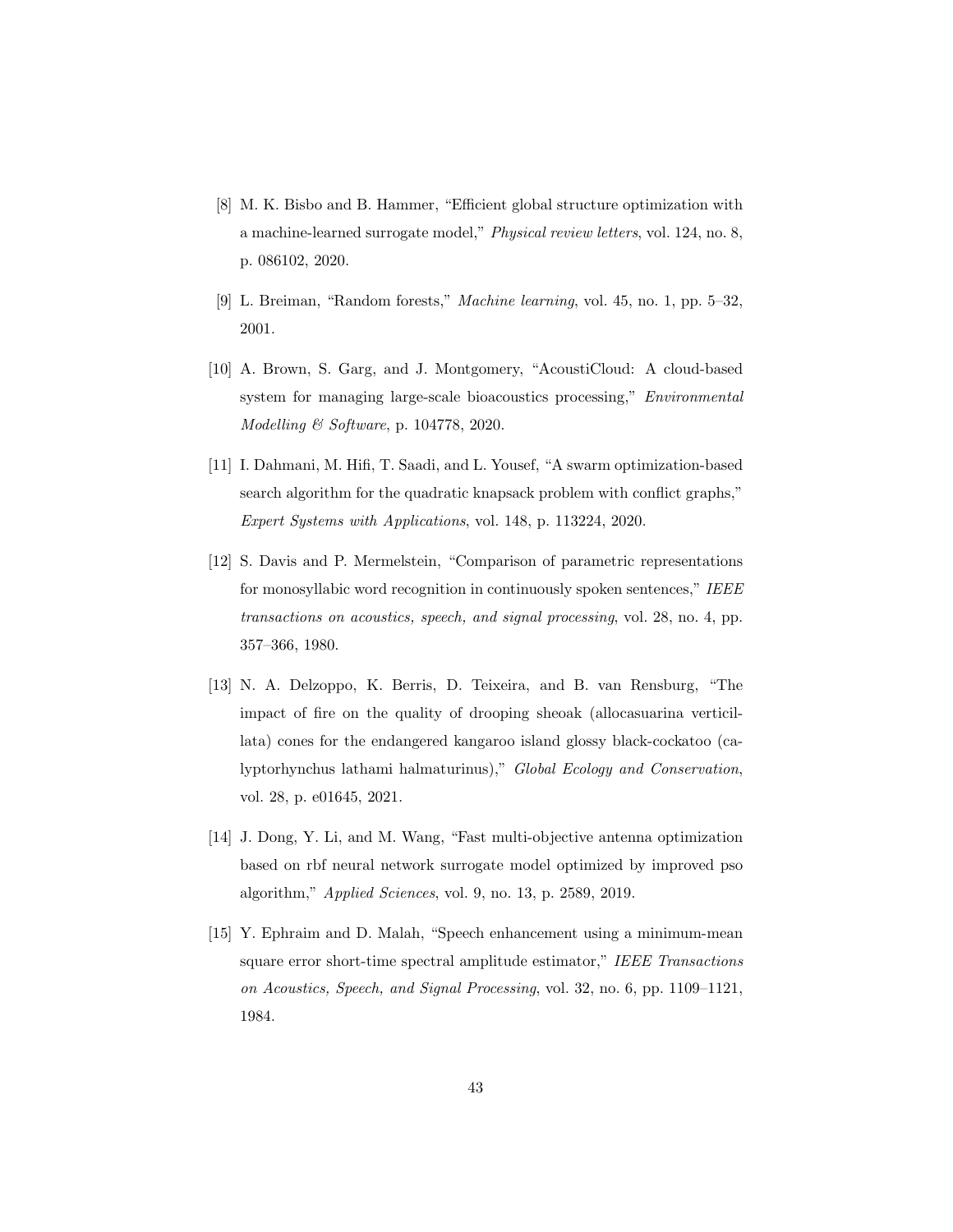- [16] A. I. Filkov, T. Ngo, S. Matthews, S. Telfer, and T. D. Penman, "Impact of australia's catastrophic 2019/20 bushfire season on communities and environment. retrospective analysis and current trends," Journal of Safety Science and Resilience, vol. 1, no. 1, pp. 44–56, 2020.
- [17] T. Ganchev, Computational Bioacoustics: Biodiversity Monitoring and Assessment, ser. Speech Technology and Text Mining in Medicine and Healthcare. Walter de Gruyter, 2015. [Online]. Available: https://books.google.com.au/books?id=KmCeswEACAAJ
- [18] A. Gasc, J. Sueur, F. Jiguet, V. Devictor, P. Grandcolas, C. Burrow, M. Depraetere, and S. Pavoine, "Assessing biodiversity with sound: Do acoustic diversity indices reflect phylogenetic and functional diversities of bird communities?" Ecological Indicators, vol. 25, pp. 279–287, 2013.
- [19] H. Glotin, J. Ricard, and R. Balestriero, "Fast chirplet transform injects priors in deep learning of animal calls and speech," 2017.
- [20] H. Hermansky, "Perceptual linear predictive (plp) analysis of speech," the Journal of the Acoustical Society of America, vol. 87, no. 4, pp. 1738–1752, 1990.
- [21] J. H. Holland et al., Adaptation in natural and artificial systems: an introductory analysis with applications to biology, control, and artificial intelligence. MIT press, 1992.
- [22] T. Huang and A. S. Mohan, "A hybrid boundary condition for robust particle swarm optimization," IEEE antennas and wireless propagation letters, vol. 4, pp. 112–117, 2005.
- [23] J. Kennedy, "Particle swarm optimization," *Encyclopedia of machine learn*ing, pp. 760–766, 2010.
- [24] D. P. Kingma and J. Ba, "Adam: A method for stochastic optimization," arXiv preprint arXiv:1412.6980, 2014.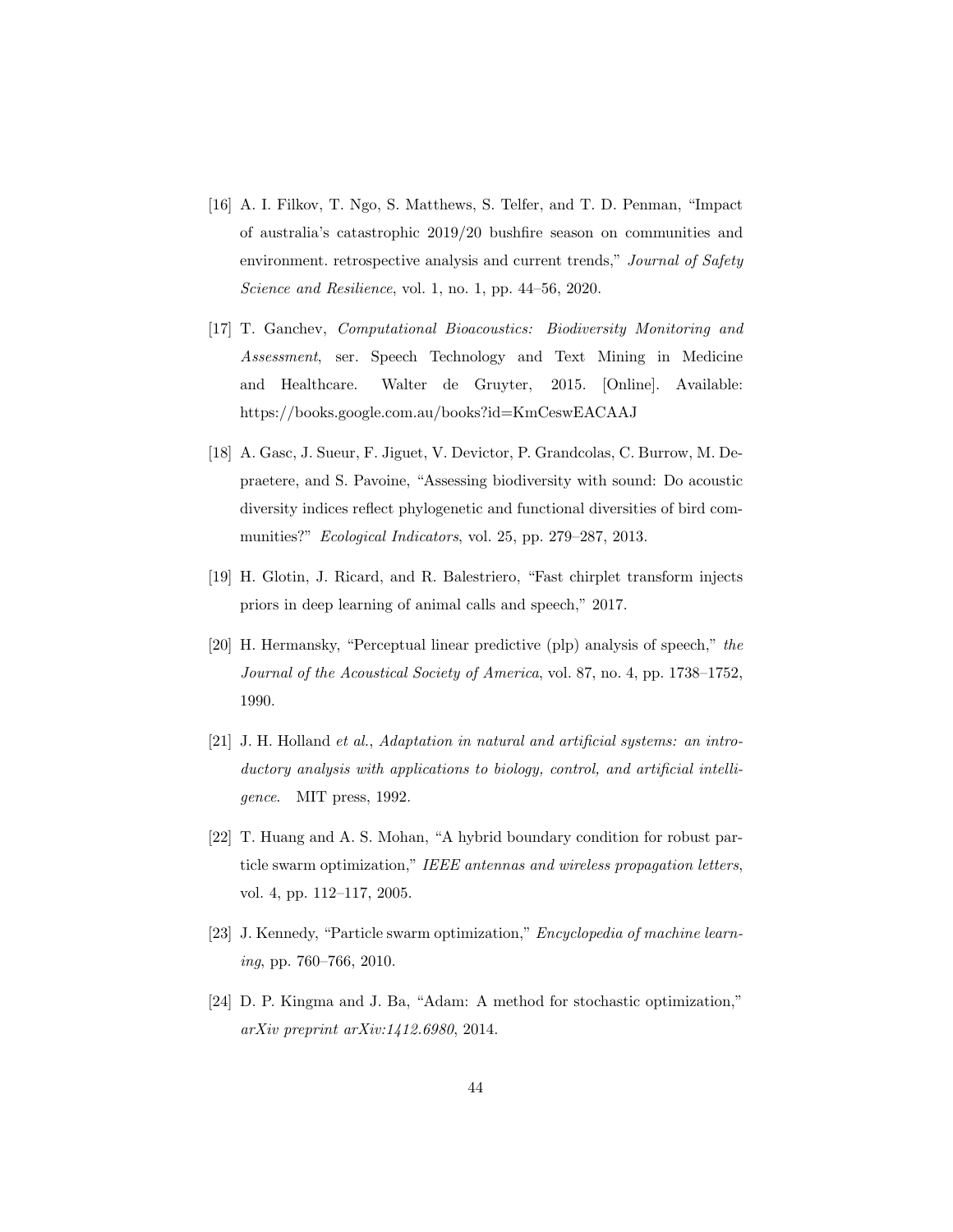- [25] I. Kiskin, D. Zilli, Y. Li, M. Sinka, K. Willis, and S. Roberts, "Bioacoustic detection with wavelet-conditioned convolutional neural networks," Neural Computing and Applications, vol. 32, no. 4, pp. 915–927, 2020.
- [26] A. Larcher, K. A. Lee, and S. Meignier, "An extensible speaker identification sidekit in python," in 2016 IEEE International Conference on Acoustics, Speech and Signal Processing (ICASSP). IEEE, 2016, pp. 5095–5099.
- [27] M. Lasseck, "Bird song classification in field recordings: winning solution for nips4b 2013 competition," in Proc. of int. symp. Neural Information Scaled for Bioacoustics, sabiod. org/nips4b, joint to NIPS, Nevada, 2013, pp. 176–181.
- [28] J. LeBien, M. Zhong, M. Campos-Cerqueira, J. P. Velev, R. Dodhia, J. L. Ferres, and T. M. Aide, "A pipeline for identification of bird and frog species in tropical soundscape recordings using a convolutional neural network," Ecological Informatics, vol. 59, p. 101113, 2020.
- [29] G. R. Lee, R. Gommers, F. Waselewski, K. Wohlfahrt, and A. O'Leary, "Pywavelets: A python package for wavelet analysis," Journal of Open Source Software, vol. 4, no. 36, p. 1237, 2019.
- [30] B. Liu, H. Yang, and M. J. Lancaster, "Global optimization of microwave filters based on a surrogate model-assisted evolutionary algorithm," IEEE Transactions on Microwave Theory and Techniques, vol. 65, no. 6, pp. 1976–1985, 2017.
- [31] B. McFee, C. Raffel, D. Liang, D. P. Ellis, M. McVicar, E. Battenberg, and O. Nieto, "librosa: Audio and music signal analysis in python," in Proceedings of the 14th python in science conference, vol. 8, 2015, pp. 18– 25.
- [32] D. Meng, S. Yang, Y. Zhang, and S.-P. Zhu, "Structural reliability analysis and uncertainties-based collaborative design and optimization of turbine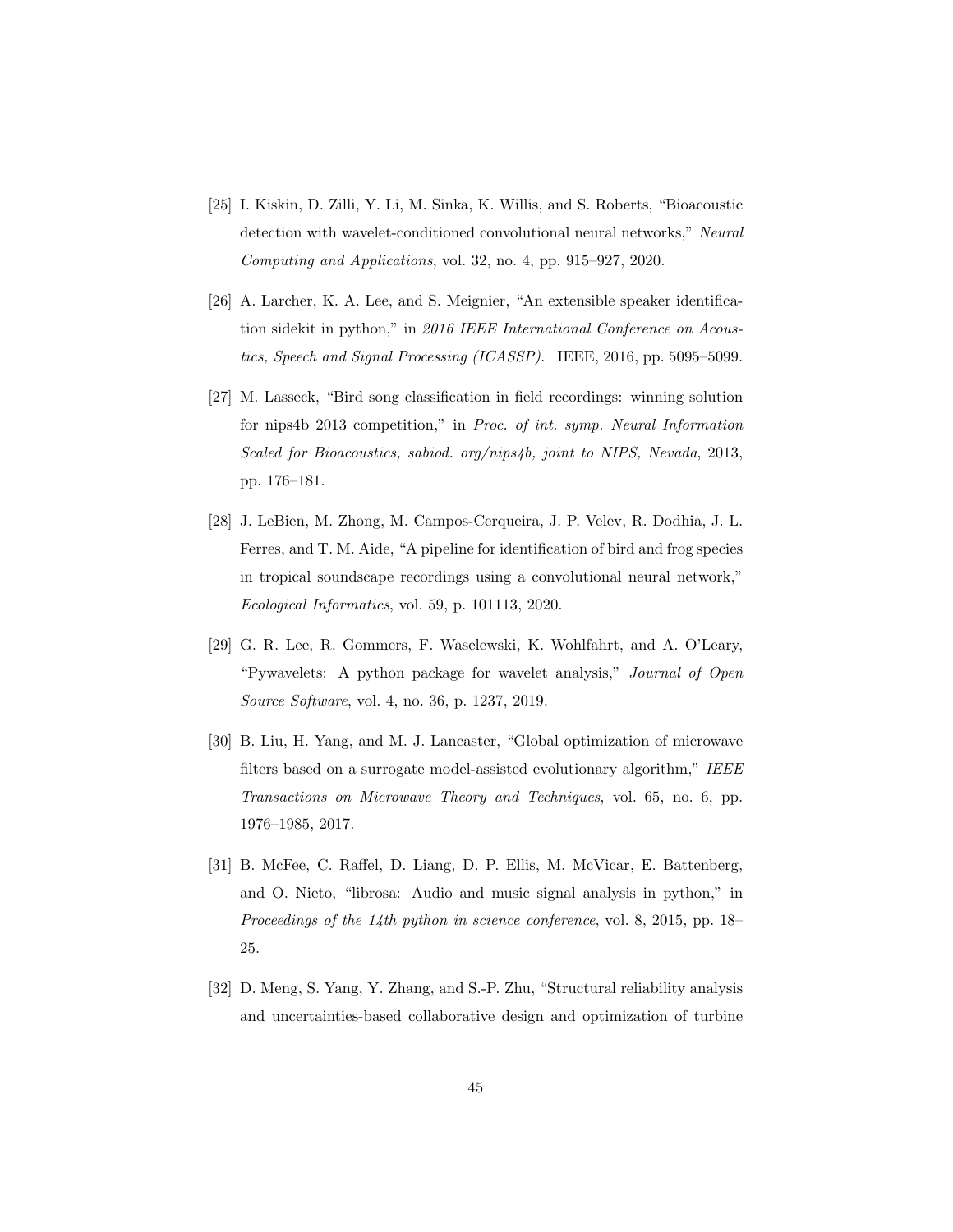blades using surrogate model," Fatigue & Fracture of Engineering Materials & Structures, vol. 42, no. 6, pp. 1219–1227, 2019.

- [33] H. B. Nguyen, B. Xue, and P. Andreae, "Pso with surrogate models for feature selection: static and dynamic clustering-based methods," Memetic Computing, vol. 10, no. 3, pp. 291–300, 2018.
- [34] T. E. Oliphant, A guide to NumPy. Trelgol Publishing USA, 2006, vol. 1.
- [35] D. O'Shaughnessy, "Linear predictive coding," IEEE potentials, vol. 7, no. 1, pp. 29–32, 1988.
- [36] F. Pedregosa, G. Varoquaux, A. Gramfort, V. Michel, B. Thirion, O. Grisel, M. Blondel, P. Prettenhofer, R. Weiss, V. Dubourg et al., "Scikit-learn: Machine learning in python," the Journal of machine Learning research, vol. 12, pp. 2825–2830, 2011.
- [37] N. Pieretti, A. Farina, and D. Morri, "A new methodology to infer the singing activity of an avian community: the acoustic complexity index (aci)," Ecological Indicators, vol. 11, no. 3, pp. 868–873, 2011.
- [38] I. Potamitis, S. Ntalampiras, O. Jahn, and K. Riede, "Automatic bird sound detection in long real-field recordings: Applications and tools," Applied Acoustics, vol. 80, pp. 1–9, 2014.
- [39] J. Qian, J. Yi, Y. Cheng, J. Liu, and Q. Zhou, "A sequential constraints updating approach for kriging surrogate model-assisted engineering optimization design problem," Engineering with Computers, pp. 1–17, 2019.
- [40] A. Rezaeian, M. Naghibzadeh, and D. H. Epema, "Fair multiple-workflow scheduling with different quality-of-service goals," The Journal of Supercomputing, vol. 75, no. 2, pp. 746–769, 2019.
- [41] J. Salamon, D. MacConnell, M. Cartwright, P. Li, and J. P. Bello, "Scaper: A library for soundscape synthesis and augmentation," in 2017 IEEE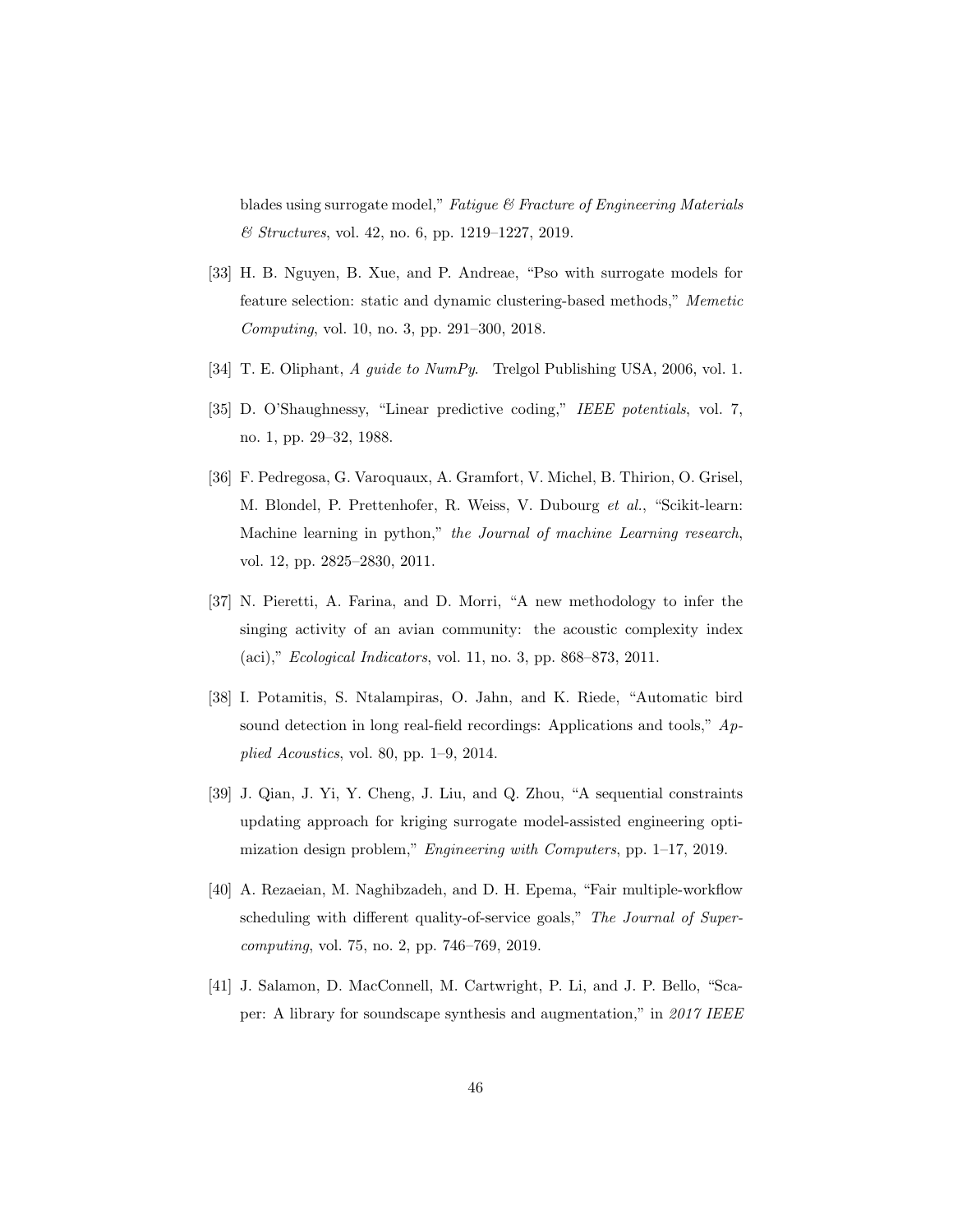Workshop on Applications of Signal Processing to Audio and Acoustics  $(WASPAA)$ . IEEE, 2017, pp. 344–348.

- [42] J. Song, Y. Yang, J. Wu, J. Wu, X. Sun, and J. Lin, "Adaptive surrogate model based multiobjective optimization for coastal aquifer management," Journal of hydrology, vol. 561, pp. 98–111, 2018.
- [43] D. Stowell and M. D. Plumbley, "Automatic large-scale classification of bird sounds is strongly improved by unsupervised feature learning," PeerJ, vol. 2, p. e488, 2014.
- [44] J. Sueur, S. Pavoine, O. Hamerlynck, and S. Duvail, "Rapid acoustic survey for biodiversity appraisal," PloS one, vol. 3, no. 12, p. e4065, 2008.
- [45] D. Tian and Z. Shi, "Mpso: Modified particle swarm optimization and its applications," Swarm and evolutionary computation, vol. 41, pp. 49–68, 2018.
- [46] M. Towsey, J. Wimmer, I. Williamson, and P. Roe, "The use of acoustic indices to determine avian species richness in audio-recordings of the environment," Ecological Informatics, vol. 21, pp. 110–119, 2014.
- [47] M. Towsey, L. Zhang, M. Cottman-Fields, J. Wimmer, J. Zhang, and P. Roe, "Visualization of long-duration acoustic recordings of the environment," Procedia Computer Science, vol. 29, pp. 703–712, 2014.
- [48] S. Van Der Walt, S. C. Colbert, and G. Varoquaux, "The numpy array: a structure for efficient numerical computation," Computing in Science  $\mathcal{C}$ Engineering, vol. 13, no. 2, p. 22, 2011.
- [49] S. Van der Walt, J. L. Schönberger, J. Nunez-Iglesias, F. Boulogne, J. D. Warner, N. Yager, E. Gouillart, and T. Yu, "scikit-image: image processing in python," PeerJ, vol. 2, p. e453, 2014.
- [50] E. Vida˜na-Vila, J. Navarro, R. M. Alsina-Pag`es, and Alvaro Ramírez, "A two-stage approach to automatically de-